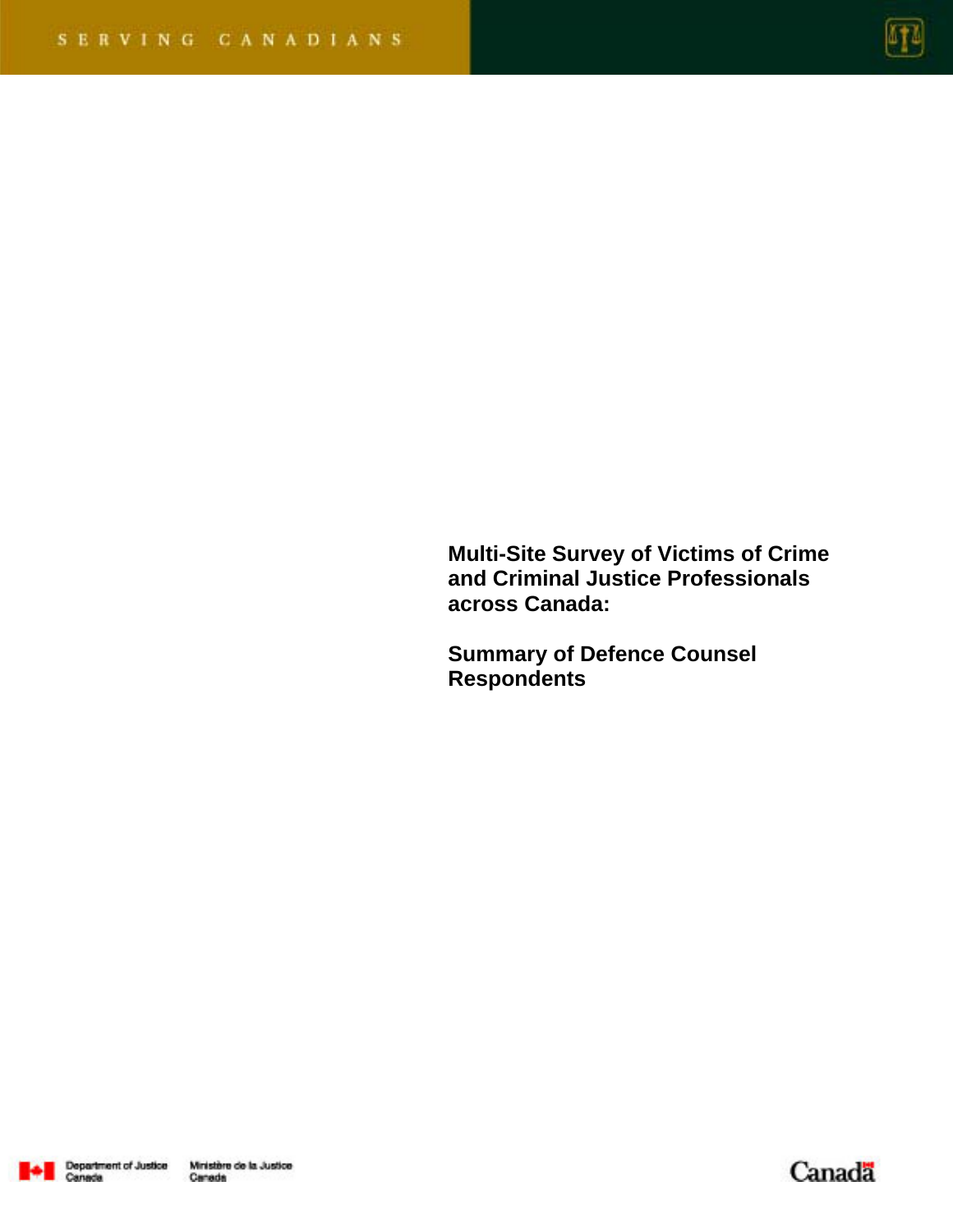

**Policy Centre for Victim Issues**



**Research and Statistics Division**

rr05vic-1-sum6e 2005

*The views expressed in this report are those of the author and do not necessarily represent the views of the Department of Justice Canada.*

**These summaries are extracted from the**  *Multi-Site Survey of Victims of Crime and Criminal Justice Professionals across Canada***, completed by Prairie Research Associates Inc. on behalf of the Department of Justice Canada.**

*Multi-Site Survey of Victims of Crime and Criminal Justice Professionals across Canada***:** 

**Summary of Defence Counsel Respondents**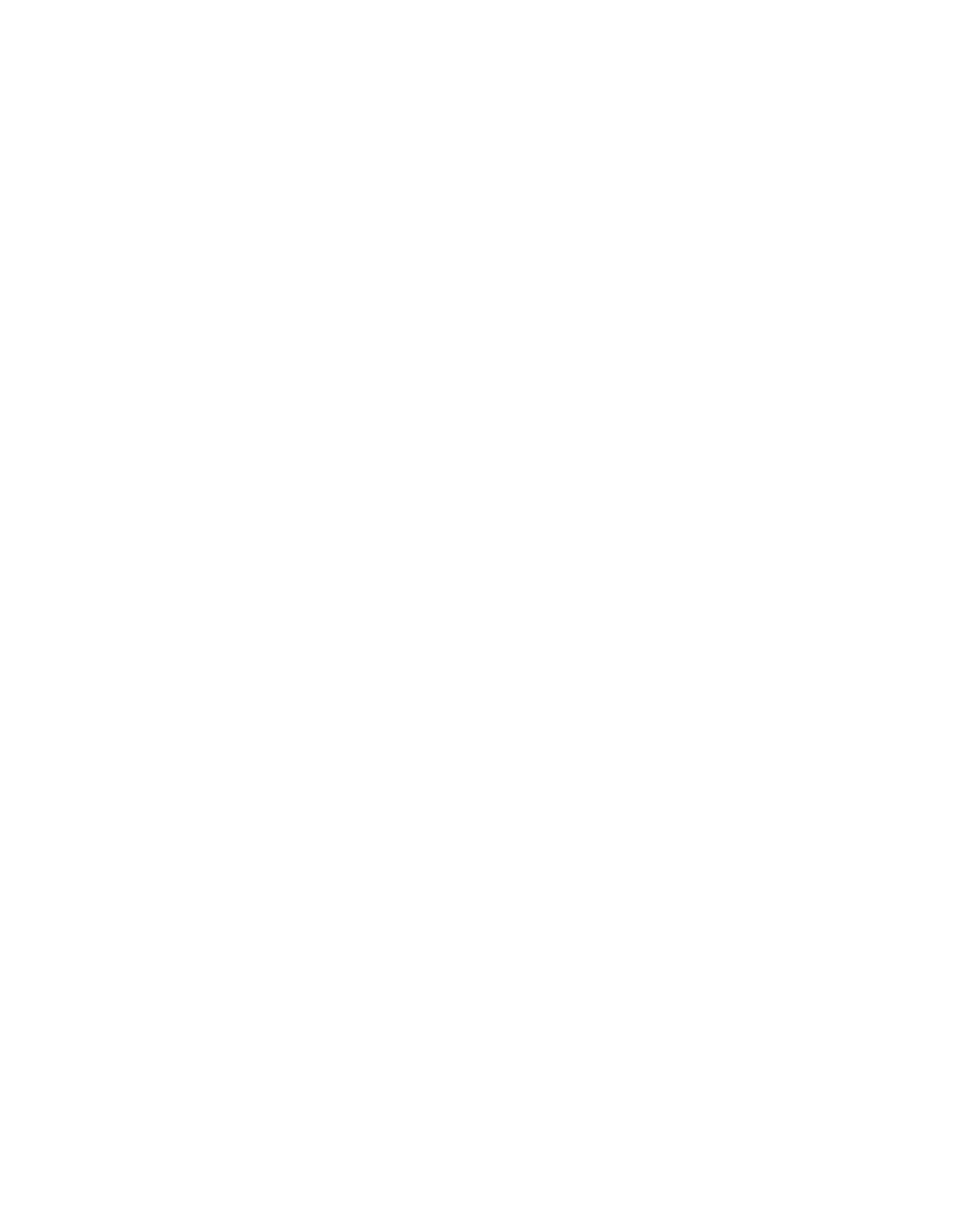# Table of Contents

| Introduction |                                                                               | 1         |
|--------------|-------------------------------------------------------------------------------|-----------|
| Methodology  |                                                                               | 3         |
|              |                                                                               | 5         |
| 1.           |                                                                               |           |
| 2.           |                                                                               | 7         |
| 3.           |                                                                               |           |
| 4.           |                                                                               |           |
| 5.           |                                                                               |           |
| 6.           |                                                                               | <b>20</b> |
| 7.           |                                                                               | 22        |
| 8.           |                                                                               | 24        |
| 9.           |                                                                               |           |
| 10.          |                                                                               |           |
|              | Appendix A: Interview Guide and Self-administered Questionnaire for Survey of |           |
|              |                                                                               | 29        |
|              |                                                                               | 41        |

 $\boxed{1}$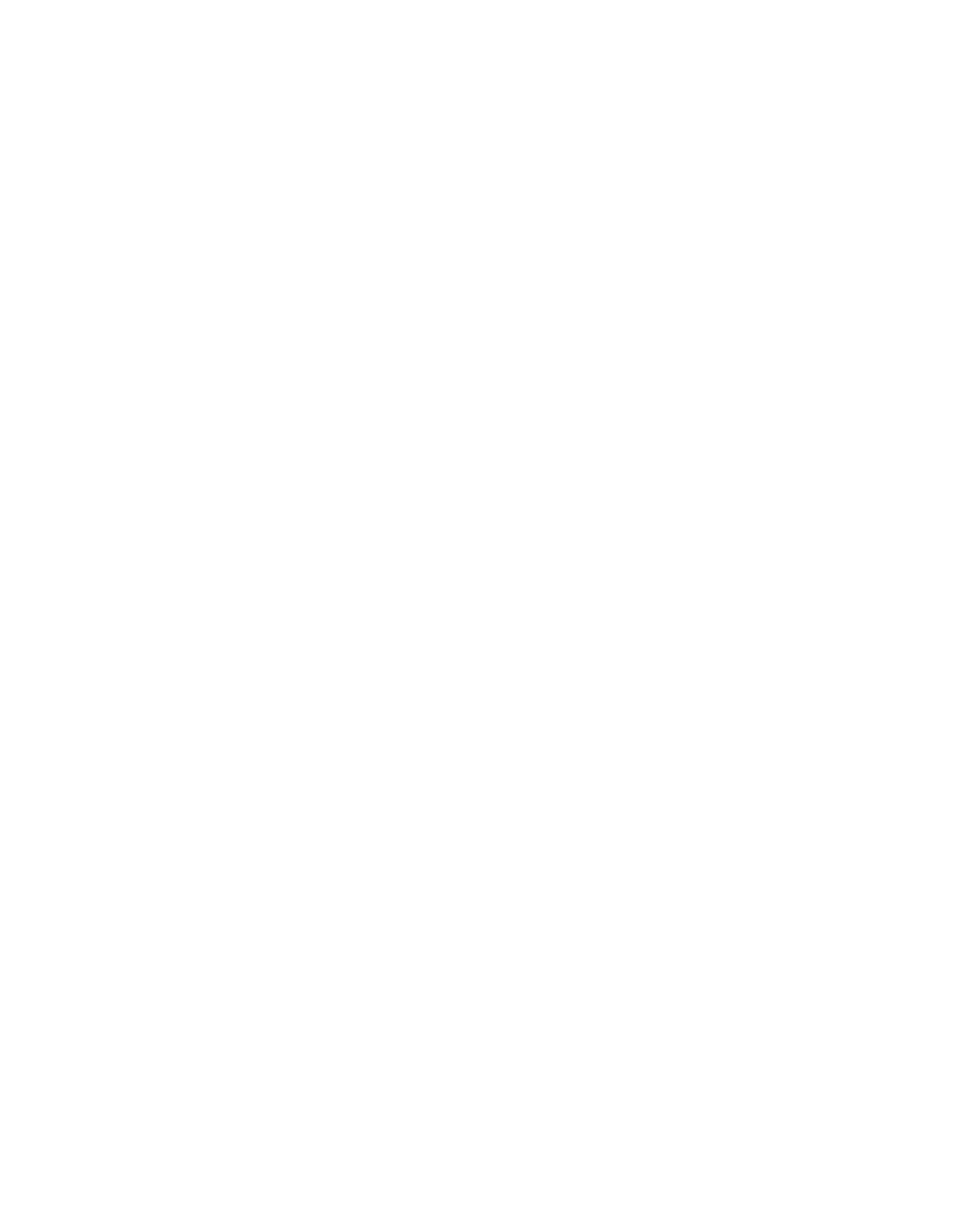# Introduction

he *Multi-Site Survey of Victims of Crime and Criminal Justice Professionals* was The Multi-Site Survey of Victims of Crime and Criminal Justice Professionals was<br>conducted in 2002 under the direction of the Policy Centre for Victim Issues (PCVI) of the Department of Justice Canada in collaboration with the Research and Statistics Division. The PCVI implements the Victims of Crime Initiative which, through the Victims Fund, legislative reform, research, consultations and co1mmunication activities, works to increase the confidence of victims in the criminal justice system and responds to the needs of victims of crime as they relate to the Department of Justice.

The purpose of the *Multi-Site Survey of Victims of Crime and Criminal Justice Professionals* is to gather information on a wide range of issues concerning the criminal justice system as it pertains to victims and criminal justice professionals, with a particular emphasis on recent *Criminal Code* provisions, specifically Bill C-79, which was introduced in 1999. This legislation amended the *Criminal Code* in several areas, such as:

- $\rightarrow$  giving victims the right to read their victim impact statements at the time of sentencing if they wish to do so;
- requiring the judge to inquire before sentencing whether the victim has been informed of the opportunity to give a victim impact statement;
- requiring that all offenders pay a victim surcharge of 15% where a fine is imposed or a fixed amount of \$50 or \$100 for summary or indictable offences, respectively, and can be increased by the judge (except where the offender can demonstrate undue hardship);
- clarifying the application of publication bans and provide a discretion to order, in appropriate circumstances, a publication ban on information that could disclose the identity of any victims as witnesses;
- $\rightarrow$  expanding the protection of victims and witnesses under the age of 18 years from cross-examination by a self-represented accused in sexual and personal violence offences;
- $\rightarrow$  allowing any victim or witness with a mental or physical disability to be accompanied by a support person while giving evidence;
- ensuring that the safety of victims and witnesses are taken into consideration in judicial interim release determinations.

To a more limited extent, the survey also explored perceptions regarding amendments recently made to the *Corrections and Conditional Release Act* to provide victims with the opportunity to present prepared victim statements at parole board hearings.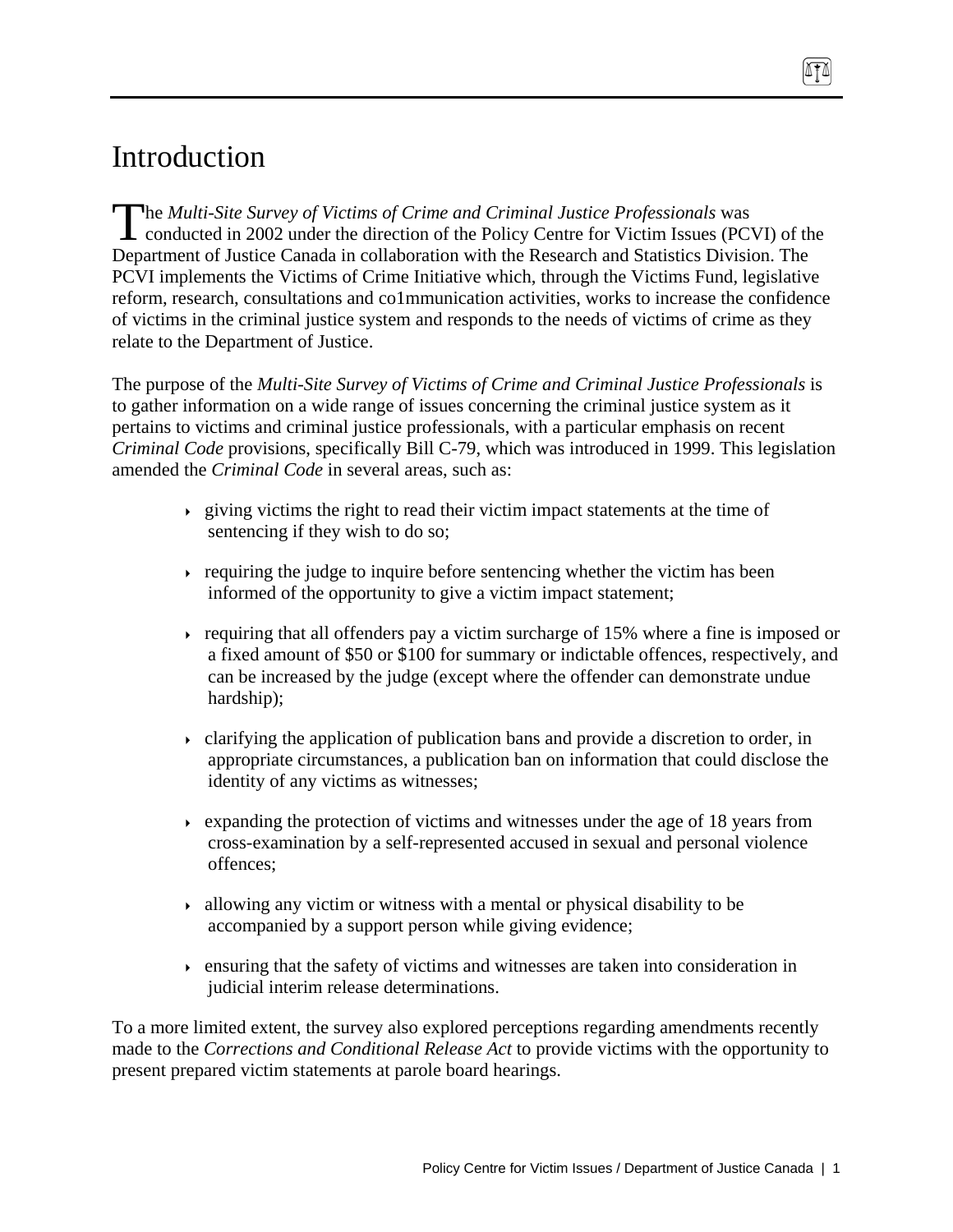Findings from this study will generate evidence to inform future legislative reforms and policy changes by providing insight on the use and awareness of recent reforms by criminal justice professionals as they pertain to victims of crime, the nature of information provided to victims during the criminal justice process, victims' experiences with the legal provisions and other services that are intended to benefit them throughout the criminal justice process, and barriers to the implementation of recent reforms for criminal justice professionals.

Given the breadth of findings in the final report<sup>1</sup> the PCVI has prepared seven summary reports based on respondent groups in the survey. This report is a summary of the findings from defence counsel who participated in the study. Additional summaries are available that speak to the findings of Police respondents, Crown Attorney respondents, Judiciary respondents, Probation Officers and Parole Officer respondents, Victim Services Providers respondents, Victim Advocacy Group respondents and Victims of Crime.

 $\frac{1}{1}$  The full report and copies of the other summaries are available at: http://canada.justice.gc.ca/en/ps/voc/pub.html. For copies contact the Policy Centre for Victim Issues, 284 Wellington Street, Ottawa, Ontario, K1A 0H8.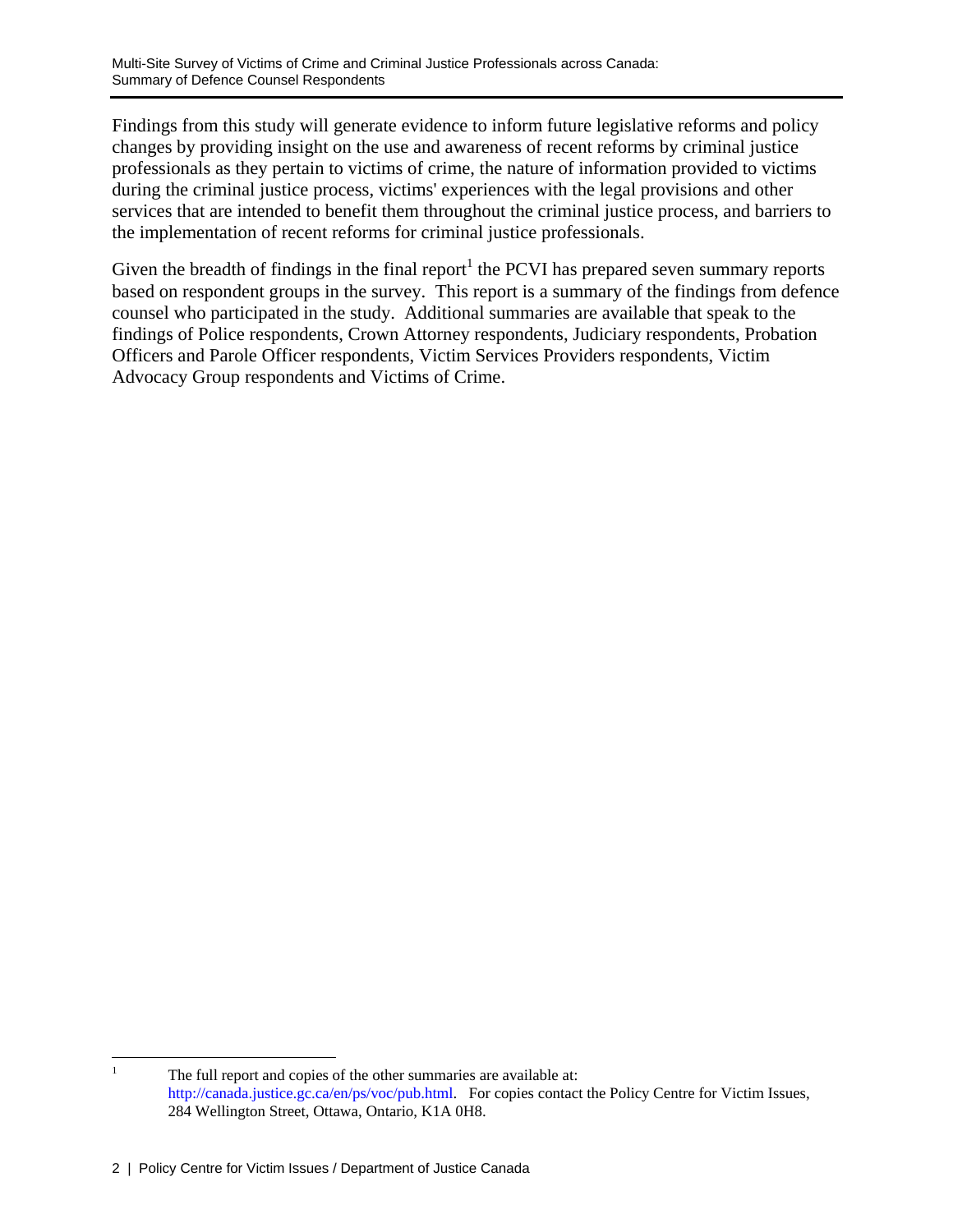# Methodology

he multi-site survey was conducted in 16 sites within the 10 provinces in Canada; the territories were not included in this study. The 16 sites represent five regions: Atlantic (Nova Scotia, Prince Edward Island, New Brunswick, and Newfoundland and Labrador), Quebec, Ontario, Prairie (Saskatchewan and Manitoba), and Western (British Columbia and Alberta). Each region included at least three sites of varying size (small, medium, and large), with consideration of diversity in geography (rural, urban, northern) and population (especially cultural and linguistic). A subcommittee of the Federal Provincial Territorial Working Group (FPTWG) on Victims of Crime guided the research team and recommended some of the locations selected for site visits.  $\int_{0}^{\frac{h}{t}}$ 

Data for this study came from criminal justice professionals and victims of crime. A total of 112 victims of crime participated in in-depth interviews, which were conducted in order to obtain detailed data on each individual victim's experience in the criminal justice system. Victim services providers assisted in contacting victims and obtaining their consent to participate in the study, which may have introduced selection bias into the research.

Criminal justice professionals who participated in the study were from 10 different groups: judges, Crown Attorneys, defence counsel, police, victim services providers, victim advocacy groups, probation officers, and three types of parole representatives (from the National Parole Board [NPB], Correctional Service Canada [CSC], and the provincial parole boards in Quebec, Ontario, and British Columbia). They participated through either self-administered questionnaires or interviews. Relying on two forms of data collection allowed for the most complete method of gathering information on the research questions. The use of selfadministered questionnaires ensured that a large proportion of the criminal justice professionals in each site could participate, while the use of interviews meant that more in-depth, qualitative data could also be obtained.

| TABLE 1:<br><b>INTERVIEWS WITH CRIMINAL JUSTICE PROFESSIONALS</b>                        |     |    |    |     |  |  |  |
|------------------------------------------------------------------------------------------|-----|----|----|-----|--|--|--|
| Respondent<br><b>Medium sites</b><br><b>Small sites</b><br>Large sites<br>Total<br>group |     |    |    |     |  |  |  |
| Victim services                                                                          | 43  | 19 |    | 69  |  |  |  |
| Police                                                                                   | 18  |    | 12 | 38  |  |  |  |
| <b>Crown Attorneys</b>                                                                   | 18  |    |    | 37  |  |  |  |
| Judiciary                                                                                |     |    |    | 31  |  |  |  |
| Defence counsel                                                                          | 20  |    | 15 | 39  |  |  |  |
| Total                                                                                    | 116 | 45 | 53 | 214 |  |  |  |

As Table 1 above shows, interviews were conducted with 214 criminal justice professionals from five respondent groups: victim services providers; police; Crown Attorneys; judiciary; and defence counsel. Table 1 above indicates the number of interviews completed in each respondent group. Interview results were captured as part of the quantitative data corresponding to that generated by the self-administered surveys. Self-administered questionnaires were also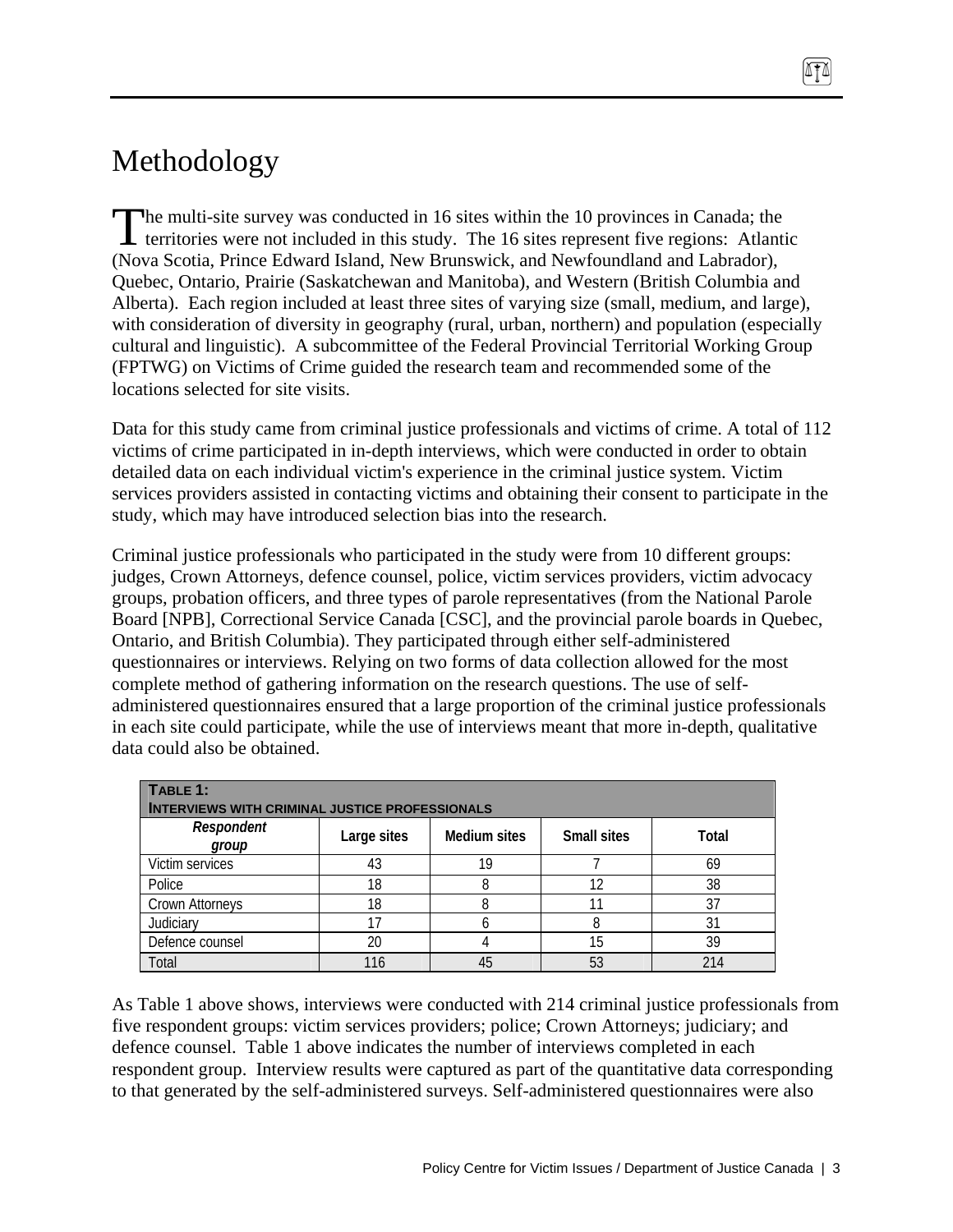distributed to all 10 respondent groups. A total of 1,664 criminal justice professionals completed the self-administered questionnaire. Overall (in interviews and self-administered questionnaires), a total of 1,878 criminal justice professionals participated in this survey. Please see Tables 2 and 3 below.

| TABLE 2:<br><b>RESPONDENTS WHO COMPLETED SELF-ADMINISTERED QUESTIONNAIRES BY SITE SIZE</b> |             |              |                    |                                           |  |  |
|--------------------------------------------------------------------------------------------|-------------|--------------|--------------------|-------------------------------------------|--|--|
| Respondent group                                                                           | Large sites | Medium sites | <b>Small sites</b> | Total<br>Self-completed<br>questionnaires |  |  |
| Victim services                                                                            | 180         | 39           | 30                 | 249                                       |  |  |
| Police                                                                                     | 393         | 141          | 114                | 648                                       |  |  |
| Crown Attorney                                                                             | 123         | 25           | 3                  | 151                                       |  |  |
| Judiciary                                                                                  | 58          | 13           | 8                  | 79                                        |  |  |
| Defence Counsel                                                                            | 122         | 15           | 9                  | 146                                       |  |  |
| <b>Advocacy Groups</b>                                                                     | 37          | 4            | 6                  | 47                                        |  |  |
| Probation                                                                                  | 161         | 26           | 19                 | 206                                       |  |  |
| Total                                                                                      | 1.074       | 263          | 189                | 1,526                                     |  |  |

| TABLE 3: |  |
|----------|--|
|          |  |
|          |  |

| <b>PROBATION AND PAROLE RESPONDENTS WHO COMPLETED SELF-ADMINISTERED</b> |                            |  |  |  |  |
|-------------------------------------------------------------------------|----------------------------|--|--|--|--|
| <b>QUESTIONNAIRES</b>                                                   |                            |  |  |  |  |
| Decondent aroun                                                         | Total number of recononden |  |  |  |  |

| Respondent group               | Total number of respondents |
|--------------------------------|-----------------------------|
| National Parole Board          | 85                          |
| <b>Provincial Parole Board</b> |                             |
| Correctional Service Canada    | 29                          |
| Total                          | 136                         |

Thirty-nine defence counsel completed interviews and 146 completed self-administered questionnaires for a total of 185 defence counsel respondents. The results from their interviews and questionnaires are presented below (see appendix a for interview guides).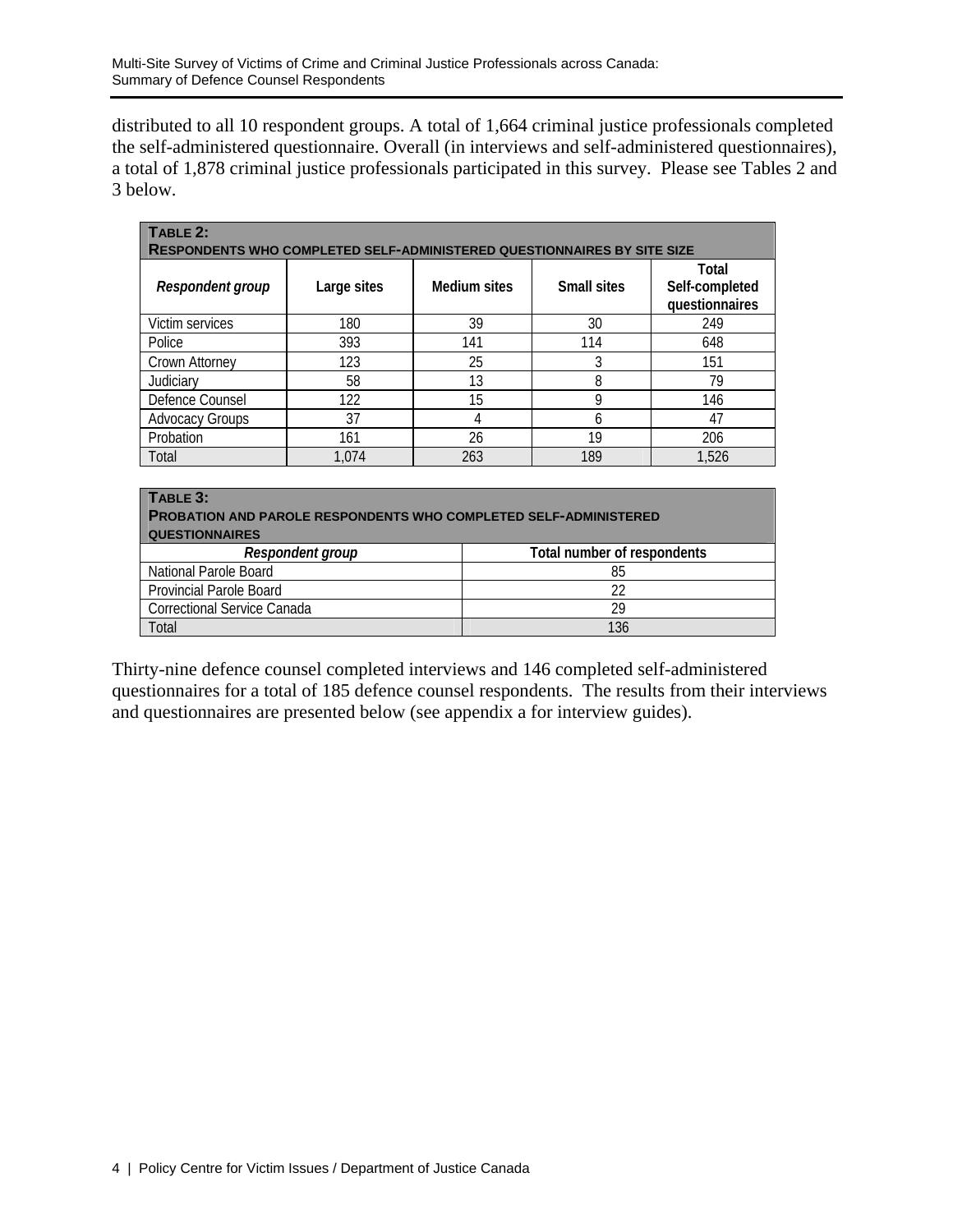# Findings from Defence Counsel Respondents

## **1. The Role of the Victim in the Criminal Justice Process**

**Triminal justice professional were asked, "What role should victims have in the following** Criminal justice professional were asked, "What role should victims have in the following stages of the criminal justice process, i.e. should victims be informed, consulted, or have no role?" There was considerable agreement among all respondent groups that victims of crime have a legitimate role to play in the criminal justice process.

Defence counsel regards the victim primarily as a witness and a source of information. Some of them believe that victims are entitled to be consulted to some extent, especially before irrevocable steps are taken (34%).

Defence counsel cautioned that the criminal justice system must deal with the accused in a manner that serves the public interest and protects society. They emphasized that decisionmaking ultimately must remain with the court and the Crown Attorney, who are more knowledgeable about the law and can be more objective. Concern was expressed that allowing too large a role for victims would erode the principle of innocent until proven guilty and thereby distort the criminal justice process. However, as Table 4 indicates, a sizeable minority (ranging from 34% to 23%) of defence counsel think the victim should be consulted at bail decisions, plea negotiations and sentencing.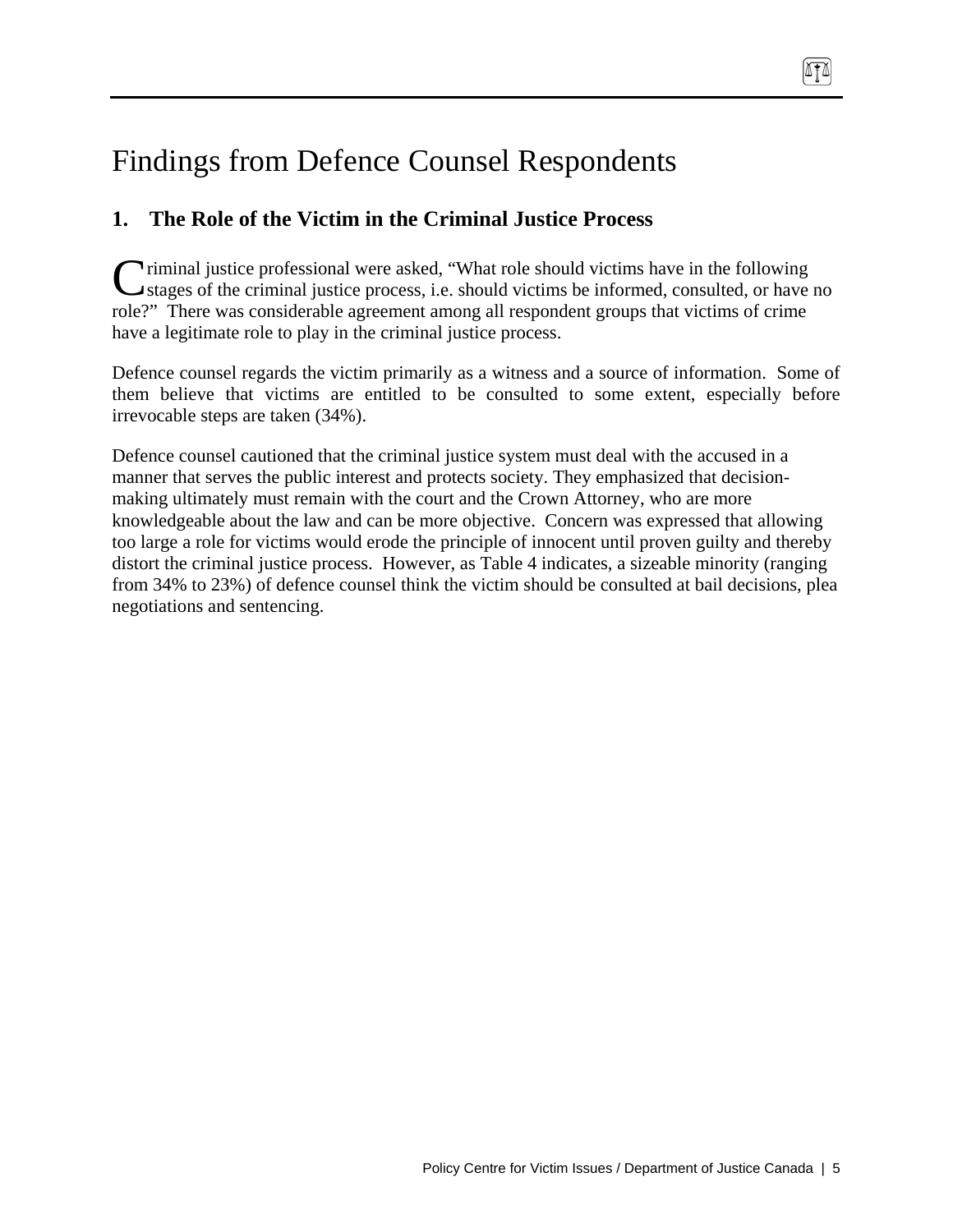| TABLE 4:                                                                                                                                               |                                        |                                        |                                 |                        |                     |                                |
|--------------------------------------------------------------------------------------------------------------------------------------------------------|----------------------------------------|----------------------------------------|---------------------------------|------------------------|---------------------|--------------------------------|
| WHAT ROLE SHOULD VICTIMS HAVE IN THE FOLLOWING STAGES OF THE CRIMINAL JUSTICE PROCESS, I.E.,<br>SHOULD VICTIMS BE INFORMED, CONSULTED OR HAVE NO ROLE? |                                        |                                        |                                 |                        |                     |                                |
|                                                                                                                                                        | Victim<br><b>Services</b><br>$(N=318)$ | Crown<br><b>Attorneys</b><br>$(N=188)$ | Defence<br>Counsel<br>$(N=185)$ | Judiciary<br>$(N=110)$ | Police<br>$(N=686)$ | Advocacy<br>Groups<br>$(N=47)$ |
| <b>Bail decisions</b>                                                                                                                                  |                                        |                                        |                                 |                        |                     |                                |
| Victim should be consulted                                                                                                                             | 64%                                    | 48%                                    | 34%                             | 46%                    | 59%                 | 70%                            |
| Victim should be informed only                                                                                                                         | 32%                                    | 42%                                    | 49%                             | 40%                    | 35%                 | 30%                            |
| Victim should not have any<br>role                                                                                                                     | 2%                                     | 4%                                     | 17%                             | 9%                     | 4%                  | $-$                            |
| No response                                                                                                                                            | 3%                                     | 6%                                     | 0%                              | 4%                     | 3%                  | $\overline{\phantom{a}}$ .     |
| <b>Totals</b>                                                                                                                                          | 101%                                   | 100%                                   | 100%                            | 99%                    | 101%                | 100%                           |
| Plea negotiations                                                                                                                                      |                                        |                                        |                                 |                        |                     |                                |
| Victim should be consulted                                                                                                                             | 61%                                    | 44%                                    | 25%                             | N/A                    | N/A                 | 81%                            |
| Victim should be informed only                                                                                                                         | 32%                                    | 35%                                    | 38%                             | N/A                    | N/A                 | 13%                            |
| Victim should not have any<br>role                                                                                                                     | 3%                                     | 14%                                    | 37%                             | N/A                    | N/A                 | 2%                             |
| No response                                                                                                                                            | 4%                                     | 6%                                     | 1%                              | N/A                    | N/A                 | 4%                             |
| <b>Totals</b>                                                                                                                                          | 100%                                   | 99%                                    | 101%                            | N/A                    | N/A                 | 100%                           |
| Sentencing                                                                                                                                             |                                        |                                        |                                 |                        |                     |                                |
| Victim should be consulted                                                                                                                             | 64%                                    | 49%                                    | 23%                             | 56%                    | N/A                 | 75%                            |
| Victim should be informed only                                                                                                                         | 31%                                    | 36%                                    | 54%                             | 33%                    | N/A                 | 21%                            |
| Victim should not have any<br>role                                                                                                                     | 2%                                     | 9%                                     | 23%                             | 8%                     | N/A                 |                                |
| No response                                                                                                                                            | 3%                                     | 6%                                     | 1%                              | 3%                     | N/A                 | 4%                             |
| <b>Totals</b>                                                                                                                                          | 100%                                   | 100%                                   | 101%                            | 100%                   | N/A                 | 100%                           |
| * Respondents could give only one response.<br>Totals that do not always sum to 100% due to rounding.                                                  |                                        |                                        |                                 |                        |                     |                                |

## **Bail Decisions**

Among the criminal justice professionals surveyed in this research, a substantial proportion in all categories believes that victims should be consulted in bail decisions. Defence counsel were the least likely among all respondent groups to support a consultative role for victims at bail.

Among defence counsel surveyed, one-third believe that victims should be consulted, while about half believe that they should simply be informed, and one-fifth believe that they should have no role at all. In interviews, defence counsel expressed their conviction that the victim's input should never be determinative, although they acknowledged the Crown Attorney's need to get information from the victim about safety issues and the desirability for some amount of victim input about conditions. A few of those interviewed said that any victim involvement in bail determinations erodes the presumption of innocence and should, therefore, be very limited.

#### **Plea Negotiations**

Defence counsel are the least prepared of the respondent groups to accept a prominent role for victims in plea negotiations. One-quarter of those surveyed approve of consulting the victim, whereas almost 40% support keeping the victim informed, and the same proportion believes that the victim should have no role whatsoever. In interviews, defence counsel who favoured no role for the victim pointed out that the decision whether to accept a plea must be based on the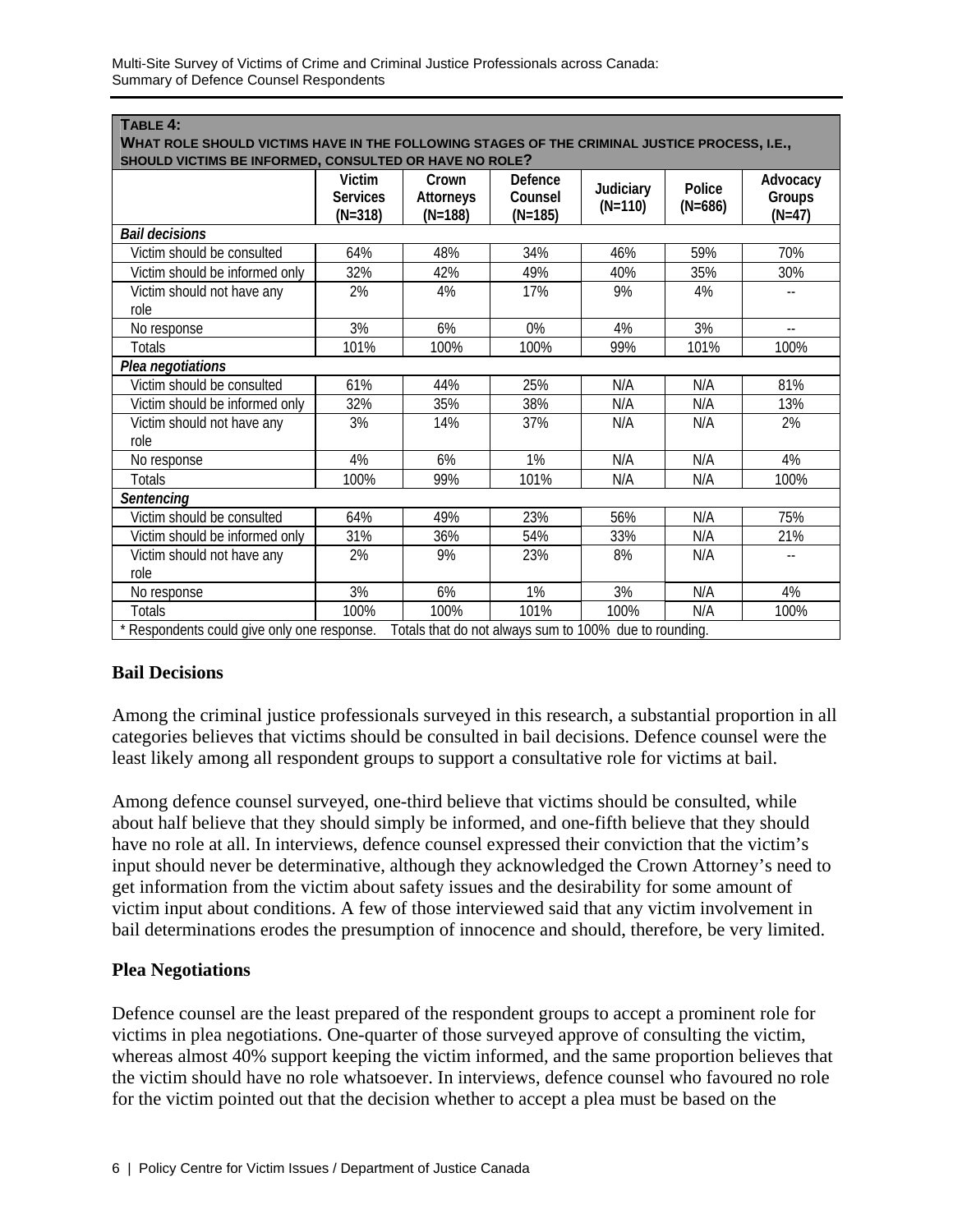evidence, which is a legal issue that the victim cannot evaluate. Similarly, those who approved of consulting the victim during negotiations did so with the proviso that the Crown Attorney's discretion should remain unfettered.

(ITA)

#### **Sentencing**

Although there is considerable support among most respondent groups for consulting victims at sentencing, defence counsel were the least likely of all respondent groups surveyed to approve of consulting the victim at this stage.

In interviews, a few defence counsel supported consulting victims for sentences served in the community, and a few judges noted that victims have the opportunity to contribute to crafting a sentence when restorative approaches are used. However, there is also general agreement that victims should not have any say regarding the length or severity of sentences. Defence counsel believe that it is inappropriate for victims to suggest or determine a sentence, since the court is obligated to consider society's interests in sentencing, which may differ from those of the individual victim. From their perspective, introducing a personal or emotional element into sentencing would result in dissimilar sentences for similar crimes based on individual victims' characteristics. Such a practice would threaten the credibility of the criminal justice system.

## **2. Bail Determinations**

The 1999 amendments to the *Criminal Code* include several provisions to protect the safety of victims of crime in bail determinations. The provisions direct police officers, judges, and justices of the peace to consider the safety and security of the victim in decisions to release the accused pending the first court appearance; require judges to consider no-contact conditions and any other conditions necessary to ensure the safety and security of the victim; and ensure that the particular concerns of the victim are considered and highlighted in decisions on the imposition of special bail conditions. This section describes defence counsel practices with respect to victim protection in bail determinations.

## **Defence Counsel and Judicial Practices at Bail**

In surveys and interviews, defence counsel were asked, "In bail determinations, do you generally agree to conditions that address complainant safety? If no, for what reasons do you object? Almost all defence counsel surveyed (95%) usually agree to such requests.

In interviews, defence counsel observed that they have no reason to object to reasonable conditions. They defined conditions as reasonable if there is a nexus between the conditions requested, the victim, and the crime, and if the conditions are not too restrictive on their client. Examples given of unreasonable conditions included orders not to attend the residence when the accused works out of the home or not to attend the victim's workplace when the accused also works there. Defence counsel also noted that the accused can benefit from properly framed conditions, not only because conditions improve the chance that the accused will be released on bail, but also because conditions can ensure that there is no repeat offence.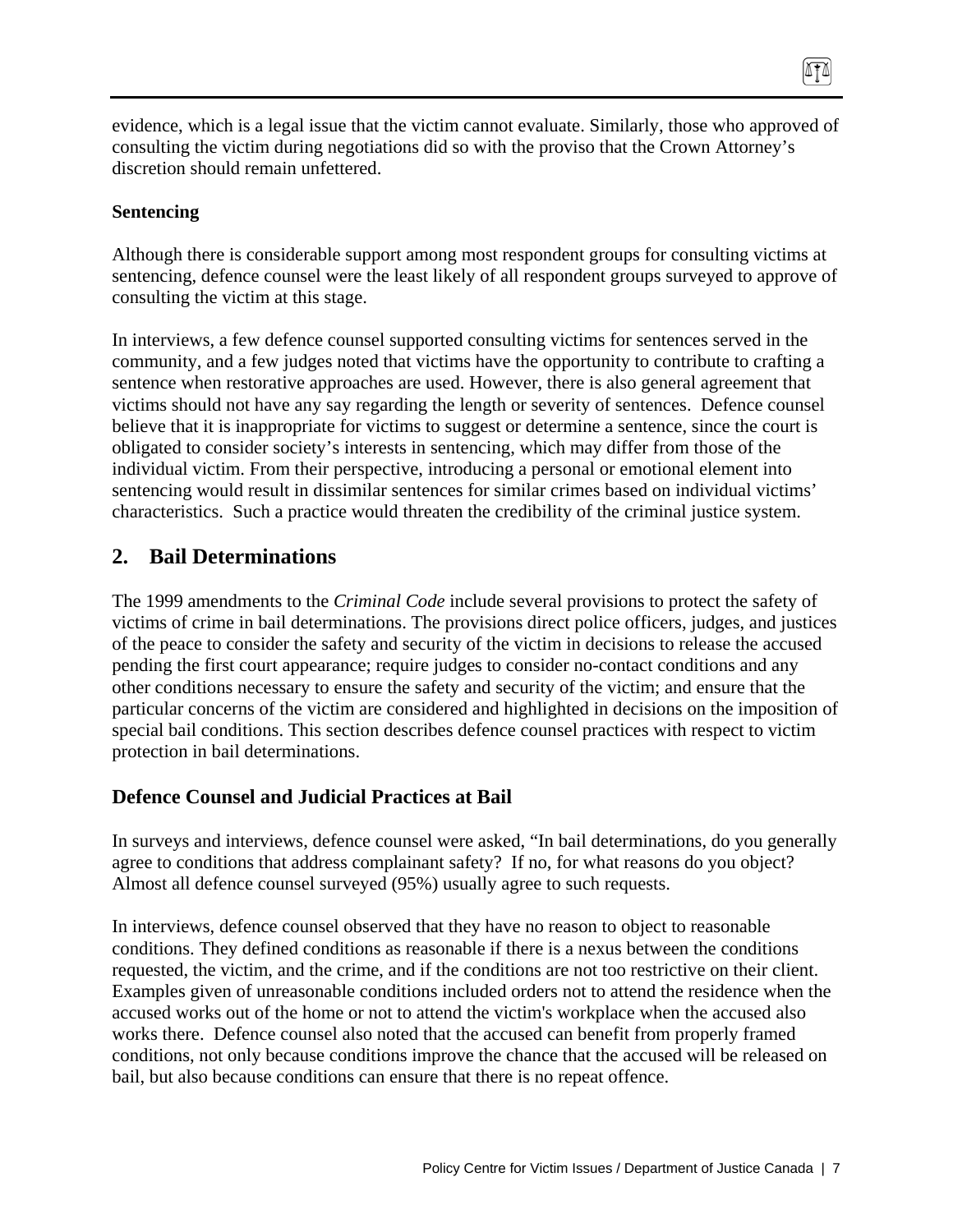In interviews, defence counsel also commented extensively on bail determinations in domestic violence cases. In these cases, counsel said that the determination of reasonable conditions is more difficult. Many noted that the application of blanket no contact orders is often detrimental to both their client and the victim. Often the victim wants the accused home because of financial, emotional, or family reasons. Especially if children are involved, defence counsel find that no contact orders harm the family unit and almost ensure that their client will violate the order.

Virtually all defence counsel surveyed in this research (97%) reported that judges typically grant requests for conditions to address the victim's safety in bail determinations.

## **3. Provisions to Facilitate Testimony**

Recognizing that testifying in court can be especially traumatizing for young victims or those with disabilities or victims of sexual or violent offences, the 1999 amendments to the *Criminal Code* included several provisions to facilitate testimony on the part of such witnesses. Publication bans on the identity of sexual assault victims have been clarified to protect their identity as victims of sexual assault offences as well other offences committed against them by the accused. The new provisions also permit judges to impose publication bans on the identity of a wider range of witnesses, where the witness has established a need and where the judge considers it necessary for the proper administration of justice. Other amendments restrict crossexamination by a self-represented accused of child victims of sexual or violent crime; and permit victims or witnesses with a mental or physical disability to have a support person present while testifying. The following sections describe the use of these provisions and other testimonial aids such as screens, closed-circuit television, and videotape.

## **Publication Bans**

The 1999 amendments clarified that publication bans on the identity of sexual assault victims protect their identity as victims of other offences committed against them by the accused. For example, if the victim is robbed and sexually assaulted, her identity as a victim of robbery could not be disclosed. In addition, the amendments provided for a discretionary publication ban for any victim or witness where necessary for the proper administration of justice.

Defence counsel explained in interviews that while publication bans are essentially automatic at the preliminary hearing, requests for a ban in later stages in non-sexual offences are extremely rare and are only made when there is an extremely compelling reason to do so. In interviews defence counsel gave several examples of instances where publication bans are most likely to be granted.

Defence counsel surveyed are evenly split between those that usually agree to requests for publication bans in non-sexual offences and those who object (47% and 48%, respectively). Two-thirds of those who object argued that publication bans violate the principle of an open court system. In interviews, those who generally agree to the requests most often explained that publication bans benefit the accused. A few defence counsel indicated in interviews that they would agree to publication bans in non-sexual offences involving children or in cases with police informants as witnesses.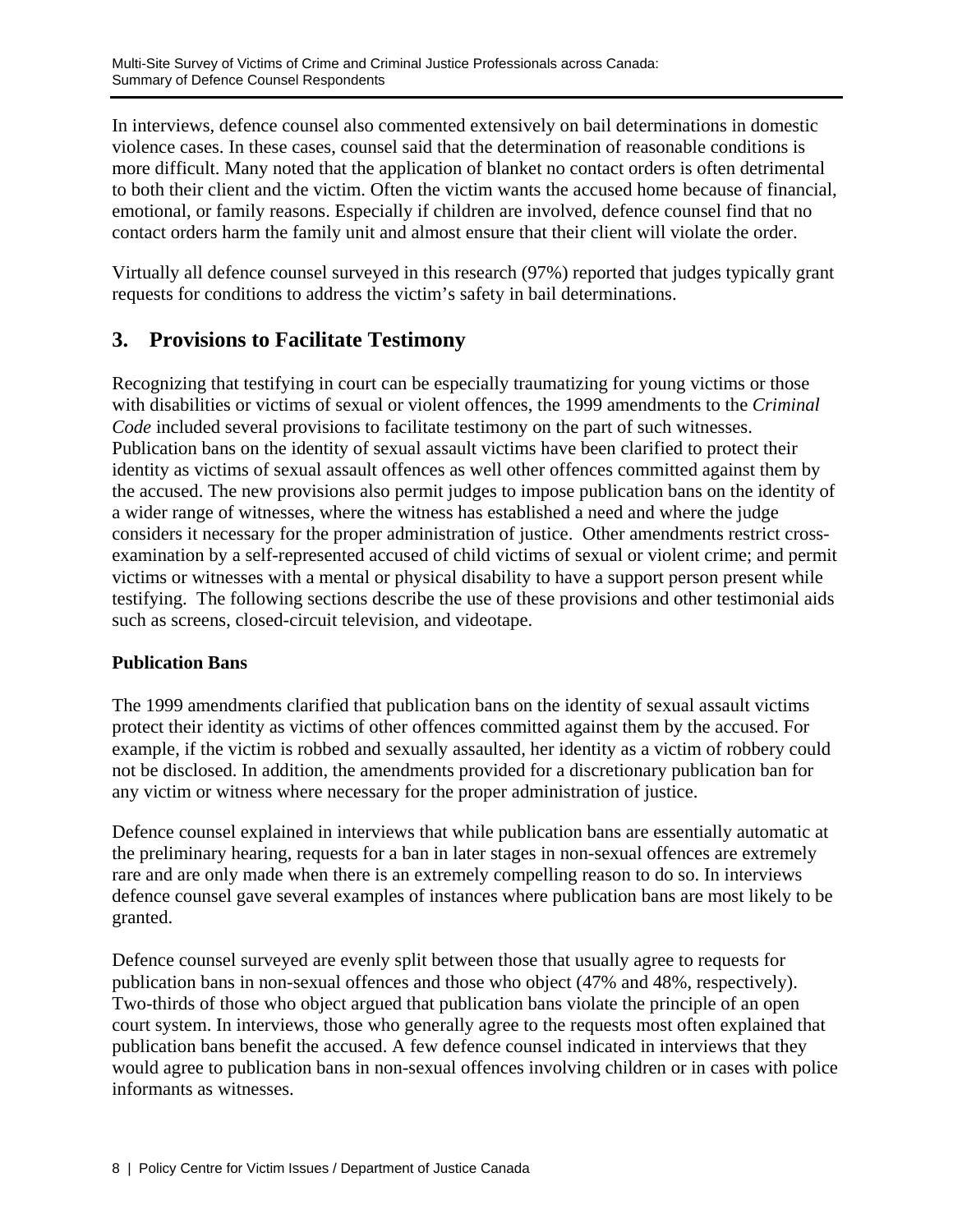| TABLE 5:<br>USE OF PUBLICATION BANS ON NON-SEXUAL OFFENCES |                                                                      |                                                                       |  |  |  |
|------------------------------------------------------------|----------------------------------------------------------------------|-----------------------------------------------------------------------|--|--|--|
|                                                            | Crown Attorneys<br>$(N=188)$                                         | Defence Counsel<br>$(N=185)$                                          |  |  |  |
|                                                            | Do you generally request publication bans<br>in non-sexual offences? | Do you generally agree to publication bans<br>in non-sexual offences? |  |  |  |
| Yes                                                        | 32%                                                                  | 47%                                                                   |  |  |  |
| No                                                         | 67%                                                                  | 48%                                                                   |  |  |  |
| No response                                                | 1%                                                                   | 5%                                                                    |  |  |  |

Defence counsel surveyed noted that publication bans in non-sexual assault offences are uncommon. About one quarter of the defence counsel surveyed believe that judges usually grant these requests where they are made.

#### **Exclusion of the Public**

A large majority of the defence counsel surveyed (70%) do not generally agree to requests to exclude the public from a trial, primarily on the grounds that these requests, like publication bans, violate the principle of open court proceedings. Less than one-quarter of defence counsel generally agree to requests to exclude the public. They noted in interviews that the requests are usually made in cases where the need is clear: serious sexual assaults, especially those involving young children, and young witnesses who are incapable of providing their testimony in open court. Other situations where defence counsel said they would agree are those where the exclusion of the public benefits their client or where it is necessary for the proper administration of justice (e.g., the public is interrupting the proceedings).

Defence counsel surveyed agreed that requests to exclude the public are extremely rare. Fifteen percent of defence counsel said that judges generally grant requests to exclude the public.

#### **Screens, Closed-circuit Television, and Videotaped Testimony**

There are three testimonial aids designed to assist young witnesses or those with a mental or physical disability, namely the use of screens, closed circuit television, or videotape. Of these three aids, screens appear to be the most popular while videotaped testimony is the least popular among defence counsel**.** Please refer to Table 6.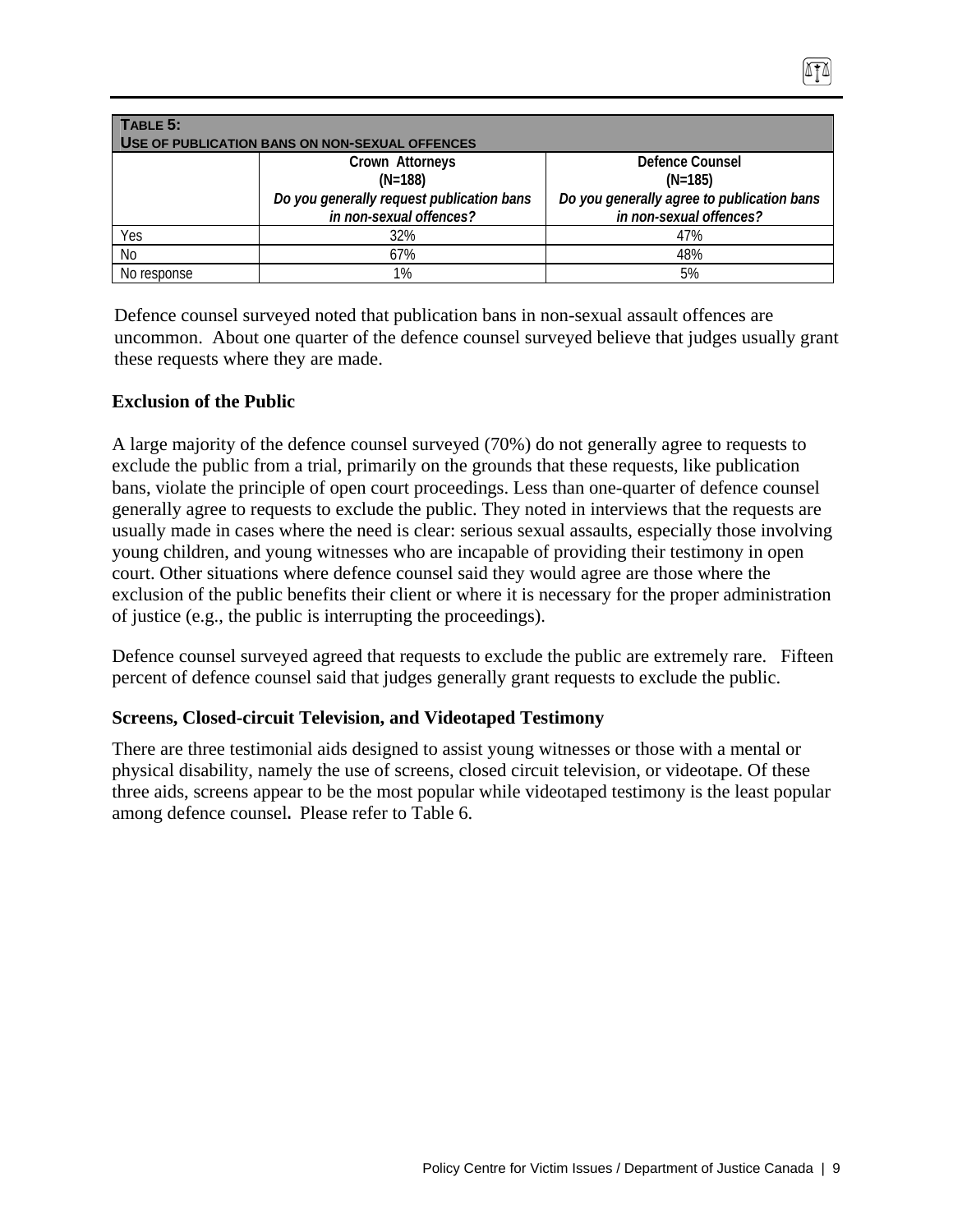Multi-Site Survey of Victims of Crime and Criminal Justice Professionals across Canada: Summary of Defence Counsel Respondents

| TABLE 6:                                            |                                                                                        |                                                        |                                                                     |
|-----------------------------------------------------|----------------------------------------------------------------------------------------|--------------------------------------------------------|---------------------------------------------------------------------|
|                                                     | USE OF SCREENS, CLOSED-CIRCUIT TELEVISION, AND VIDEO-TAPED TESTIMONY IN ELIGIBLE CASES |                                                        |                                                                     |
|                                                     | Judges<br>$(N=110)$<br>Do you generally grant the                                      | Defence Counsel<br>$(N=185)$<br>Do you generally agree | <b>Crown Attorneys</b><br>$(N=188)$<br>Do you generally request the |
|                                                     | use of                                                                                 | to the use of                                          | use of                                                              |
| <b>Screens</b>                                      |                                                                                        |                                                        |                                                                     |
| Yes                                                 | 83%                                                                                    | 57%                                                    | 61%                                                                 |
| No                                                  | 6%                                                                                     | 39%                                                    | 32%                                                                 |
| No response                                         | 12%                                                                                    | 4%                                                     | 7%                                                                  |
| Closed-circuit<br>television                        |                                                                                        |                                                        |                                                                     |
| Yes                                                 | 61%                                                                                    | 44%                                                    | 38%                                                                 |
| No                                                  | 20%                                                                                    | 50%                                                    | 51%                                                                 |
| No response                                         | 19%                                                                                    | 7%                                                     | 11%                                                                 |
| Videotaped testimony                                |                                                                                        |                                                        |                                                                     |
| Yes                                                 | 60%                                                                                    | 24%                                                    | 56%                                                                 |
| No                                                  | 20%                                                                                    | 69%                                                    | 33%                                                                 |
| No response                                         | 20%                                                                                    | 7%                                                     | 11%                                                                 |
| Note: Pernanses are not inter related across groups |                                                                                        |                                                        |                                                                     |

Note: Responses are not inter-related across groups

#### *Screens*

About 60% of defence counsel surveyed usually agrees to requests for the use of a screen in appropriate cases. In interviews, defence counsel said that they are prepared to accept the use of screens however, several reported no observable differences in the ability of witnesses to testify with or without the screen, which they attributed in part to defence counsel's care when crossexamining young witnesses. Furthermore, the fact that the witness is physically present in the courtroom and visible to defence counsel when screens are used makes screens less objectionable than the other aids for some defence counsel. Nevertheless, about 40% of defence counsel surveyed do object to screens on the grounds that their use undermines the right of the accused to face the victim; presupposes guilt by giving the impression that the witness needs to be protected from the accused; interferes with cross-examination; and makes it difficult to assess the credibility of the witness.

Three-quarters of defence counsel surveyed believe that judges usually grant the use of screens.

#### *Closed-circuit Television*

Over 40% of defence counsel surveyed reported that they generally agree to the use of closedcircuit television. In interviews, defence counsel commented that this testimonial aid has proven useful for very young witnesses (those under 10 years of age); it was even suggested that closedcircuit television is an advantage to the defence counsel because it enables them to gain the young person's trust, making the testimony easier for all involved. Defence counsel surveyed who object to closed-circuit television argued that it interferes with full defence; conflicts with the right of the accused to face the victim; makes it more difficult to assess the credibility of the witness; and erodes the presumption of innocence by creating the impression that the accused is guilty.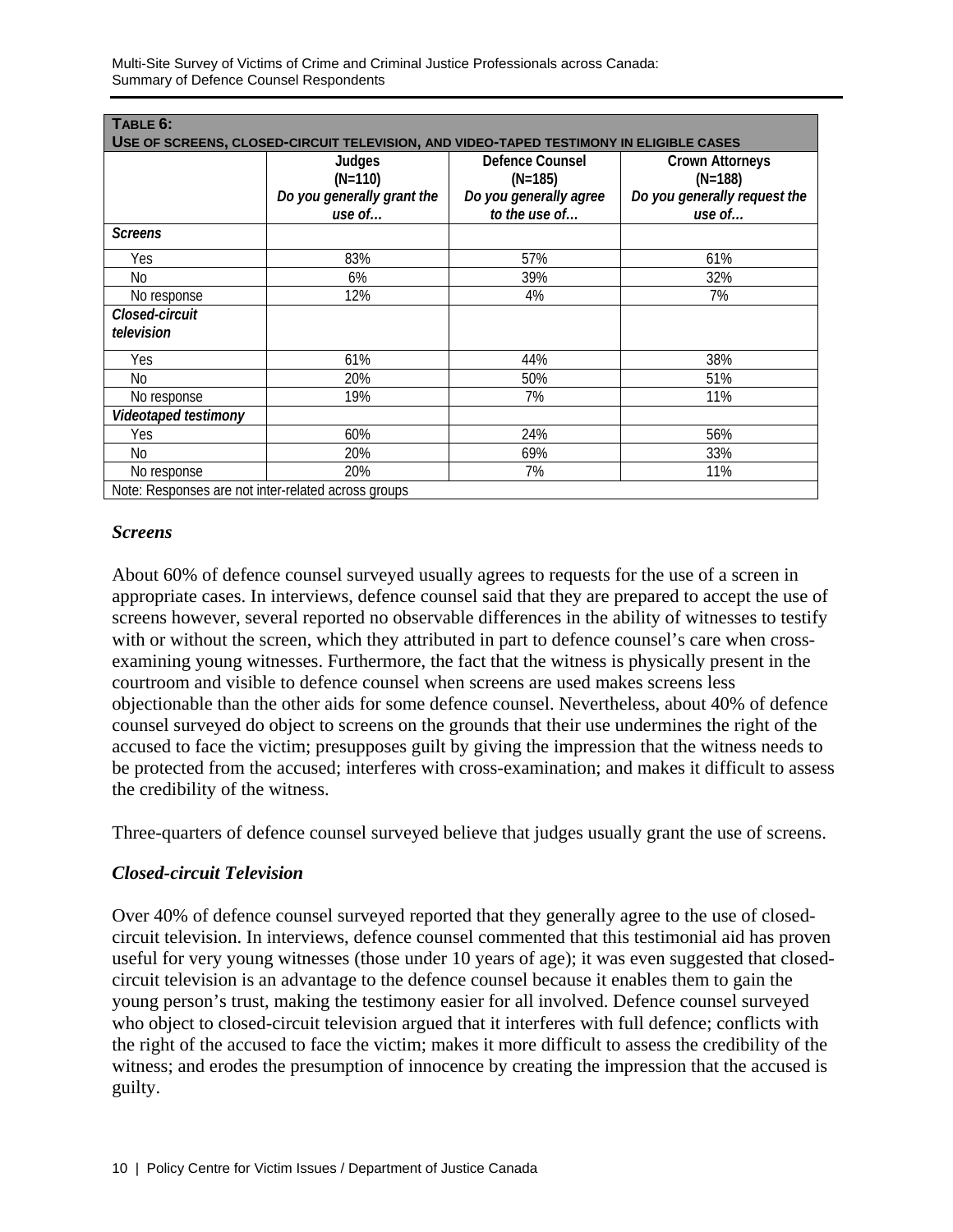Forty-five percent of defence counsel surveyed believe that judges usually grant requests for closed-circuit television.

(ATA)

#### *Videotaped Testimony*

Videotaped testimony received the least support from defence counsel; less than one-quarter of defence counsel surveyed generally agree to its use. The most common objection, mentioned by almost half of defence counsel who usually object concerns the difficulties that videotape presents for cross-examination. Defence counsel believe that the effectiveness of crossexamination is reduced because it does not occur contemporaneously with the direct examination of the witness. Another reason for defence counsel objections is the difficulty that videotaped testimony poses in assessing the credibility of the witness and the evidence, since it is impossible to assess the method used to elicit the videotaped testimony. Defence counsel see this as particularly problematic because this testimonial aid is used for vulnerable witnesses who are more impressionable and can more easily be led, even if that is not the interviewer's intention. Other objections include the inability of the accused to confront his or her accuser when videotape is used and the impression it leaves that the accused is guilty.

Many defence counsel expressed serious reservations about the use of testimonial aids. The major concern involved the perception that these aids violate principles of the criminal justice system intended to protect the accused, such as the presumption of innocence and the right of the accused to face his or her accuser. Defence counsel also believe that these aids can make mounting a defence more difficult by undermining counsel's ability to effectively cross-examine the witness, making it more difficult to assess the witness's credibility and lessening the pressure on the witness to be truthful because he or she is not on the witness stand facing the accused.

About half of defence counsel surveyed believe that judges usually grant requests for videotaped testimony.

#### **Support Persons**

The 1999 amendments to the *Criminal Code* permit victims or witnesses with a mental or physical disability to have a support person present while testifying. Of the various provisions to facilitate testimony, the use of support persons to accompany a young witness or witnesses with a physical or mental disability appears to be the least controversial and the most widely used. Two-thirds of defence counsel surveyed usually agree to such requests. In interviews, a few defence counsel commented that the use of a support person can be positive for the defence. They noted that when the witness is at ease and not crying, cross-examination goes better because the witness requires fewer breaks.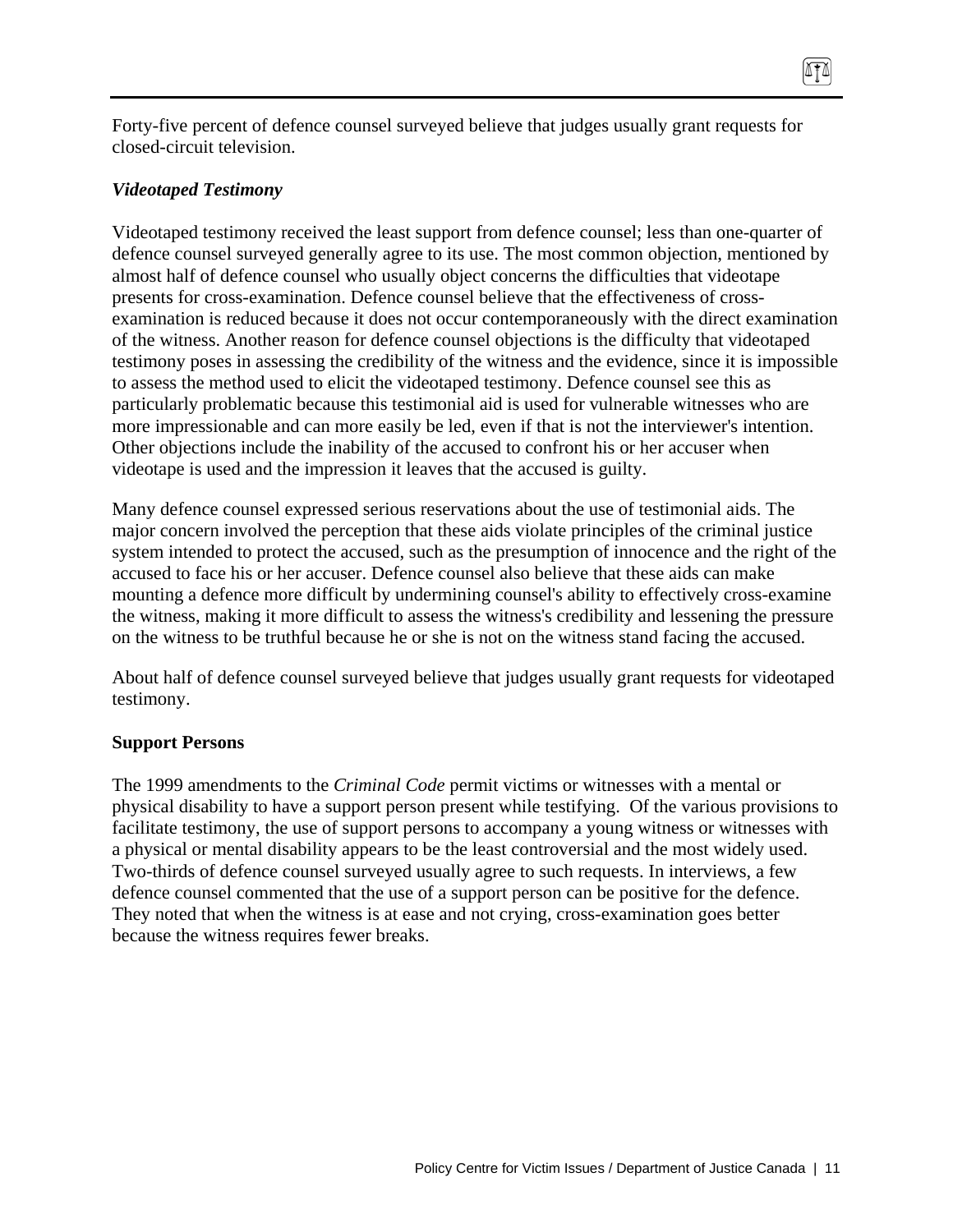Multi-Site Survey of Victims of Crime and Criminal Justice Professionals across Canada: Summary of Defence Counsel Respondents

| TABLE 7:<br>USE OF SUPPORT PERSONS IN ELIGIBLE CASES                                               |                                                          |                                                           |                                                           |  |  |  |
|----------------------------------------------------------------------------------------------------|----------------------------------------------------------|-----------------------------------------------------------|-----------------------------------------------------------|--|--|--|
| Defence Counsel<br><b>Crown Attorneys</b><br>Judiciary<br>$(N=188)$<br>$(N=185)$<br>$(N=110)$      |                                                          |                                                           |                                                           |  |  |  |
|                                                                                                    | Do you generally request the<br>use of a support person? | Do you generally agree to the<br>use of a support person? | Do you generally grant<br>the use of a support<br>person? |  |  |  |
| Yes                                                                                                | 76%                                                      | 66%                                                       | 82%                                                       |  |  |  |
| No                                                                                                 | 16%                                                      | 30%                                                       | 6%                                                        |  |  |  |
| No response                                                                                        | 8%                                                       | 4%                                                        | 13%                                                       |  |  |  |
| Note: Totals may not sum to 100% due to rounding.<br>Responses are not inter-related across groups |                                                          |                                                           |                                                           |  |  |  |

Defence counsel surveyed who usually do not agree to support persons based their objection primarily on the risk that the testimony might be influenced. In interviews, defence counsel explained that they have no problem with a support person as long as the individual remains neutral and does not attempt to influence the witness's testimony, although they disagreed over who are suitable support persons. A few found relatives of the witness acceptable, while others expressed concern about support persons with a close relationship to the witness; the latter group prefers support persons with some awareness of legal issues, such as victim services workers.

Just over two-thirds of defence counsel respondents surveyed said that judges usually grant the use of support persons when such requests are made. This compares with more than 80% of judges surveyed who reported usually granting these requests.

#### **Section 486 (2.3)**

The 1999 amendments to the *Criminal Code* include the provisions in section 486 (2.3), which restrict cross-examination by a self-represented accused of child victims of sexual or violent crime. This section reports on the use of this provision by defence counsel and the extent to which they support expanding the section to other types of witnesses or other types of offences.

#### *Use of Section 486 (2.3)*

Among defence counsel surveyed, 6% reported having been appointed to act for the accused pursuant to the section.

#### *Expansion of Section 486 (2.3)*

As Table 8 shows that defence counsel were least likely among all respondent groups to favour expansion of section 486 (2.3) to other offences and/or other victims or witnesses.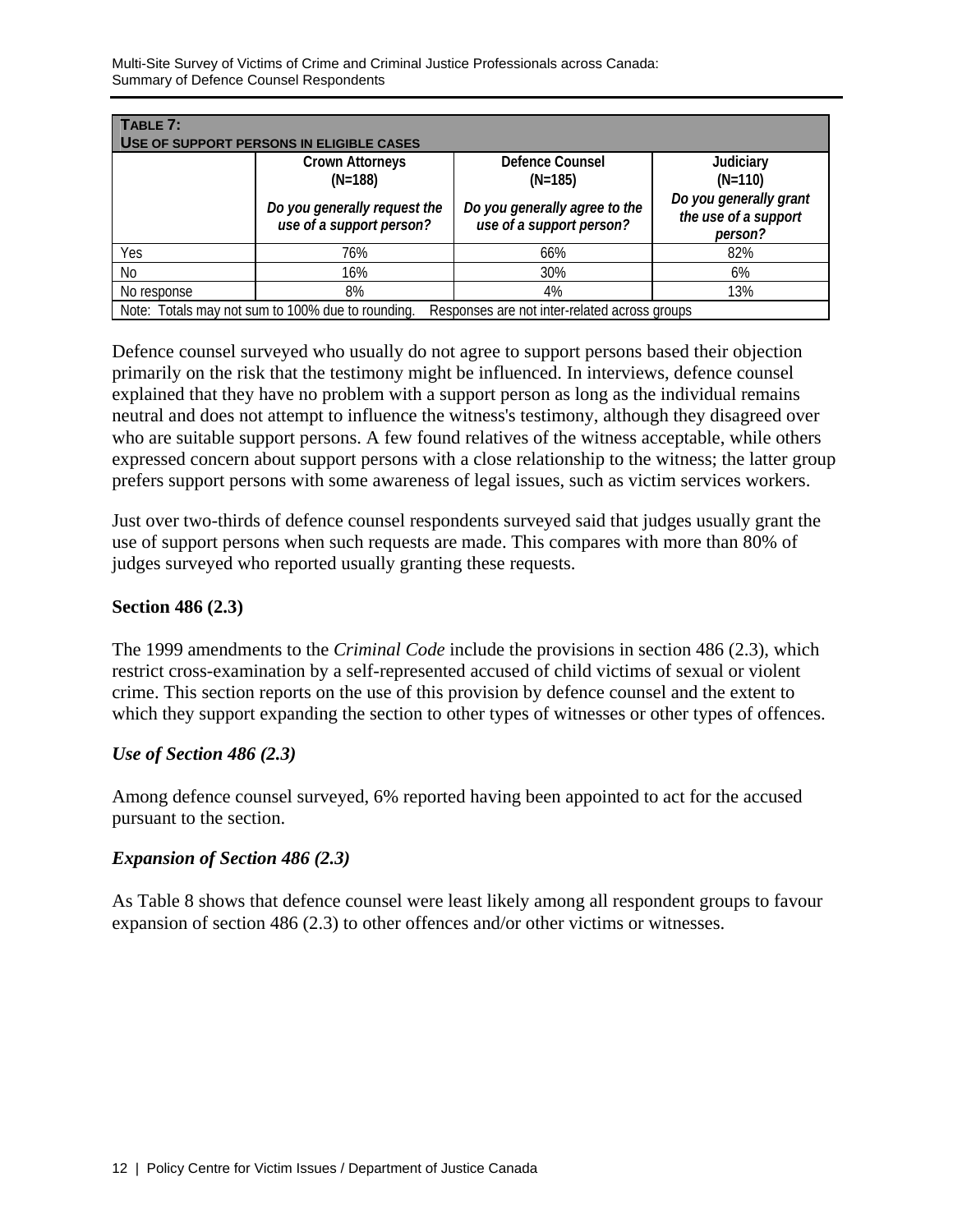| TABLE 8:<br>SHOULD S. 486 (2.3) OF THE CRIMINAL CODE BE EXPANDED TO OTHER VICTIMS OR WITNESSES<br>OR OTHER OFFENCES?<br>(NOTE: S. 486 [2.3] PLACES RESTRICTIONS ON CROSS-EXAMINATION BY A SELF-REPRESENTED<br>ACCUSED OF CHILD VICTIMS OF SEXUAL OR VIOLENT CRIME.) |                          |     |     |     |  |  |  |  |
|---------------------------------------------------------------------------------------------------------------------------------------------------------------------------------------------------------------------------------------------------------------------|--------------------------|-----|-----|-----|--|--|--|--|
| Defence<br>Advocacy<br>Crown<br><b>Victim Services</b><br>Groups<br>Counsel<br><b>Attorneys</b><br>$(N=188)$<br>$(N=185)$<br>$(N=318)$<br>$(N=47)$                                                                                                                  |                          |     |     |     |  |  |  |  |
| Yes                                                                                                                                                                                                                                                                 | 73%                      | 52% | 27% | 77% |  |  |  |  |
| No                                                                                                                                                                                                                                                                  | 14%<br>15%<br>70%<br>19% |     |     |     |  |  |  |  |
| Don't know<br>25%                                                                                                                                                                                                                                                   |                          |     |     |     |  |  |  |  |
| No response                                                                                                                                                                                                                                                         | 13%                      | 9%  | 3%  | 4%  |  |  |  |  |
| Note: Totals may not sum to 100% due to rounding.                                                                                                                                                                                                                   |                          |     |     |     |  |  |  |  |

Table 9 shows respondents' opinions on how section 486 (2.3) should be expanded. Among defence counsel support was most widespread for expanding the section to adult witnesses in the category of offences to which it currently applies (45%). There was also considerable support for expanding the section to any case where the witness is vulnerable or intimidated by the accused or where there is a power imbalance between victim and accused (22%). Some defence counsel support expanding the section to domestic violence cases in particular (10%) and to all crimes of violence (10%). In interviews, many defence counsel argued simply that the protection should be available any time the proper administration of justice requires it and that this determination should be left to judicial discretion.

| TABLE 9:<br>HOW SHOULD S. 486 (2.3) BE EXPANDED?                                      |                                        |                                     |                                |                                |  |
|---------------------------------------------------------------------------------------|----------------------------------------|-------------------------------------|--------------------------------|--------------------------------|--|
| BASE: RESPONDENTS WHO BELIEVE S. 486 (2.3) SHOULD BE EXPANDED.                        | Victim<br><b>Services</b><br>$(n=233)$ | Crown<br><b>Attorneys</b><br>(n=97) | Defence<br>Counsel<br>$(n=49)$ | Advocacy<br>Groups<br>$(n=36)$ |  |
| Expand to adults                                                                      | 28%                                    | 40%                                 | 45%                            | 31%                            |  |
| Domestic violence                                                                     | 21%                                    | 33%                                 | 10%                            | 17%                            |  |
| All crimes of violence                                                                | 19%                                    | 33%                                 | 10%                            | 28%                            |  |
| Vulnerable or intimidated witnesses                                                   | 12%                                    | 23%                                 | 22%                            | 17%                            |  |
| Criminal harassment                                                                   | 6%                                     | 14%                                 | 8%                             | --                             |  |
| All child witnesses regardless of offence                                             | 8%                                     | 11%                                 |                                |                                |  |
| Whenever accused is self-represented                                                  | 25%                                    | 9%                                  |                                | 19%                            |  |
| Certain property crimes                                                               | 2%                                     | 5%                                  |                                |                                |  |
| Other                                                                                 | 6%                                     | 10%                                 | 6%                             | 17%                            |  |
| No response                                                                           | 11%                                    | 7%                                  | 12%                            | 8%                             |  |
| Note: Respondents could provide more than one response; totals sum to more than 100%. |                                        |                                     |                                |                                |  |

Among defence counsel surveyed, those who advised against expansion of the section were primarily concerned about protecting the right of the accused to self-represent and the right of the accused to face the complainant (mentioned by 47% and 9%, respectively). According to them, the current section already represents a significant deviation from the accused's right of confrontation, which is a basic tenet of criminal law. Several others argued that judges can and do intervene to protect the victim and prevent the accused from engaging in abusive or excessive cross-examination. A few simply said that a change in law is not needed, and a few pointed to the growing number of self-represented accused as a reason for not expanding the section. In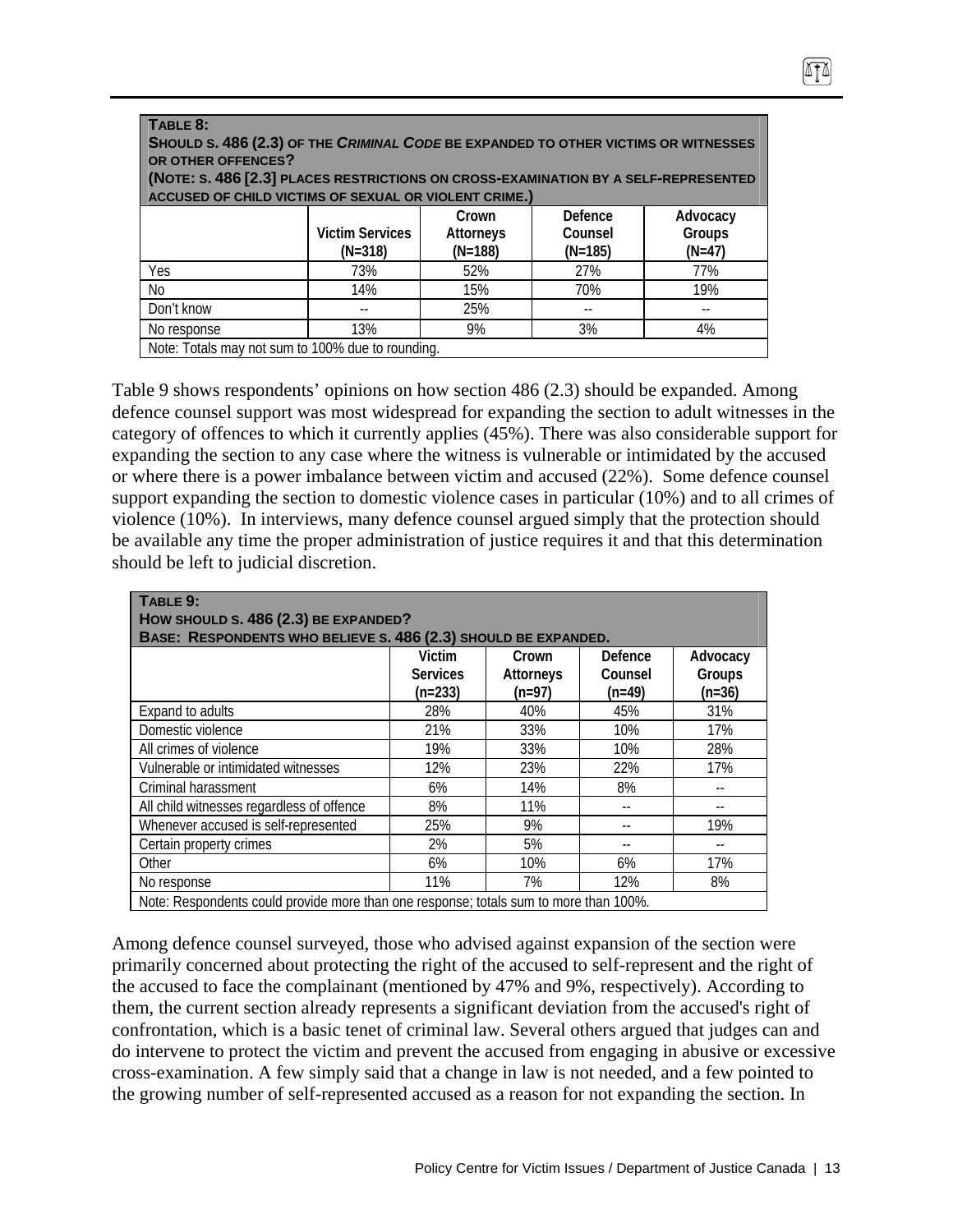interviews, several defence counsel (both those who support expansion and those who do not) noted that any expansion would put resource strains on the system. They believe that many accused have no choice but to self-represent because they fail to qualify for legal aid. Providing these accused with counsel would require significant additional funding to expand legal aid. A few defence counsel were of the view that self-representation in general should be eliminated entirely or at least reduced.

# **4. Victim Impact Statements**

Victim impact statements (VIS) are written statements in which victims can describe the effect of the crime on them and any harm or loss suffered as a result of the crime. The 1999 amendments to the *Criminal Code* allow victims to read their statements aloud during sentencing, require the judge to ask before sentencing whether the victim has been informed of the opportunity to complete a VIS and permit the judge to adjourn the sentencing, to give the victim time to prepare the statement.

Victims of crime can submit victim impact statements at sentencing and at parole. At parole, the victim can rely on the victim impact statement from sentencing and/or provide another statement to the parole board. The following discussion considers victim impact statements at sentencing.

#### **At Sentencing**

#### *Frequency of Submission*

Survey respondents were asked whether, based on their experience, victims generally submit victim impact statements to the court. Table 10 below provides the respondents answers to this question.

| <b>TABLE 10:</b><br>DO VICTIMS USUALLY SUBMIT VICTIM IMPACT STATEMENTS AT SENTENCING?<br>BASE: RESPONDENTS WHO PROVIDED A RESPONSE (DON'T KNOW AND NO RESPONSE EXCLUDED).                                   |     |     |     |     |     |     |           |  |
|-------------------------------------------------------------------------------------------------------------------------------------------------------------------------------------------------------------|-----|-----|-----|-----|-----|-----|-----------|--|
| Victim<br>Defence<br>Advocacy<br>Crown<br>Judiciary<br>Police<br>Counsel<br><b>Services</b><br>Attorneys<br>Groups<br>$(n=547)$<br>$(n=88)$<br>$(n=101)$<br>$(n=38)$<br>$(n=174)$<br>$(n=195)$<br>$(n=183)$ |     |     |     |     |     |     | Probation |  |
| Yes, in most cases                                                                                                                                                                                          | 48% | 32% | 38% | 33% | 34% | 42% | 34%       |  |
| Yes, only in serious<br>cases                                                                                                                                                                               | 32% | 50% | 45% | 52% | 46% | 37% | 41%       |  |
| No<br>20%<br>18%<br>17%<br>20%<br>16%<br>21%<br>25%                                                                                                                                                         |     |     |     |     |     |     |           |  |
| Note: Some column totals do not sum to 100% due to rounding.                                                                                                                                                |     |     |     |     |     |     |           |  |

Defence counsel are divided about the frequency with which victim impact statements are submitted. Forty-five percent of defence counsel believe that victims generally submit victim impact statements only in serious cases, such as sexual assault, other violent offences, and certain property crimes. About 40% think that victim impact statements are submitted in most cases, and about one-fifth reported that in their experience, victims usually do not submit victim impact statements, regardless of the severity of the offence.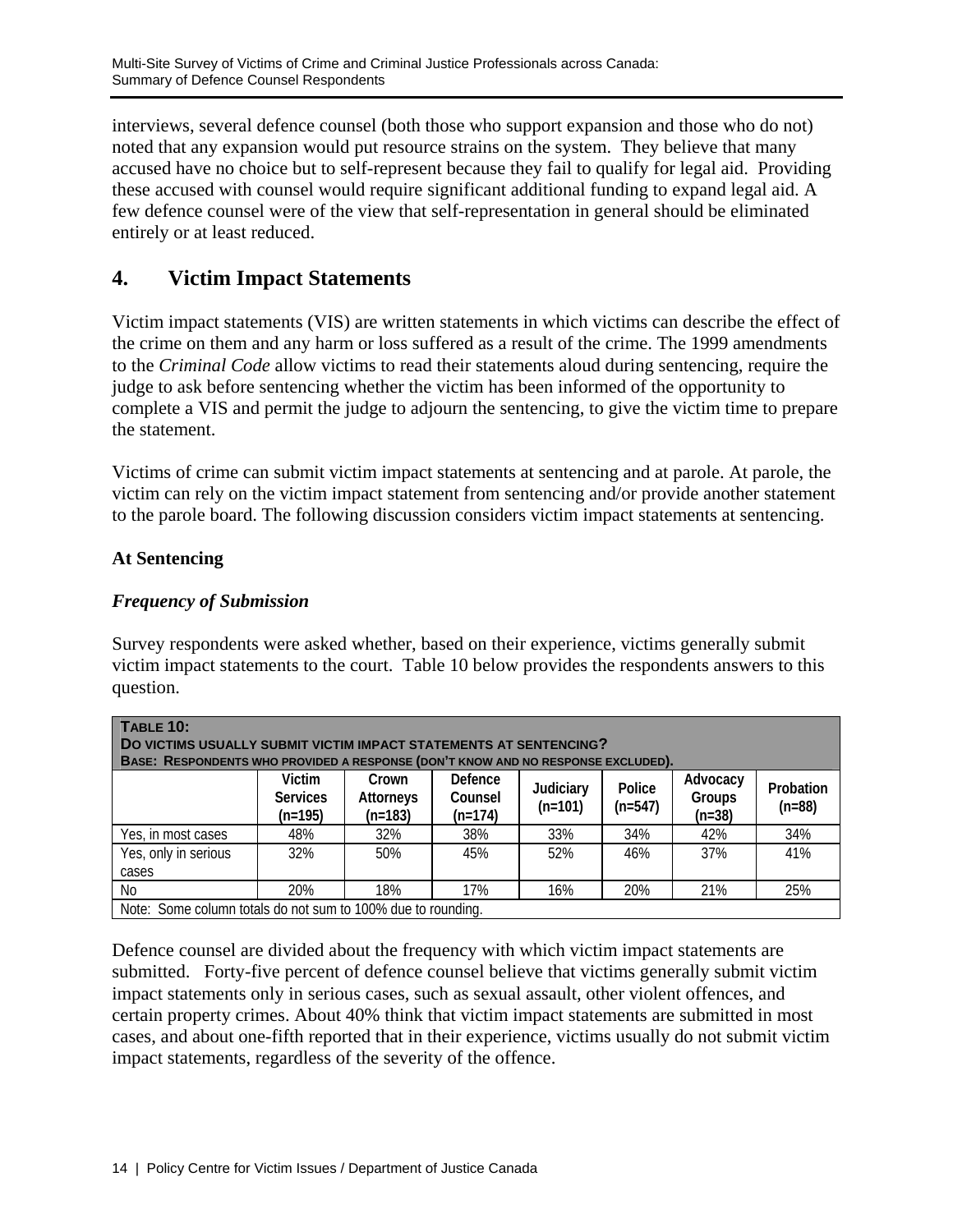#### *Providing Information on Impact Statements*

Related to the issue of whether victims submit victim impact statements is the provision of information to victims about the statements. If awareness is low, submission rates will be correspondingly low. In interviews, a few defence counsel questioned whether criminal justice professionals are completely fulfilling their roles concerning victim impact statements when discussing the frequency of submission of these statements.

In contrast, a few defence counsel who were interviewed ascribe the submission rate to lack of Crown Attorney diligence. According to these defence counsel Crown Attorneys either do not pursue getting victim impact statements or they receive the statements but do not submit them to the court. The perception among these defence counsel is that Crown Attorneys believe they can more effectively present the victim's interest in sentencing or that they view the victim impact statement as redundant because the judge has already heard the victim's testimony. Statements made by Crown Attorneys at one site support this perception; they reported not always submitting the victim impact statement to the court and, instead, simply telling the court what the victim has experienced. $^{2}$ 

#### *Method of Submission*

Of the 180 defence counsel respondents with sufficient experience to respond, close to 80% of defence counsel agreed that victim impact statements are usually submitted in writing only. About one-fifth of survey respondents reported that Crown Attorneys read the statement. Two percent of defence counsel believe that the victim reads their statement. Table 11 provides the survey results of those respondents who were able to answer this question.

| <b>TABLE 11:</b><br>WHAT ARE THE MOST COMMON METHODS OF SUBMITTING A VICTIM IMPACT STATEMENT AT<br><b>SENTENCING?</b><br>BASE: RESPONDENTS WHO PROVIDED A RESPONSE (DON'T KNOW AND NO RESPONSE<br>EXCLUDED). |                                        |                                        |                                 |                        |  |
|--------------------------------------------------------------------------------------------------------------------------------------------------------------------------------------------------------------|----------------------------------------|----------------------------------------|---------------------------------|------------------------|--|
|                                                                                                                                                                                                              | Victim<br><b>Services</b><br>$(n=194)$ | Crown<br><b>Attorneys</b><br>$(n=184)$ | Defence<br>Counsel<br>$(n=180)$ | Judiciary<br>$(n=108)$ |  |
| Written statement only                                                                                                                                                                                       | 82%                                    | 90%                                    | 79%                             | 87%                    |  |
| Victim reads statement                                                                                                                                                                                       | 18%                                    | 5%                                     | 2%                              | 7%                     |  |
| Crown Attorney reads statement                                                                                                                                                                               | 16%                                    | 21%                                    | 18%                             | 16%                    |  |
| Other                                                                                                                                                                                                        | 2%                                     | 3%                                     | 4%                              |                        |  |
| Note: Respondents could provide more than one response; totals sum to more than 100%.                                                                                                                        |                                        |                                        |                                 |                        |  |

## *Cross-examination of Victim*

 $\frac{1}{2}$ 

Defence counsel can cross-examine victims on their victim impact statements both at trial (if the statement is received before a finding of guilt) and at sentencing. The survey results in Table 12 show that about one-fifth of defence counsel have been involved in a case where the victim was cross-examined on his or her impact statement at trial or at sentencing. In some sites, the

 The procedure for victim impact statements is governed by a provincially designated program, and there are some variations in the procedure among provinces.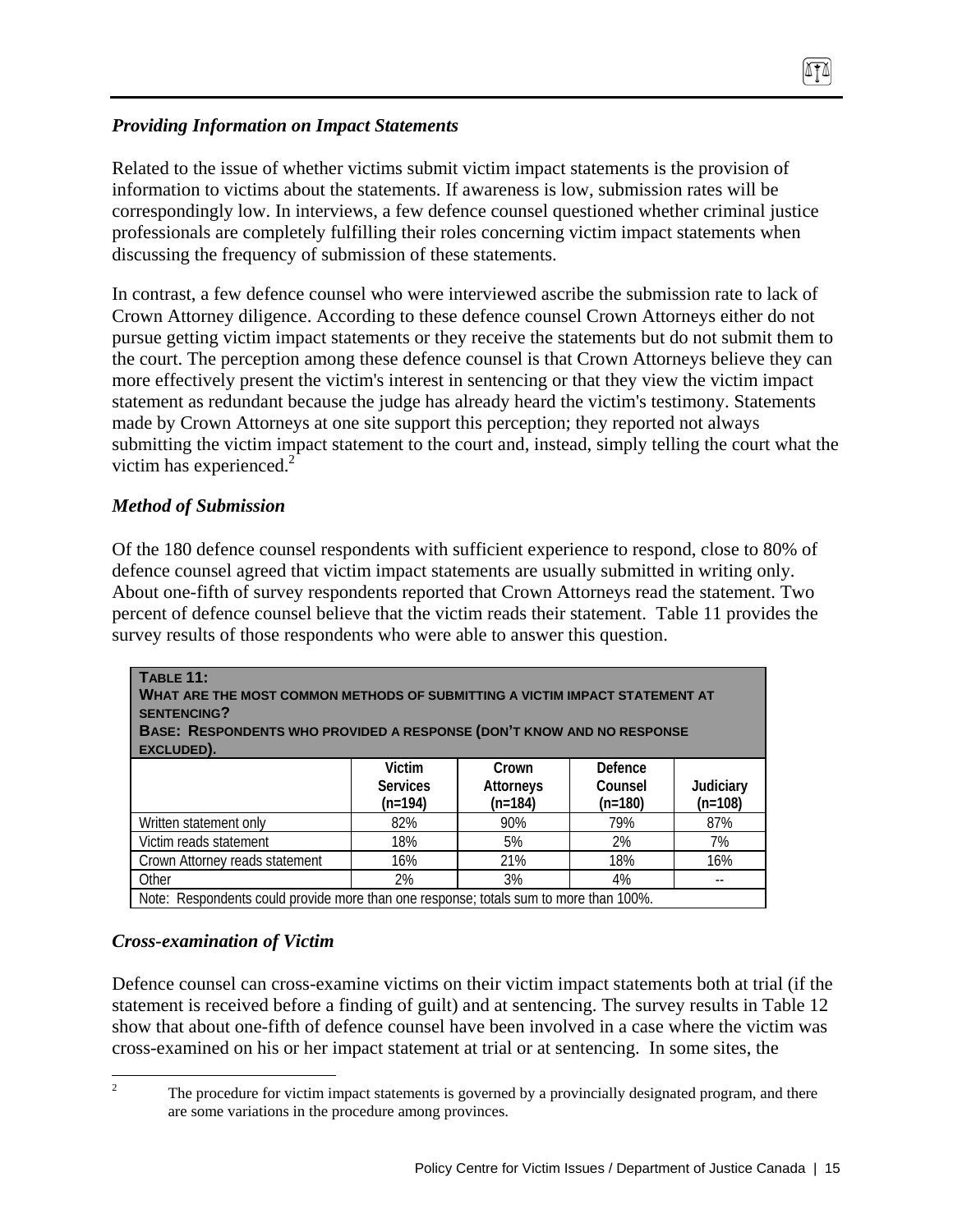possibility of cross-examining the victim on the victim impact statement at trial is forestalled because the Crown Attorney, court, and defence counsel only receive the statement after a finding of guilt.

| <b>TABLE 12:</b><br>HAVE YOU EVER HAD A CASE WHERE THE DEFENCE COUNSEL OR THE ACCUSED CROSS-<br><b>EXAMINED THE VICTIM ON THEIR VICTIM IMPACT STATEMENT?</b> |                                     |                              |                        |  |  |  |
|--------------------------------------------------------------------------------------------------------------------------------------------------------------|-------------------------------------|------------------------------|------------------------|--|--|--|
|                                                                                                                                                              | <b>Crown Attorneys</b><br>$(N=188)$ | Defence Counsel<br>$(N=185)$ | Judiciary<br>$(N=110)$ |  |  |  |
| At trial                                                                                                                                                     |                                     |                              |                        |  |  |  |
| Yes                                                                                                                                                          | 24%                                 | 20%                          | 12%                    |  |  |  |
| No                                                                                                                                                           | 71%                                 | 71%                          | 80%                    |  |  |  |
| Don't know                                                                                                                                                   | 3%                                  | 4%                           | 3%                     |  |  |  |
| No response                                                                                                                                                  | 3%                                  | 5%                           | 6%                     |  |  |  |
| At sentencing                                                                                                                                                |                                     |                              |                        |  |  |  |
| Yes                                                                                                                                                          | 26%                                 | 23%                          | 10%                    |  |  |  |
| No.                                                                                                                                                          | 65%                                 | 70%                          | 80%                    |  |  |  |
| Don't know                                                                                                                                                   | 6%                                  | 3%                           | 5%                     |  |  |  |
| No response                                                                                                                                                  | 3%                                  | 5%                           | 6%                     |  |  |  |
| Note: Respondents could provide only one response. Some totals sum to more than 100% due to rounding.                                                        |                                     |                              |                        |  |  |  |

In interviews, Crown Attorneys commented that cross-examination on victim impact statements is quite rare. It occurs because the contents of the statement differ from the evidence presented at trial or because the defence counsel is sceptical about a victim's claims of ongoing effects or injuries. Surveyed defence counsel and judges concurred. The few defence counsel who reported cross-examining the victim said that they did so either to contest inappropriate or irrelevant material (e.g., prior, unrelated history with the accused) or to test the victim's credibility, in part because of inconsistencies between the victim impact statement and the victim's earlier statements.

In interviews, defence counsel said that cross-examination of the victim is so infrequent because they usually can agree to excise prejudicial information or other inadmissible material before submitting the victim impact statement to the court. Several defence counsel also said that they rely on the judge either to intervene and refuse the victim impact statement or to disregard the irrelevant portions. A few defence counsel mentioned that while they had not cross-examined the victim on the impact statement, they did argue the impact statement during sentencing and question its claims.

#### *Obstacles to Use of Victim Impact Statements*

In surveys, defence counsel were asked, "Are there any obstacles to the use of victim impact statements?" Most defence counsel (80%) reported problems with impact statements. Table 13 below shows the results for all relevant respondents.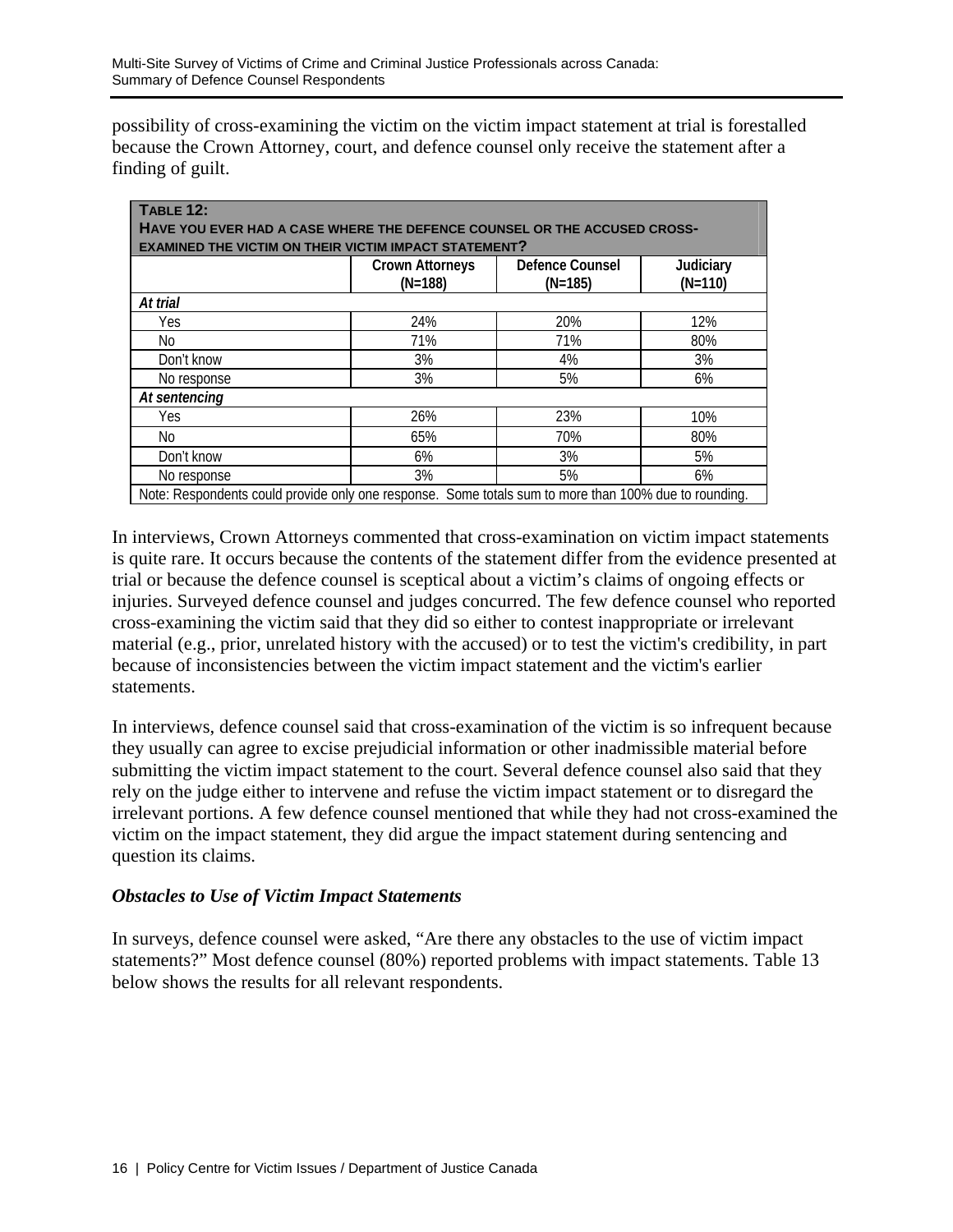| TABLE 13:<br>ARE THERE OBSTACLES OR PROBLEMS WITH THE USE OF VICTIM IMPACT STATEMENTS?                                              |     |     |     |     |  |  |
|-------------------------------------------------------------------------------------------------------------------------------------|-----|-----|-----|-----|--|--|
| Victim<br>Defence<br>Crown<br>Counsel<br><b>Services</b><br>Attorneys<br>Police<br>$(N=188)$<br>$(N=185)$<br>$(N=686)$<br>$(N=318)$ |     |     |     |     |  |  |
| Yes                                                                                                                                 | 30% | 48% | 80% | 19% |  |  |
| No                                                                                                                                  | 22% | 43% | 14% | 45% |  |  |
| Don't know                                                                                                                          | 43% | 6%  | 6%  | 36% |  |  |
| No response                                                                                                                         | 5%  | 3%  | 1%  | 1%  |  |  |
| Note: Respondents could provide more than one response; totals sum to more than 100%.                                               |     |     |     |     |  |  |

074

When asked to explain why they believe there are obstacles to or problems with the use of victim impact statements, defence counsel reported that the biggest obstacle or problem is the Inclusion of inappropriate or irrelevant material (80%). Table 14 shows the main reasons cited for all respondent groups; the results are discussed in more detail below.

| TABLE 14:<br><b>OBSTACLES OR PROBLEMS WITH VICTIM IMPACT STATEMENTS</b>                      |                 |                          |                |                |  |
|----------------------------------------------------------------------------------------------|-----------------|--------------------------|----------------|----------------|--|
| BASE: RESPONDENTS WHO BELIEVE THERE ARE OBSTACLES OR PROBLEMS WITH VICTIM IMPACT STATEMENTS. |                 |                          |                |                |  |
|                                                                                              | Victim          | Crown                    | Defence        |                |  |
|                                                                                              | <b>Services</b> | <b>Attorneys</b>         | Counsel        | Police         |  |
|                                                                                              | $(n=105)$       | $(n=90)$                 | $(n=147)$      | $(n=128)$      |  |
| Inappropriate or irrelevant material                                                         |                 | 43%                      | 31%            |                |  |
| Contain inflammatory or prejudicial claims                                                   | $-1$            |                          | 18%            |                |  |
| Inject emotion into the process                                                              |                 |                          | 13%            |                |  |
| Difficulties preparing statement or insufficient assistance                                  | 32%             |                          |                |                |  |
| Lack of awareness or information                                                             | 17%             |                          | $-$            | 2%             |  |
| Defence counsel objections or cross-examination                                              | 16%             | 18%                      |                | 21%            |  |
| Difficult to challenge                                                                       | $-$             |                          | 10%            |                |  |
| Contradict previous statement                                                                | $-1$            | $\overline{\phantom{a}}$ | 8%             |                |  |
| Delays in court proceedings                                                                  | $\overline{a}$  | 11%                      | 3%             | $\overline{a}$ |  |
| Literacy or language barriers                                                                | 30%             | 10%                      |                | 16%            |  |
| Victim disinterest or fear or reluctance on part of victim                                   | 5%              | 6%                       | $\overline{a}$ | 13%            |  |
| Time constraints                                                                             | 16%             | 7%                       | $\overline{a}$ | 21%            |  |
| Detracts from sentencing guidelines                                                          | --              | $-1$                     | 14%            |                |  |
| Victims are coached                                                                          | $-$             |                          | 5%             |                |  |
| Are given too much weight in sentencing                                                      | --              |                          | 3%             |                |  |
| Perception that is not considered                                                            | 8%              |                          |                | 12%            |  |
| Crown Attorney or judicial reluctance                                                        | 10%             |                          |                | 8%             |  |
| Lack of awareness by criminal justice professionals                                          | $\overline{a}$  |                          | $-$            | 4%             |  |
| Other                                                                                        | 12%             | 13%                      | 13%            | 6%             |  |
| No response                                                                                  | --              | 4%                       | 5%             | 9%             |  |

In interviews, several defence counsel observed that rather than restricting themselves to a description of the impact of the crime, victims frequently include a recitation of the facts of the case, refer to the offender's alleged involvement in other criminal activities, or offer their views on sentencing. In their survey responses, defence counsel also mentioned several other concerns involving the information contained in victim impact statements. According to one-fifth of defence counsel, victim impact statements can contain inflammatory claims that introduce bias into the process (18%). One-tenth of defence counsel also noted that victim impact statements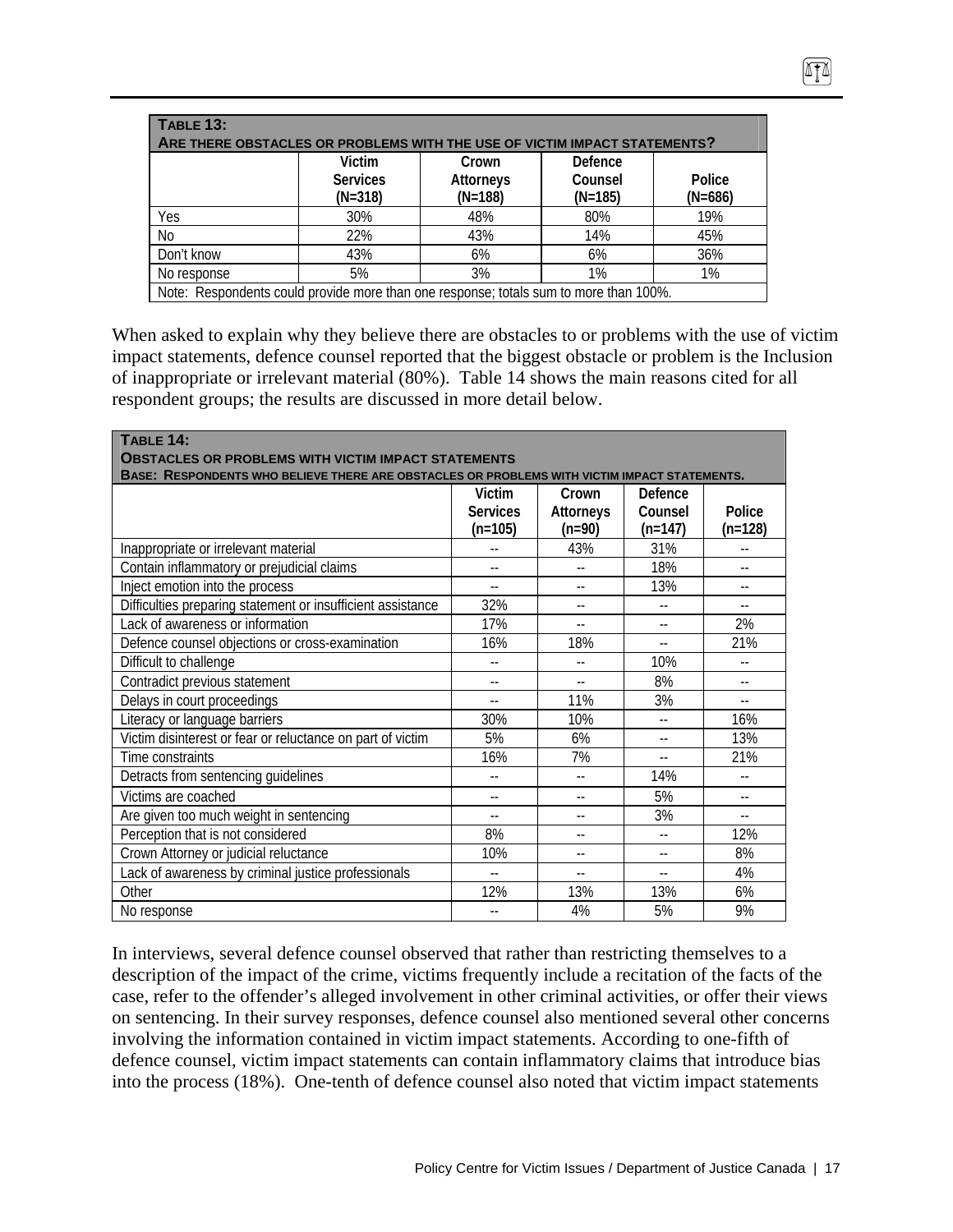sometimes contain new information or information that contradicts the evidence presented in court.

An issue related to the inclusion of inappropriate information is the need to disclose the victim impact statement to defence counsel. This creates the possibility of defence counsel objections to the victim impact statement or cross-examination on the statement either at trial or sentencing. For Crown Attorneys (18%), victim services providers (16%), and police (21%) this was an important obstacle, leading to victims or Crown Attorneys not submitting victim impact statements. In interviews, Crown Attorneys said that the victim impact statement can be detrimental to the Crown Attorney's case; it can make the victim more vulnerable and strengthen the defence.

Defence counsel do not object to the use of victim impact statements. Rather, they reported feeling limited in the action they can take because challenging victim impact statements is viewed so negatively.

A few defence counsel commented in their interviews that some victims do not appear to understand the purpose of the victim impact statements. They attribute this to the lack of assistance in explaining and reviewing the statements. Other difficulties, in the opinion of defence counsel, are that victim impact statements may cause judges to deviate from sentencing guidelines (14%), that the impact statements inappropriately inject emotions into the criminal justice process (13%), and that they are difficult to challenge (10%).

# **5. Restitution**

Restitution requires the offender to compensate the victim for any monetary loss or any quantifiable damage to, or loss, of property. The court can order restitution as a condition of probation, where probation is the appropriate sentence, or as an additional sentence (a standalone restitution order), which allows the victim to file the order in civil court and enforce it civilly if not paid. The following discussion of restitution considers the current use of restitution from the perspective defence counsel, difficulties with enforcement, and obstacles to requesting restitution.

## **Use of Restitution**

In interviews, defence counsel said that requests for restitution are rarely contentious when they are reasonable (i.e., the amount of loss is determinable, and the offender caused the loss and has the means to pay). Over three-quarters of defence counsel surveyed reported that they agree to reasonable requests for restitution (78%) and that judges also generally grant them (80%). In interviews, those defence counsel who generally object to requests for restitution listed the following reasons: the role of the criminal justice system is not to compensate victims; restitution is easily abused; offenders often do not have the ability to pay; and it is difficult to assess the value of claimed damages. When asked if they generally offer restitution to mitigate the sentence, three-quarters (76%) of defence counsel surveyed said that they do, with 15% reporting that they do not usually make this offer.

The use of restitution among Crown Attorneys and defence counsel is shown in Table 15.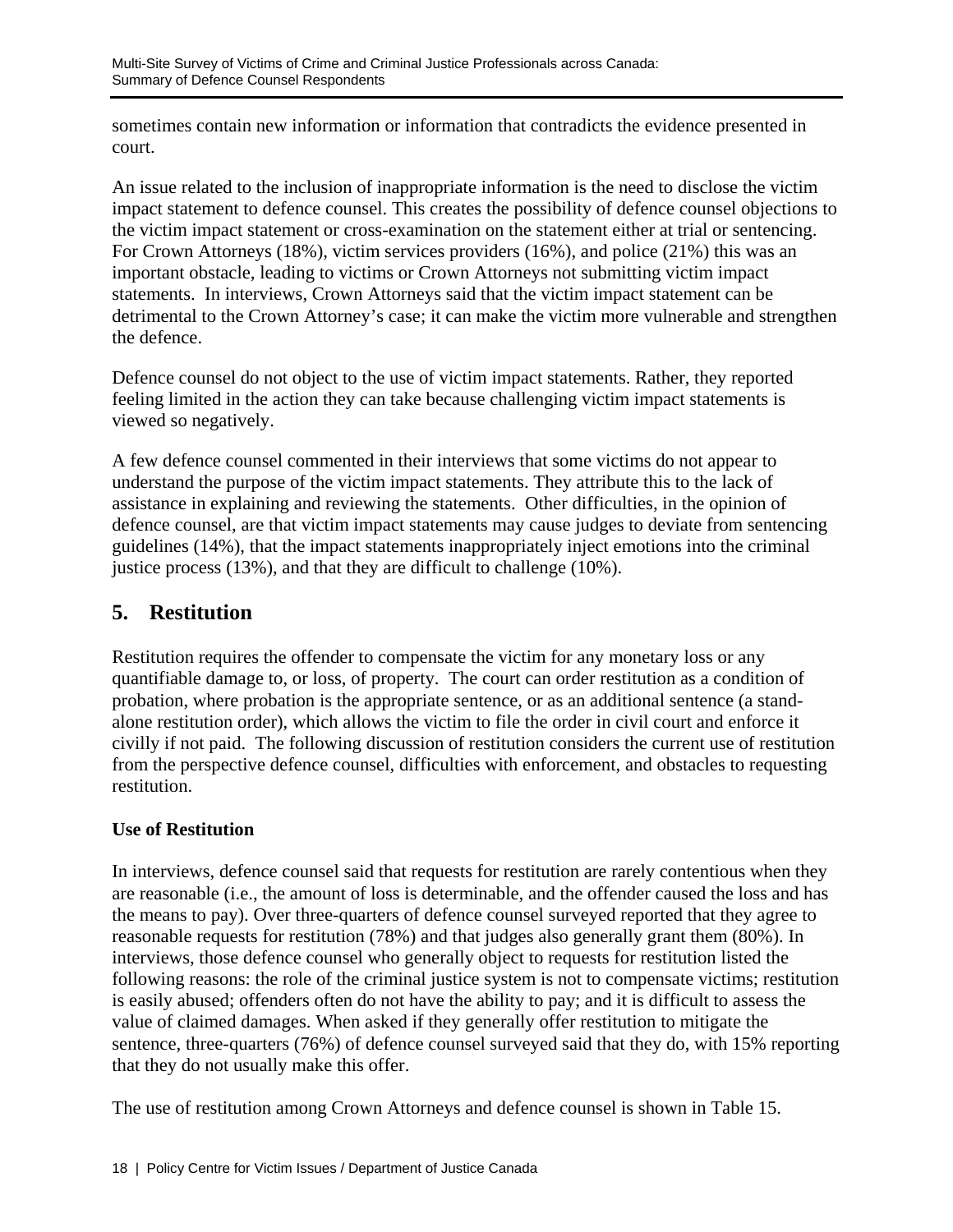| <b>TABLE 15:</b><br><b>USE OF RESTITUTION</b> |                                                                             |                                                        |
|-----------------------------------------------|-----------------------------------------------------------------------------|--------------------------------------------------------|
|                                               | <b>Crown Attorneys</b><br>$(N=188)$                                         | Defence Counsel<br>$(N=185)$                           |
|                                               | Do you generally request,<br>when appropriate,<br>that restitution be paid? | Do you generally agree to<br>requests for restitution? |
| Yes                                           | 89%                                                                         | 78%                                                    |
| No                                            | 9%                                                                          | 20%                                                    |
| No response                                   | 2%                                                                          | 2%                                                     |

## **Problems with Enforcement**

Probation officers, defence counsel and Crown Attorneys were asked if they think that restitution enforcement is a concern or a problem. One-third (34%) of defence counsel reported that they do. A sizeable proportion of defence counsel (30%) could not comment because they are not involved in enforcement of restitution orders.

The survey asked respondents to explain why they consider restitution enforcement to be a concern or a problem. The results are presented in Table 16 below. Defence counsel gave several reasons for the difficulties with enforcement. The most common reason given by one-half of defence counsel is that restitution orders are made in cases where the accused is not able to pay.

About 15% of defence counsel also pointed to insufficient resources for enforcement, although no probation officers noted a lack of resources. This was further commented on in interviews. Defence counsel said that when restitution is part of probation orders, enforcement is not given priority because it is simply not worth it; enforcement requires a significant expenditure of resources to collect relatively small amounts of money.

The option of using a stand-alone restitution order, where the victim has recourse to the civil courts to enforce payment was also discussed. A small number of defence counsel (8%) noted that the problem with this method of enforcement is that it requires the victim to engage in a difficult legal process and bear all the costs of enforcement.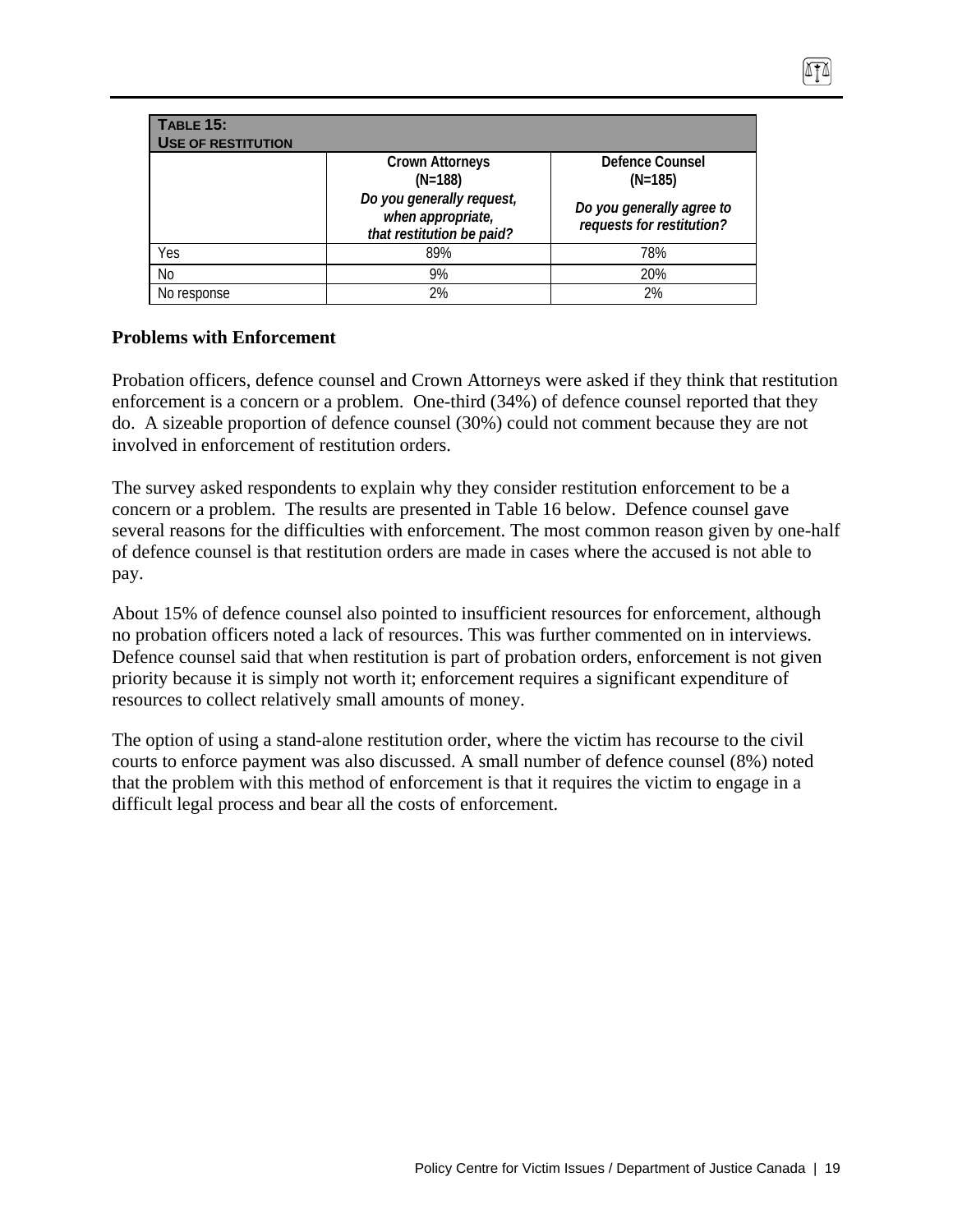| <b>TABLE 16:</b><br>WHY IS RESTITUTION ENFORCEMENT A CONCERN OR A PROBLEM?<br>BASE: RESPONDENTS WHO BELIEVE THAT RESTITUTION ENFORCEMENT IS A PROBLEM. |                                     |                             |                        |  |  |  |
|--------------------------------------------------------------------------------------------------------------------------------------------------------|-------------------------------------|-----------------------------|------------------------|--|--|--|
| Reasons                                                                                                                                                | <b>Crown Attorneys</b><br>$(n=100)$ | Defence Counsel<br>$(n=62)$ | Probation<br>$(n=128)$ |  |  |  |
| Accused are unable to pay                                                                                                                              | 22%                                 | 47%                         | 30%                    |  |  |  |
| Insufficient resources for enforcement                                                                                                                 | 20%                                 | 16%                         |                        |  |  |  |
| Civil enforcement difficult or victim<br>responsibility                                                                                                | 19%                                 | 8%                          | 4%                     |  |  |  |
| Difficult to convict on breach of order                                                                                                                | 13%                                 | --                          | 18%                    |  |  |  |
| No penalty for failure to pay                                                                                                                          | 6%                                  |                             | 9%                     |  |  |  |
| Restitution usually not made unless paid at<br>sentencing                                                                                              |                                     | 13%                         |                        |  |  |  |
| Probation is not involved                                                                                                                              |                                     |                             | 26%                    |  |  |  |
| Other                                                                                                                                                  | 6%                                  | 11%                         | 7%                     |  |  |  |
| No response                                                                                                                                            | 22%                                 | 10%                         |                        |  |  |  |
| Note: Respondents could provide more than one response; totals sum to more than 100%.                                                                  |                                     |                             |                        |  |  |  |

# **6. Victim Surcharge**

The victim surcharge is a penalty of 15% where a fine is imposed or a fixed amount of \$50 or \$100 for summary or indictable offences, respectively, and can be increased by the judge. It is imposed on the offender at sentencing and used by provincial and territorial governments to fund services for victims of crime. The 1999 amendments to the *Criminal Code* made the surcharge automatic in all cases except where the offender has requested a waiver and demonstrated that paying the surcharge would cause undue hardship.

The following discussion considers the issue of waiving the surcharge - both the frequency of waiver and whether waivers generally occur without an application by the defence.

## **Frequency of Waiver**

While over half (58%) of judges surveyed reported that they generally apply the victim surcharge, over a third do not  $(37\%)$ .<sup>3</sup>

When asked if the victim surcharge was waived more often than it should be, 11% of defence counsel believe that the surcharge is waived too often. Table 17 provides the results for those who could respond to this issue. Respondents who did not answer were excluded from the results for reasons of consistency in handling the data.

 $\frac{1}{3}$ 

The remaining 5% did not respond to the question.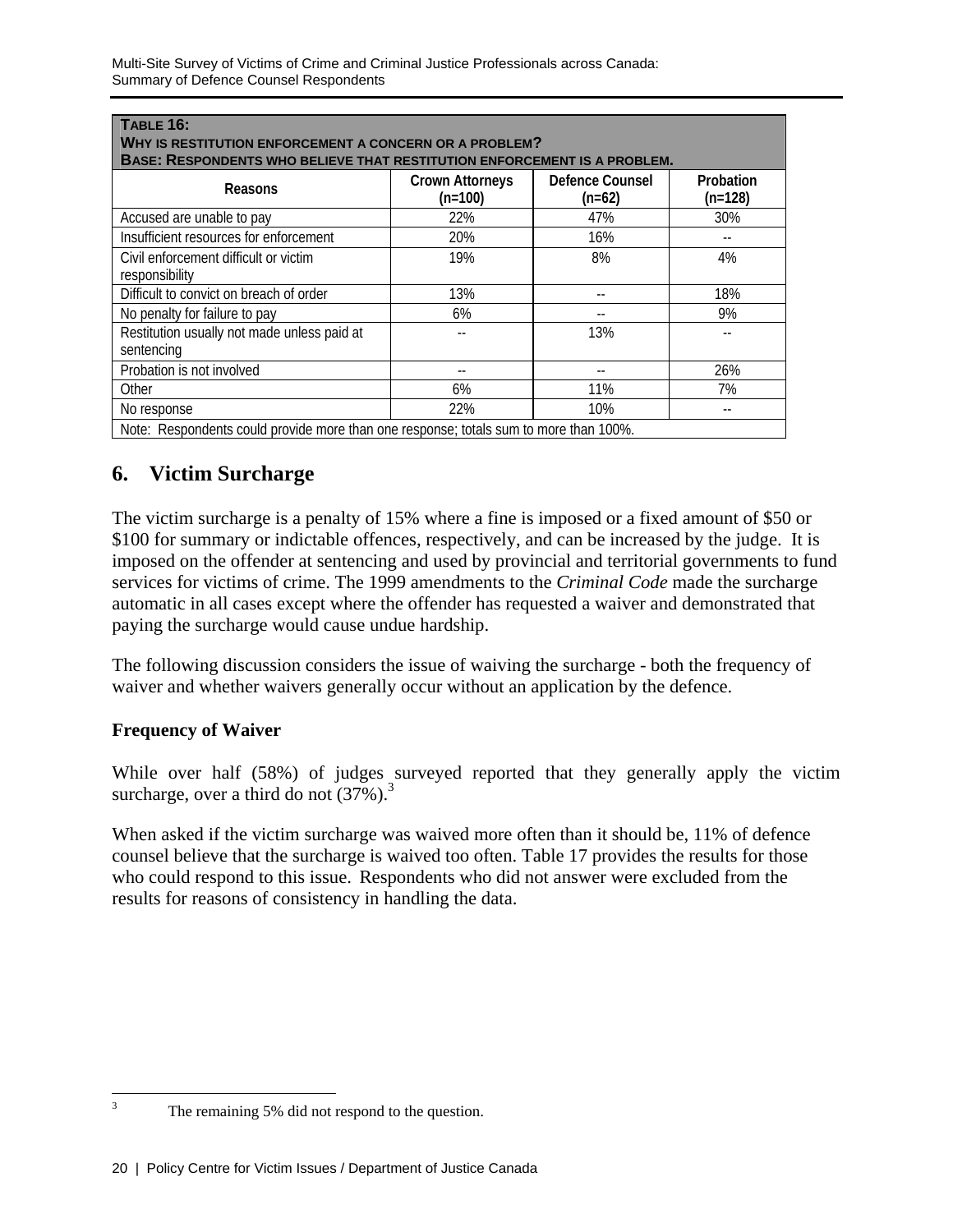| <b>TABLE 17:</b><br>IS THE VICTIM SURCHARGE WAIVED MORE OFTEN THAN IT SHOULD BE?<br>BASE: RESPONDENTS WHO PROVIDED A RESPONSE (DON'T KNOW AND NO RESPONSE EXCLUDED). |     |     |     |     |  |
|----------------------------------------------------------------------------------------------------------------------------------------------------------------------|-----|-----|-----|-----|--|
| Victim<br>Defence<br>Advocacy<br>Crown<br><b>Groups</b><br><b>Services</b><br>Counsel<br><b>Attorneys</b><br>$(n=82)$<br>$(n=15)$<br>$(n=161)$<br>$(n=170)$          |     |     |     |     |  |
| Yes                                                                                                                                                                  | 66% | 70% | 11% | 47% |  |
| N <sub>o</sub>                                                                                                                                                       | 34% | 30% | 89% | 53% |  |

Defence counsel who were interviewed attributed the frequent waiver of the surcharge to a judicial reluctance to place too high a monetary penalty on offenders.<sup>4</sup>

In contrast, those interviewed who believe that judges waive the surcharge appropriately said that waivers occur when its imposition would cause the offender undue hardship, such as when the offender has no independent means of financial support, when the victim and the offender are in the same family unit, or when the offender is going to be incarcerated. They believe that judges appropriately consider the circumstances of the offender in their decision to waive the surcharge, and they do not see judicial attitudes or judicial dislike of the surcharge as an issue.

## **Application for Waiver**

Section 737(5) of the *Criminal Code* requires an application from the offender to waive the surcharge. Most defence counsel surveyed (59%) reported that they do not generally request a waiver, while about one-third (35%) said that they do. In interviews, those who request waivers said that they do so when the offender has no ability to pay (e.g., does not have a job, is on social assistance, is being incarcerated for a long period of time). A majority of defence counsel surveyed (59%) reported that most of the time, judges grant their requests for a waiver.

Crown Attorneys who were interviewed noted that there is frequently no application to challenge because the judge has waived the surcharge on his or her own initiative. Survey results support this, with a majority of Crown Attorneys (54%) reporting that judges generally waive the surcharge without a defence counsel request. However, only one-quarter of defence counsel (24%) believe that judges waive the surcharge without a request. In interviews, they commented that judges diligently inquire about whether the surcharge should be imposed and generally impose the surcharge automatically unless there is a legitimate request to waive it. A few did note that when judicial waivers occur without explicit defence counsel requests, the judge has already received information about the accused's financial situation and other relevant personal circumstances.

Table 18 provides the survey results on whether judges generally waive the surcharge without a defence counsel request.

 $\frac{1}{4}$ 

A few noted that when a fine is imposed, the victim surcharge is more likely to be waived.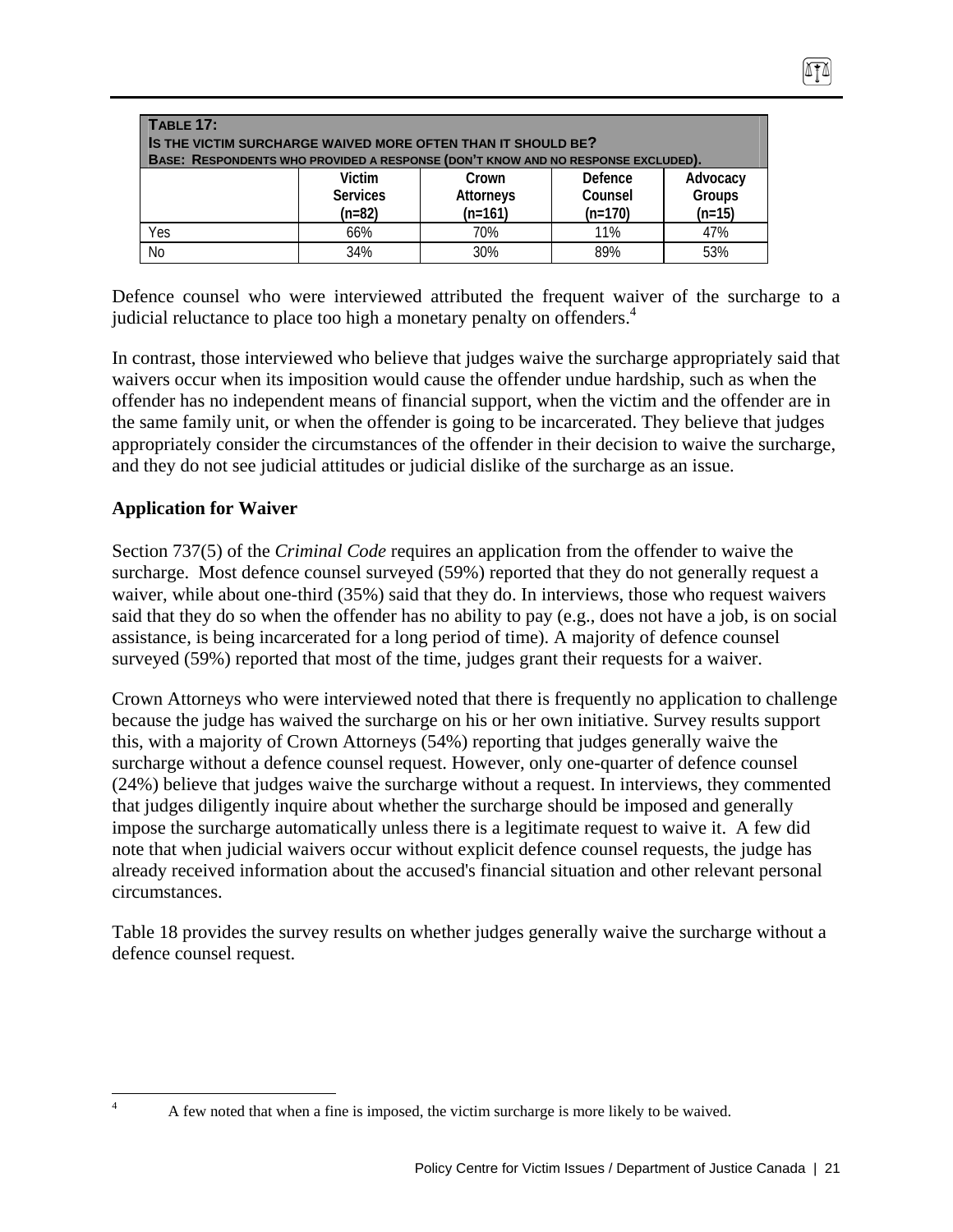| <b>TABLE 18:</b><br>DO JUDGES GENERALLY WAIVE THE SURCHARGE WITHOUT A DEFENCE COUNSEL REQUEST? |                                     |                                     |  |  |  |
|------------------------------------------------------------------------------------------------|-------------------------------------|-------------------------------------|--|--|--|
|                                                                                                | <b>Crown Attorneys</b><br>$(N=188)$ | <b>Defence Counsel</b><br>$(N=185)$ |  |  |  |
| Yes                                                                                            | 54%                                 | 24%                                 |  |  |  |
| N <sub>o</sub>                                                                                 | 33%                                 | 64%                                 |  |  |  |
| Don't know                                                                                     | 4%                                  | 8%                                  |  |  |  |
| No response                                                                                    | 10%                                 | 4%                                  |  |  |  |
| Note: One column does not sum to 100% due to rounding.                                         |                                     |                                     |  |  |  |

# **7. Conditional Sentences**

The *Criminal Code* permits judges to order that sentences of less than two years' imprisonment be served in the community instead of in jail. Conditional sentences may be imposed only when the court is convinced that the offender poses no threat to public safety. They are accompanied by restrictive conditions that govern the behaviour of the offender and strictly curtail his or her freedom. The following sections describe the perspectives of criminal justice professionals on the appropriateness and use of conditional sentences.

#### **Cases Appropriate for Conditional Sentences**

Across all respondent categories, there is widespread agreement that conditional sentences are appropriate in non-violent offences. Defence counsel are much more likely than the other respondent groups to think that conditional sentences are appropriate in all offences, in family violence offences, and in offences against the person. See Table 19 for the details.

Defence counsel explained in interviews that conditional sentences are appropriate in eligible cases, that is, in all cases except those where the minimum sentence is more than two years, and where it has been established that the offender is not a threat to public safety.

It was suggested by several defence counsel that conditional sentences are appropriate where the risk of recidivism is zero and where there is good reason to believe that the offender is able and motivated to rehabilitate.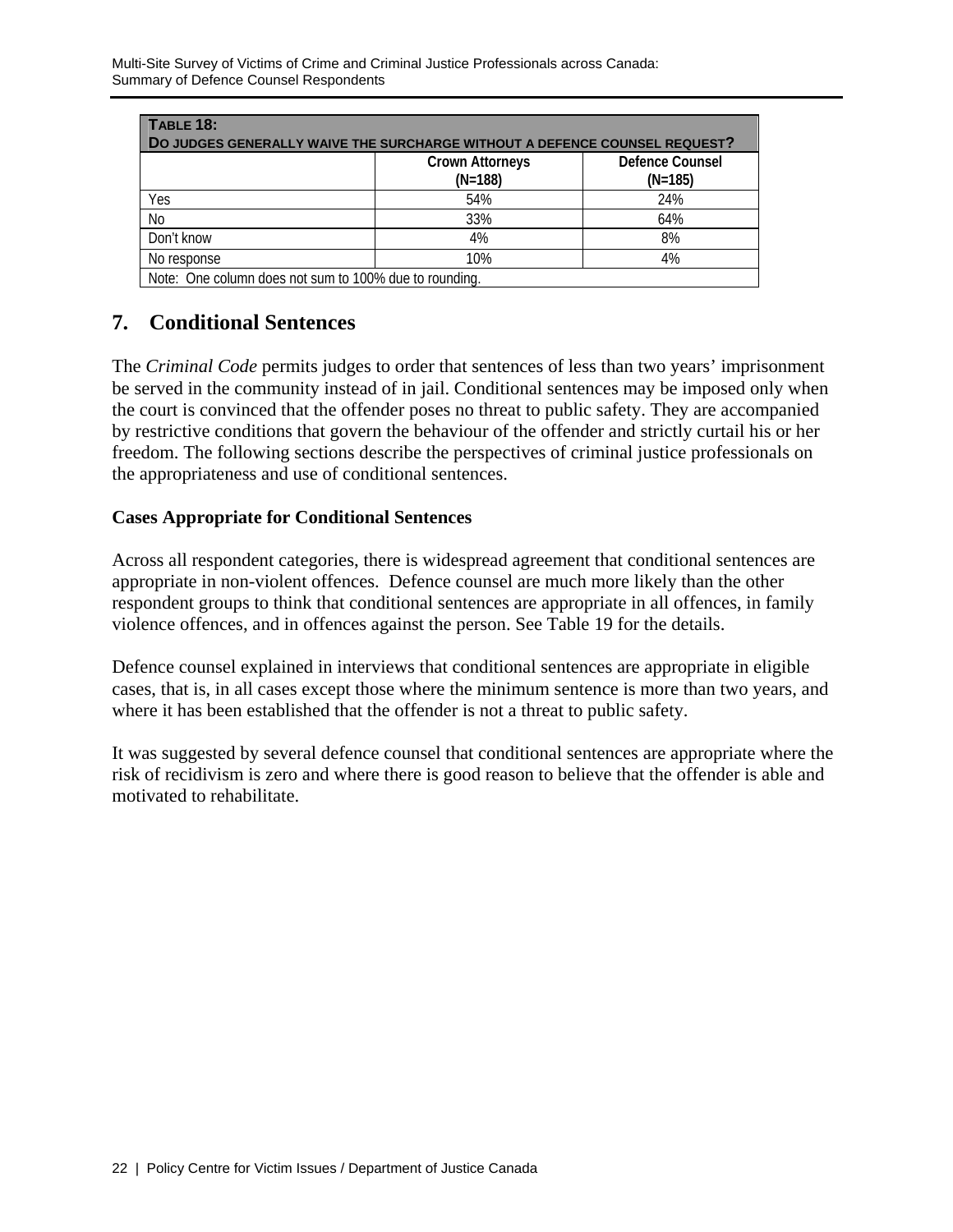| <b>TABLE 19:</b><br>IN WHAT CIRCUMSTANCES IS A CONDITIONAL SENTENCE APPROPRIATE? |                                                                                       |                                 |                                 |                              |  |  |  |
|----------------------------------------------------------------------------------|---------------------------------------------------------------------------------------|---------------------------------|---------------------------------|------------------------------|--|--|--|
|                                                                                  | Victim<br><b>Services</b><br>$(N=318)$                                                | Crown<br>Attorneys<br>$(N=188)$ | Defence<br>Counsel<br>$(N=185)$ | Advocacy<br>Groups<br>(N=47) |  |  |  |
| All offences                                                                     | 6%                                                                                    | 4%                              | 29%                             |                              |  |  |  |
| Non-violent offences                                                             | 65%                                                                                   | 62%                             | 44%                             | 72%                          |  |  |  |
| Family violence offences                                                         | 5%                                                                                    | 16%                             | 32%                             | 17%                          |  |  |  |
| Offences against the person                                                      | 6%                                                                                    | 15%                             | 34%                             | 15%                          |  |  |  |
| Where offender is eligible                                                       | $-1$                                                                                  | 11%                             | 12%                             | $-$                          |  |  |  |
| Depends on case or circumstances                                                 | 3%                                                                                    | 11%                             | 13%                             | 9%                           |  |  |  |
| Minor offences                                                                   | 4%                                                                                    | 6%                              |                                 | 6%                           |  |  |  |
| No prior record or good<br>rehabilitation prospects                              | 6%                                                                                    | 6%                              | 4%                              |                              |  |  |  |
| All offences except most serious                                                 |                                                                                       |                                 | 11%                             |                              |  |  |  |
| Less serious violent offences                                                    | $-$                                                                                   |                                 | 2%                              |                              |  |  |  |
| If victim is comfortable with                                                    | 3%                                                                                    |                                 |                                 |                              |  |  |  |
| sentence                                                                         |                                                                                       |                                 |                                 |                              |  |  |  |
| Never or rarely                                                                  | 2%                                                                                    | 7%                              | $-$                             | 6%                           |  |  |  |
| Other                                                                            | 3%                                                                                    | 3%                              | 3%                              | 11%                          |  |  |  |
| No response                                                                      | 12%                                                                                   | 3%                              | 1%                              | 9%                           |  |  |  |
|                                                                                  | Note: Respondents could provide more than one response; totals sum to more than 100%. |                                 |                                 |                              |  |  |  |

## **Consideration of Victim Safety in Conditional Sentences**

As Table 20 shows, the vast majority (93%) of Crown Attorneys surveyed usually request conditions for the victim's safety in conditional sentences. Similar proportions of defence counsel and judges surveyed usually agree to and grant such requests. Almost all defence counsel explained that they agree to conditions because the protection of victim safety is a valid sentencing principle. In interviews, they expanded on this idea, citing the legal requirement to consider the public safety and the fact that the presumption of innocence no longer applies. However, several defence counsel reported that they usually agree to conditions because they will not receive a conditional sentence without them, and several said that they agree if the conditions are requested by or are in the best interests of the client, do not unduly restrict the offender (e.g., from access to his belongings or home), and are legitimately connected to the offence and the victim.

| <b>TABLE 20:</b><br>USE OF CONDITIONS FOR VICTIM'S SAFETY IN CONDITIONAL SENTENCES |                                                                    |                                                                     |                                                                  |  |  |
|------------------------------------------------------------------------------------|--------------------------------------------------------------------|---------------------------------------------------------------------|------------------------------------------------------------------|--|--|
|                                                                                    | <b>Crown Attorneys</b><br>$(N=188)$                                | Defence Counsel<br>$(N=185)$                                        | Judiciary<br>$(N=110)$                                           |  |  |
|                                                                                    | Do you generally<br>request conditions for<br>the victim's safety? | Do you generally agree<br>to conditions for the<br>victim's safety? | Do you generally grant<br>conditions for the victim's<br>safety? |  |  |
| Yes                                                                                | 93%                                                                | 94%                                                                 | 94%                                                              |  |  |
| No                                                                                 | 1%                                                                 | 2%                                                                  | 4%                                                               |  |  |
| Don't know                                                                         | 2%                                                                 | 3%                                                                  | 2%                                                               |  |  |
| No response                                                                        | 4%                                                                 | 1%                                                                  | 1%                                                               |  |  |
| Note: Totals may not sum t 100% due to rounding.                                   |                                                                    |                                                                     |                                                                  |  |  |

074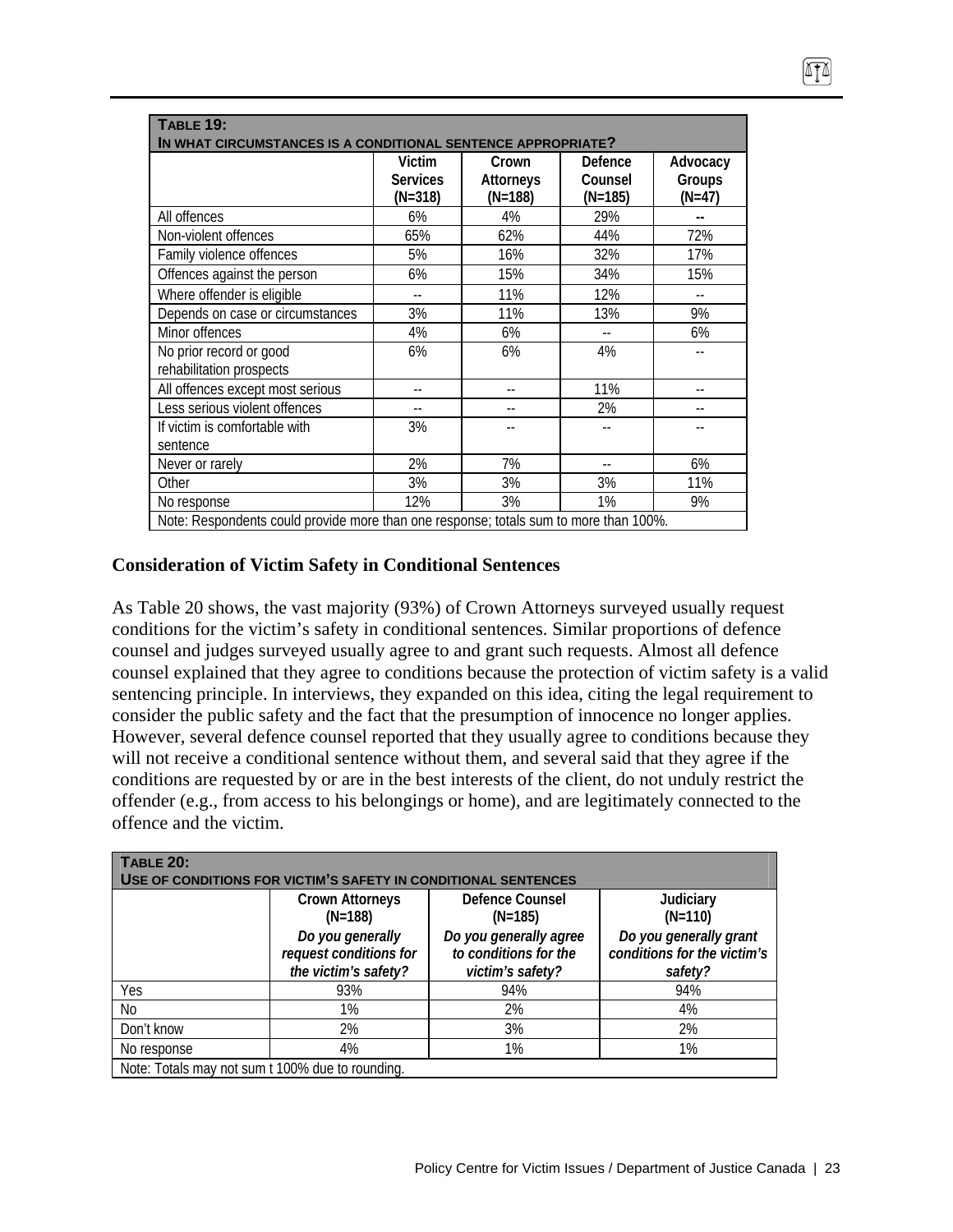# **8. Restorative Justice**

In recent years, restorative justice approaches have become more widely used at all stages of criminal proceedings. Restorative justice considers the wrong done the person as well as the wrong done to the community. Restorative justice programs involve the victim(s) or a representative, the offender(s), and community representatives. The offender is required to accept responsibility for the crime and take steps to repair the harm he or she has caused. In this way restorative approaches can restore peace and equilibrium within a community and can afford victims of crime greater opportunities to participate actively in decision-making. However, concerns have been raised about victim participation and voluntary consent, and support to victims in a restorative process. This study included several exploratory questions to discover the extent to which criminal justice professionals have participated in restorative justice approaches and their views on the appropriateness and effectiveness of these approaches.

## **Participation in Restorative Justice Approaches**

Of the various respondent groups, defence counsel are most likely to have participated in a restorative justice approach; close to 60% of defence counsel surveyed indicated having ever participated in a restorative justice process. Please refer to Table 21.

| <b>TABLE 21:</b><br>HAVE YOU EVER PARTICIPATED IN A RESTORATIVE JUSTICE APPROACH? |                                        |                                                              |                                 |                        |                     |                                |                        |
|-----------------------------------------------------------------------------------|----------------------------------------|--------------------------------------------------------------|---------------------------------|------------------------|---------------------|--------------------------------|------------------------|
|                                                                                   | Victim<br><b>Services</b><br>$(N=318)$ | Crown<br>Attorney<br>$(N=188)$                               | Defence<br>Counsel<br>$(N=185)$ | Judiciary<br>$(N=110)$ | Police<br>$(N=686)$ | Advocacy<br>Groups<br>$(N=47)$ | Probation<br>$(N=206)$ |
| Yes                                                                               | 12%                                    | 43%                                                          | 58%                             | 26%                    | 17%                 | 36%                            | 15%                    |
| No                                                                                | 80%                                    | 52%                                                          | 34%                             | 74%                    | 80%                 | 64%                            | 84%                    |
| Don't know                                                                        | 5%                                     | 4%                                                           | 5%                              | $- -$                  | 2%                  | $- -$                          | 1%                     |
| No.                                                                               | 3%                                     | 1%                                                           | 3%                              |                        | 1%                  | $\overline{\phantom{a}}$       | 1%                     |
| response                                                                          |                                        |                                                              |                                 |                        |                     |                                |                        |
|                                                                                   |                                        | Note: Some column totals do not sum to 100% due to rounding. |                                 |                        |                     |                                |                        |

Respondents reported having been involved in various restorative approaches, including sentencing and healing circles, diversion, mediation, and community and youth justice forums. As Table 22 below shows, defence counsel are slightly more likely to have participated at the sentencing stage. A significant proportion of defence counsel who have participated also indicated having taken part in restorative processes after charges had been laid but before sentencing.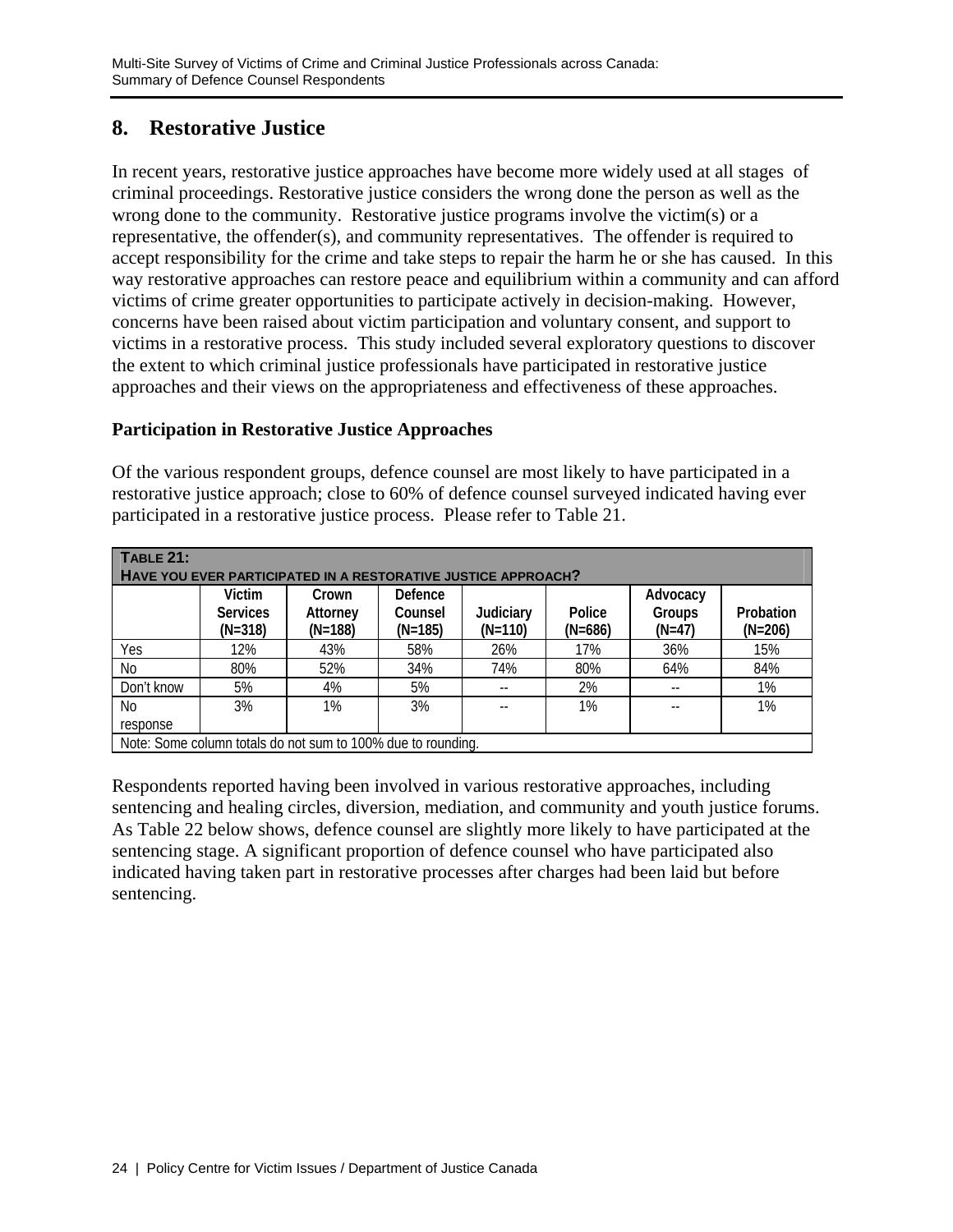| TABLE 22:<br>AT WHAT STAGE IN THE PROCESS HAVE YOU PARTICIPATED IN RESTORATIVE JUSTICE?<br><b>BASE: RESPONDENTS WHO HAVE PARTICIPATED IN RESTORATIVE JUSTICE PROCESSES.</b> |                                       |                                       |                                 |                     |                                |
|-----------------------------------------------------------------------------------------------------------------------------------------------------------------------------|---------------------------------------|---------------------------------------|---------------------------------|---------------------|--------------------------------|
|                                                                                                                                                                             | Victim<br><b>Services</b><br>$(n=38)$ | Crown<br><b>Attorneys</b><br>$(n=81)$ | Defence<br>Counsel<br>$(n=107)$ | Police<br>$(n=118)$ | Advocacy<br>Groups<br>$(n=17)$ |
| Pre-charge                                                                                                                                                                  | 42%                                   | 52%                                   | 64%                             | 74%                 | 47%                            |
| Sentencing                                                                                                                                                                  | 37%                                   | 61%                                   | 66%                             | 25%                 | 29%                            |
| Post-charge, pre-sentencing                                                                                                                                                 | 8%                                    | 32%                                   | 19%                             | $- -$               | 24%                            |
| Other                                                                                                                                                                       | 18%                                   | 6%                                    | 8%                              | 20%                 | 29%                            |
| No response                                                                                                                                                                 | 16%                                   | 6%                                    | 2%                              | 1%                  | $\overline{\phantom{a}}$       |
| Note: Respondents could provide more than one response; totals sum to more than 100%.                                                                                       |                                       |                                       |                                 |                     |                                |

Table 23 below shows the most common explanations for respondents' lack of involvement in restorative justice. Across all respondent groups except victim services, the most common reason is that restorative approaches are not available or not yet widely used in their province. Several defence counsel pointed out in interviews that restorative justice tends to be used primarily in rural, northern, or remote Aboriginal communities. It was even suggested that there may be a perception among some members of the police, the Crown Attorney, and the bench that restorative justice is only to be applied in cases involving Aboriginal people. A few respondents said that restorative justice is only used for young offenders.

A sizeable proportion of respondents in all groups explained that restorative justice had never come up as an option or that they had never had a case suitable for restorative justice. Other common explanations for respondents' non-participation in restorative justice were that such approaches do not protect the victim adequately (a particular concern for advocacy organizations and Crown Attorneys) and that such approaches do not act as a deterrent.

Among defence counsel, 5% expressed concern that restorative justice approaches do not adequately protect the accused, and the same proportion reported that such options are only available for youth. Twenty percent of judges explained that restorative justice had never been presented to them as an option by the Crown Attorney or by defence counsel.

| <b>TABLE 23:</b><br>WHY HAVE YOU NOT USED OR PARTICIPATED IN A RESTORATIVE JUSTICE APPROACH?<br>BASE: RESPONDENTS WHO HAVE NOT PARTICIPATED IN RESTORATIVE JUSTICE PROCESSES. |                                        |                                |                                       |                       |                     |                                |                        |
|-------------------------------------------------------------------------------------------------------------------------------------------------------------------------------|----------------------------------------|--------------------------------|---------------------------------------|-----------------------|---------------------|--------------------------------|------------------------|
|                                                                                                                                                                               | Victim<br><b>Services</b><br>$(n=253)$ | Crown<br>Attorneys<br>$(n=98)$ | <b>Defence</b><br>Counsel<br>$(n=62)$ | Judiciary<br>$(n=81)$ | Police<br>$(n=549)$ | Advocacy<br>Groups<br>$(n=30)$ | Probation<br>$(n=172)$ |
| Not available                                                                                                                                                                 | 19%                                    | 57%                            | 61%                                   | 43%                   | 29%                 | 40%                            | 59%                    |
| No opportunity or no<br>suitable case                                                                                                                                         | 21%                                    | 10%                            | 15%                                   | 26%                   | 24%                 | 20%                            | 22%                    |
| Do not adequately<br>protect victim                                                                                                                                           | 10%                                    | 18%                            |                                       | 5%                    | 11%                 | 23%                            | 4%                     |
| Do not act as a deterrent                                                                                                                                                     | 5%                                     | 10%                            | $\overline{\phantom{m}}$              | 6%                    | 13%                 | 13%                            | 3%                     |
| Don't know or No<br>response                                                                                                                                                  | 20%                                    | 14%                            | 18%                                   | 6%                    | 14%                 | 10%                            | 4%                     |
| Respondents could provide more than one response, but not all responses have been included in this table; totals<br>Note:<br>sum to more than 100%.                           |                                        |                                |                                       |                       |                     |                                |                        |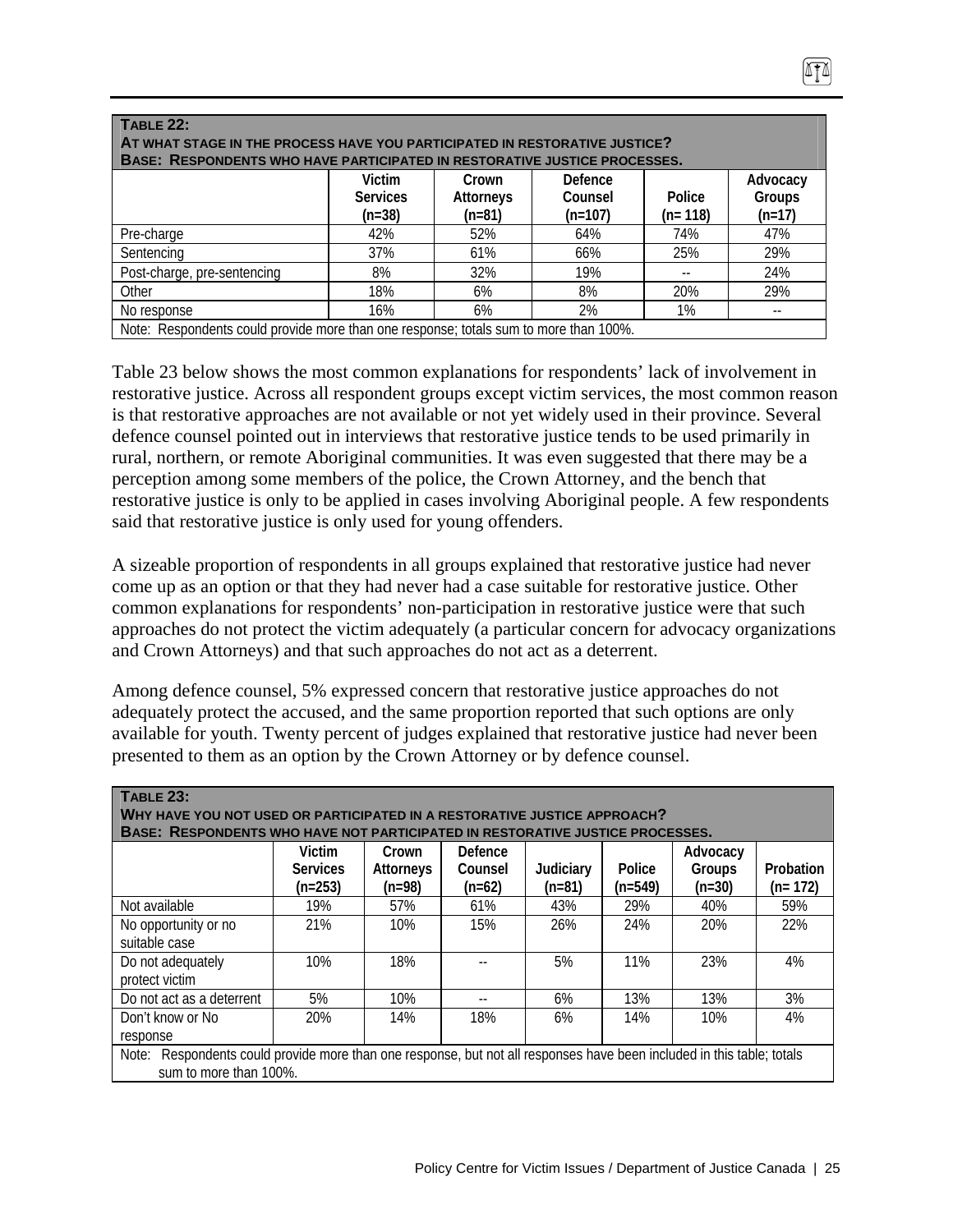#### **Victim Involvement in Restorative Justice**

There was disagreement both within and across the survey respondent categories on the extent to which victims are involved in the decision to use restorative justice approaches, as Table 24 demonstrates.

| <b>TABLE 24:</b><br><b>WHAT BEST DESCRIBES THE VICTIM'S INVOLVEMENT IN THE DECISION TO USE RESTORATIVE JUSTICE?</b><br><b>BASE: RESPONDENTS WHO HAVE PARTICIPATED IN RESTORATIVE JUSTICE PROCESSES.</b> |                                       |                                |                                 |                     |                                |
|---------------------------------------------------------------------------------------------------------------------------------------------------------------------------------------------------------|---------------------------------------|--------------------------------|---------------------------------|---------------------|--------------------------------|
|                                                                                                                                                                                                         | Victim<br><b>Services</b><br>$(n=38)$ | Crown<br>Attorneys<br>$(n=81)$ | Defence<br>Counsel<br>$(n=107)$ | Police<br>$(n=118)$ | Advocacy<br>Groups<br>$(n=17)$ |
| Victim is always involved                                                                                                                                                                               | 32%                                   | 52%                            | 44%                             | 80%                 | 59%                            |
| Victim is sometimes involved                                                                                                                                                                            | 45%                                   | 38%                            | 43%                             | 14%                 | 24%                            |
| Victim is seldom involved                                                                                                                                                                               | 8%                                    | 5%                             | 9%                              | 6%                  | 12%                            |
| No response                                                                                                                                                                                             | 16%                                   | 5%                             | 4%                              | $- -$               | 6%                             |
| Note: Totals do not sum to 100% due to rounding.                                                                                                                                                        |                                       |                                |                                 |                     |                                |

Defence counsel are evenly split between those who think that victims are always involved and those who believe that they are only sometimes involved. Similar disagreement was evident among defence counsel interviewees. Small numbers of defence counsel who were interviewed reported that cases do not proceed through restorative justice unless the victim approves it. They also said that restorative approaches are sometimes used even without the victim's consent simply because these cases are not worth going to court (in these instances, however, the victim is always informed of the decisions). Small numbers of defence counsel added that victims always have the opportunity to participate in restorative justice beyond the initial decision to use the approach but that many victims do not wish to participate.

#### **Cases where Restorative Justice would be most Effective**

Crown Attorneys, victim services providers, and judges were asked to comment in interviews on when they believe that restorative justice approaches would be most effective.

Although defence counsel did not comment extensively on restorative justice, a few offered some general remarks in favour of such approaches. They commented that restorative justice can provide an economical option for keeping cases out of court and that they work well if there is a desire to repair personal or community relationships.

# **9. Information for Criminal Justice Professionals**

Defence counsel and other respondents were asked whether they are adequately informed of the *Criminal Code* provisions intended to benefit victims. As shown in Table 25, 40% of defence counsel believe that they are adequately informed.

Defence counsel who were interviewed also consider it their professional responsibility to remain current with legislative change. Among those surveyed who believe that they are not adequately informed, one-third said that professional organizations like the Canadian Bar Association and provincial law societies are the appropriate entities to provide them with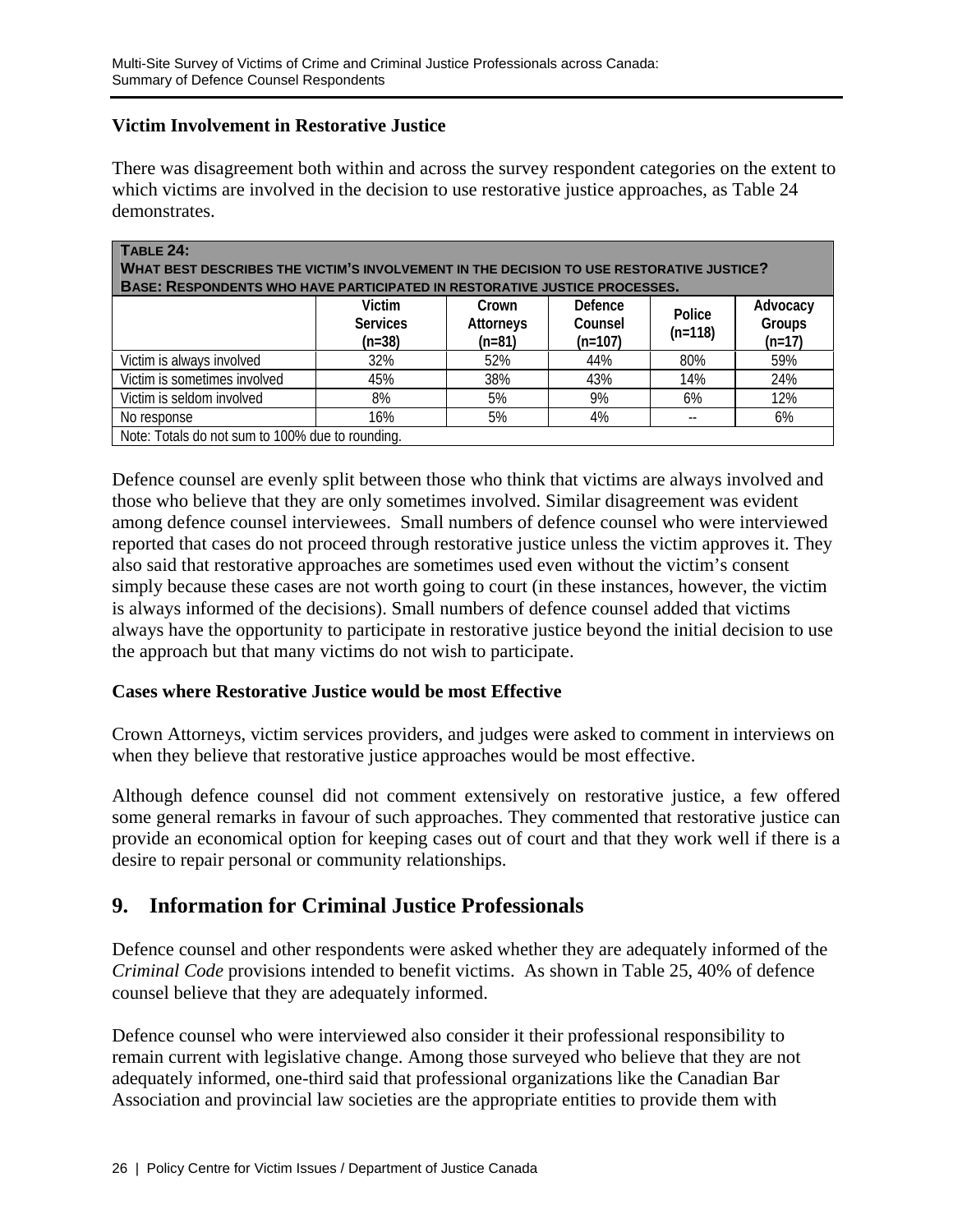| <b>TABLE 25:</b><br>ARE CRIMINAL JUSTICE PROFESSIONALS ADEQUATELY INFORMED OF PROVISIONS TO BENEFIT VICTIMS? |                                     |                                     |                              |                     |
|--------------------------------------------------------------------------------------------------------------|-------------------------------------|-------------------------------------|------------------------------|---------------------|
|                                                                                                              | <b>Victim Services</b><br>$(N=318)$ | <b>Crown Attorneys</b><br>$(N=188)$ | Defence Counsel<br>$(N=185)$ | Police<br>$(N=686)$ |
| Yes                                                                                                          | 32%                                 | 71%                                 | 40%                          | 40%                 |
| N <sub>0</sub>                                                                                               | 40%                                 | 20%                                 | 49%                          | 46%                 |
| Don't know                                                                                                   | 25%                                 | 9%                                  | 11%                          | 13%                 |
| No response                                                                                                  | 3%                                  | 1%                                  | 1%                           | 1%                  |
| Note: Some column totals do not sum to 100% due to rounding.                                                 |                                     |                                     |                              |                     |

information about changes to legislation. Other suggestions included information sessions or seminars, e-mail updates, and bulletins and briefs from the federal Department of Justice.

## **10. Impact of** *Criminal Code* **Provisions**

All respondent groups, except for probation and parole, were asked what, in their opinion, has been accomplished by the *Criminal Code* provisions intended to benefit victims. Respondents identified numerous outcomes that they believe have resulted from the *Criminal Code* provisions. However, a large proportion of each respondent group did not answer the question. Many defence counsel noted on the questionnaire that they did not know enough about the *Criminal Code* provisions to comment. As a result one quarter of defence counsel did not answer this question.

A number of respondents from all groups who were asked about the impact of the provisions said that they have provided a more balanced criminal justice system. About one-tenth of defence counsel noted a positive impact of the provisions for victims. The results discussed above are shown in Table 26.

| TABLE 26:<br>POSITIVE IMPACTS OF CRIMINAL CODE PROVISIONS TO BENEFIT VICTIMS          |                                        |                                |                                 |                        |                     |                                |
|---------------------------------------------------------------------------------------|----------------------------------------|--------------------------------|---------------------------------|------------------------|---------------------|--------------------------------|
|                                                                                       | Victim<br><b>Services</b><br>$(N=318)$ | Crown<br>Attorney<br>$(N=188)$ | Defence<br>Counsel<br>$(N=185)$ | Judiciary<br>$(N=110)$ | Police<br>$(N=686)$ | Advocacy<br>Groups<br>$(N=47)$ |
| Gives victims a voice or opportunity for input                                        | 11%                                    | 25%                            | 12%                             | 27%                    | 9%                  | 15%                            |
| More balanced criminal justice system                                                 | 13%                                    | 19%                            | 10%                             | 24%                    | 7%                  | 4%                             |
| Victims more satisfied or informed                                                    | 11%                                    | 11%                            | 5%                              | 16%                    | 3%                  |                                |
| Victim testimony or experience easier                                                 |                                        | 9%                             |                                 |                        | 1%                  |                                |
| Better protection of victims                                                          | 3%                                     | 7%                             |                                 | 12%                    | 5%                  | 11%                            |
| Victim impact statement positive                                                      | 5%                                     | 3%                             |                                 | 8%                     | 2%                  |                                |
| More restitution                                                                      |                                        | 2%                             |                                 | 6%                     |                     | 6%                             |
| Don't know or No response                                                             | 52%                                    | 28%                            | 25%                             | 23%                    | 47%                 | 35%                            |
| Note: Respondents could give more than one answer; some totals sum to more than 100%. |                                        |                                |                                 |                        |                     |                                |

However, there was considerable concern among defence counsel that the provisions have inadvertently created unrealistic expectations on the part of some victims about both the level of their involvement and how that involvement might affect any decisions made. These respondents (15%) worried that if expectations are not met, this could cause disappointment or resentment. Please see Table 27.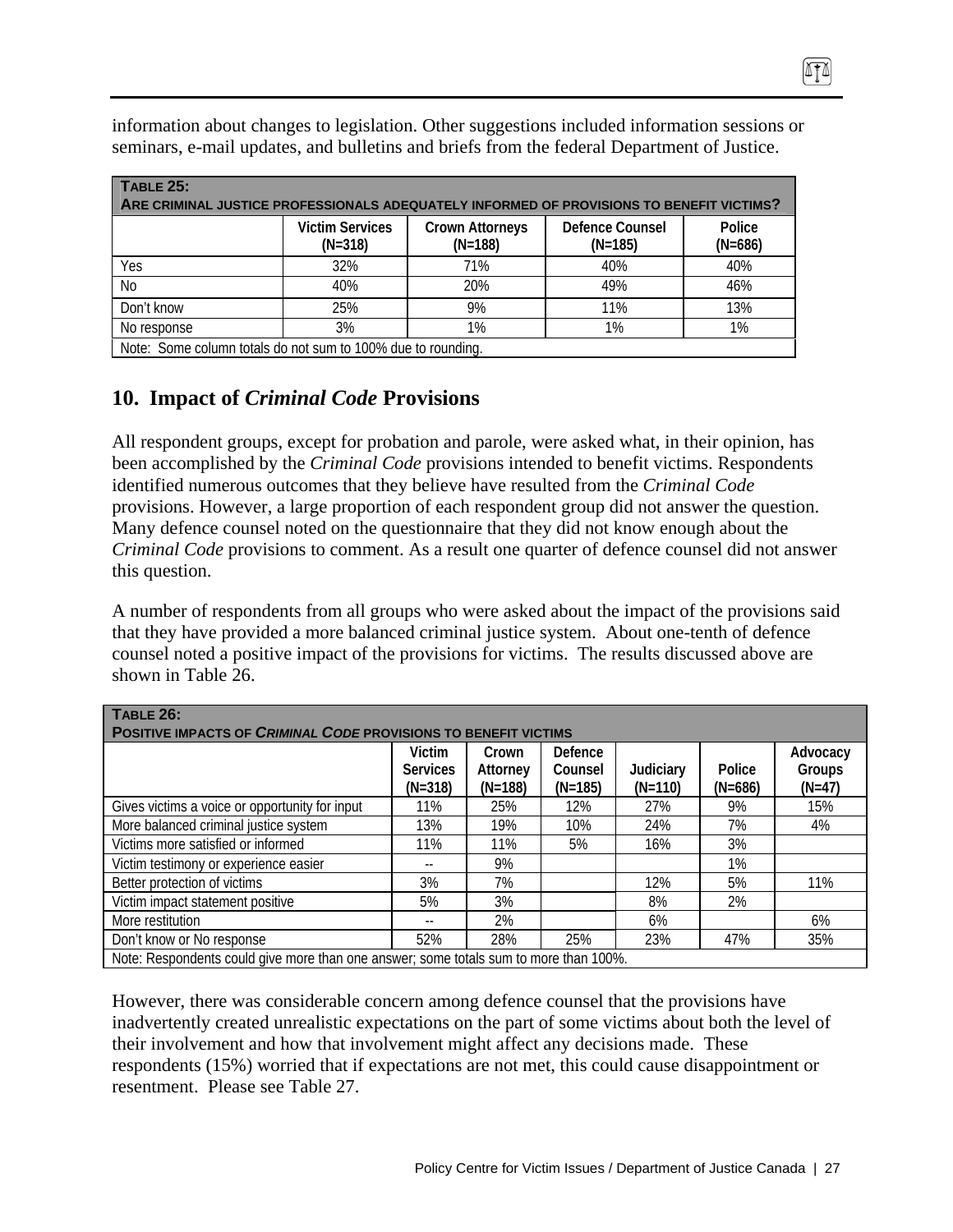| <b>TABLE 27:</b>                                                                      |                                        |                                 |                                      |                        |                     |                                |
|---------------------------------------------------------------------------------------|----------------------------------------|---------------------------------|--------------------------------------|------------------------|---------------------|--------------------------------|
| <b>NEGATIVE IMPACTS OF CRIMINAL CODE PROVISIONS TO BENEFIT VICTIMS</b>                | Victim<br><b>Services</b><br>$(N=318)$ | Crown<br>Attorneys<br>$(N=188)$ | <b>Defence</b><br>Counsel<br>(N=185) | Judiciary<br>$(N=110)$ | Police<br>$(N=686)$ | Advocacy<br>Groups<br>$(N=47)$ |
| Delays criminal justice process                                                       |                                        | 9%                              | 11%                                  | 6%                     |                     |                                |
| Unrealistic expectations on part<br>of victims                                        |                                        | 9%                              | 15%                                  | 16%                    |                     |                                |
| Victim impact statement<br>negative                                                   | 1%                                     | 5%                              |                                      |                        | $< 1\%$             |                                |
| <b>Curtails Crown Attorney</b><br>discretion                                          |                                        | 3%                              | 17%                                  | 2%                     |                     |                                |
| Erosion of accused rights                                                             |                                        |                                 | 10%                                  |                        |                     |                                |
| Has achieved mainly political<br>objectives                                           |                                        |                                 | 9%                                   |                        |                     |                                |
| Reduces judicial independence                                                         |                                        |                                 | 7%                                   |                        |                     |                                |
| Nothing or little has been<br>accomplished                                            | 12%                                    | 12%                             | 13%                                  | 11%                    | 27%                 | 15%                            |
| Don't know or No response                                                             | 52%                                    | 28%                             | 25%                                  | 23%                    | 47%                 | 35%                            |
| Note: Respondents could give more than one answer; some totals sum to more than 100%. |                                        |                                 |                                      |                        |                     |                                |

Another concern was the effect of the provisions on the ability of Crown Attorneys to make independent legal decisions in their capacity as representatives of the state. This possible curtailment of Crown Attorney discretion is an issue for defence counsel (17%). In interviews, several defence counsel expressed the concern that criminal justice professionals, particularly Crown Attorneys, have deviated from or abandoned their professional roles because of pressures to include the victim in the process.

Defence counsel also identified other concerns. Eleven percent commented on the delays in the process caused by the provisions (e.g., the time required to consult with victims or the adjournments needed to inform victims of victim impact statements). Defence counsel also believe that the provisions have eroded accused rights (10%), have achieved mainly political objectives (9%), and have reduced judicial independence (7%).

Some respondents in all categories said they believe that the Criminal Code provisions have accomplished little or nothing. Thirteen percent of defence counsel expressed this belief.

In summary, while all respondent groups included some comments on the limitations of the impact of the *Criminal Code* provisions, most reflections on the provisions revealed positive accomplishments. The two biggest accomplishments are the creation of a more balanced criminal justice system through increased awareness of the concerns and interests of victims and the provision of more formal mechanisms to ensure that the victims have opportunities to participate and have a voice in the system.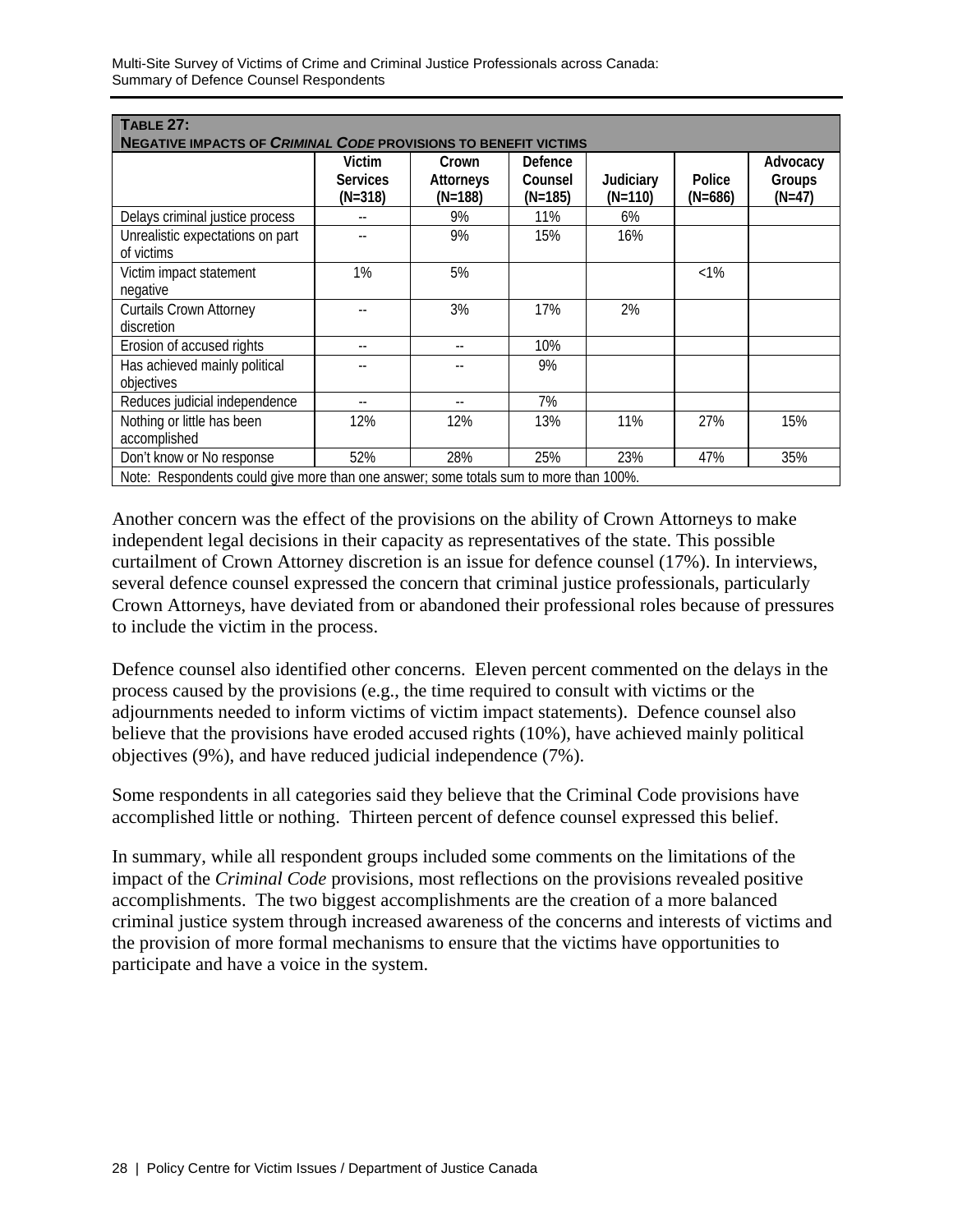Appendix A:

Interview Guide and Self-Administered Questionnaire for Survey of Defence Counsel

 $\sqrt{10}$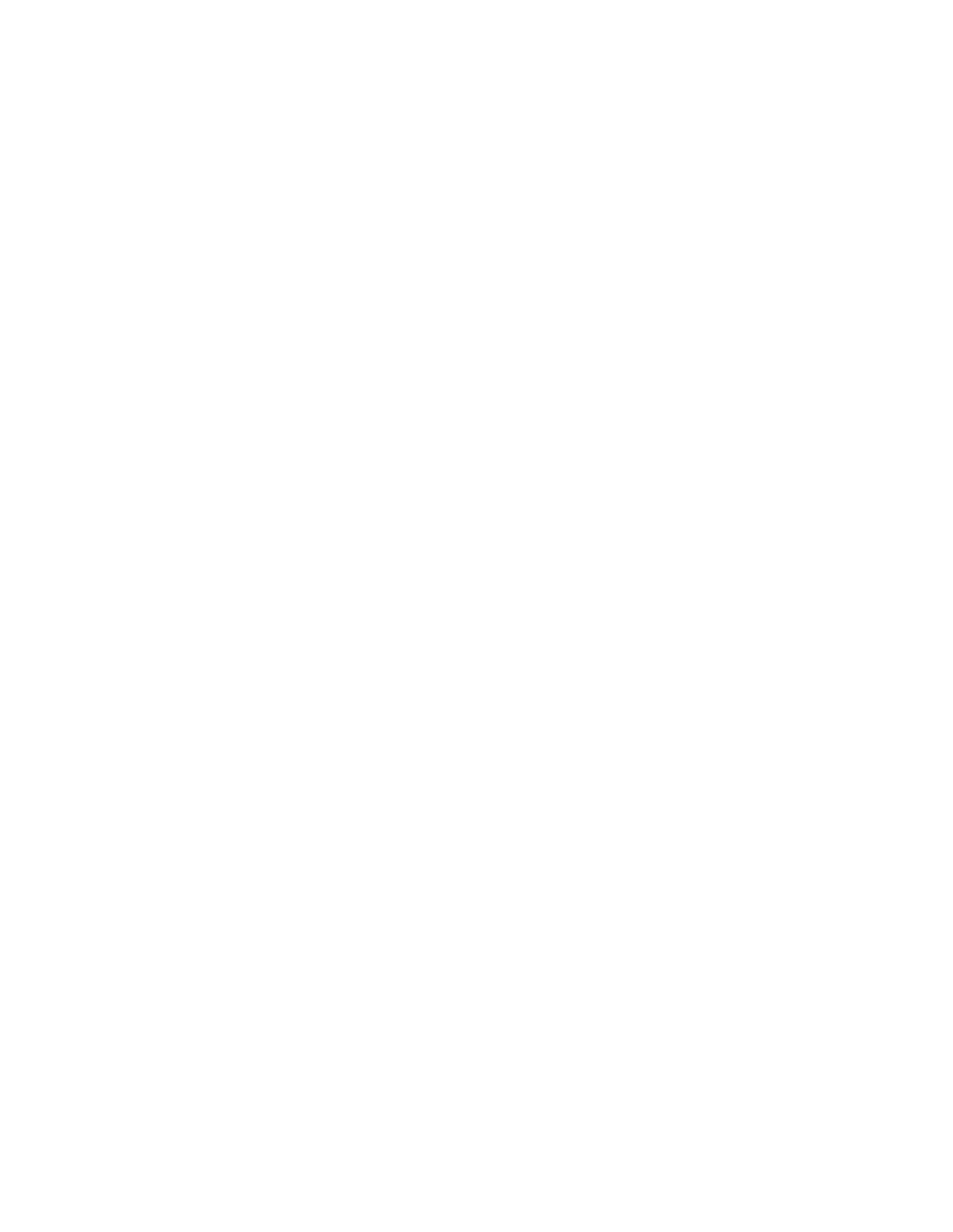# **KEY INFORMANT INTERVIEW GUIDE FOR DEFENCE COUNSEL**

The Department of Justice Canada has recently launched a multi-site study of victims of crime and criminal justice professionals. The main objectives of this study are:

- $\triangleright$  To provide information on the use and awareness of recent reforms with respect to victims of crime in the criminal justice system
- $\triangleright$  To identify any impediments to the implementation of recent reforms by criminal justice professionals
- $\triangleright$  To learn what information is provided to victims throughout the criminal justice process
- $\triangleright$  To gain a better understanding of the experiences of victims of crime in the criminal justice system and with various victim services;
- $\triangleright$  To generate research-based evidence that will inform future legislative reforms and policy changes.

The following questions address issues relating to the role of victims in the criminal justice system and the implementation of recent reforms to assist victims of crime through the criminal justice process.

## **Role of the complainant in the criminal justice process**

1. In your opinion, what role should the complainant have in the criminal justice system? In particular, please consider bail decisions, plea negotiations, and sentencing.

## **Recent reforms relating to victims of crime**

As you may know, a number of legislative changes, at the federal level, have been made relating to victims of crime and their participation in the criminal justice system (victim surcharge, victim impact statements, consideration of victim safety in bail decisions, assistance to victims testifying at trial, publication bans, etc.). The following questions address issues relating to the implementation of these provisions.

- 2. In bail determinations, do you generally agree to conditions that address complainant safety? If no, for what reasons do you object? Do judges or justices of the peace usually place conditions for the complainant's safety on the accused?
- 3. Do you generally agree to requests for a publication ban in non-sexual offence cases? If no, for what reasons do you object? Based on your experience, do judges usually grant publication bans in cases involving non-sexual offences?
- 4. Do you generally agree to requests for exclusion of the public? If no, for what reasons do you object? Based on your experience, do judges generally grant requests to exclude the public from a trial?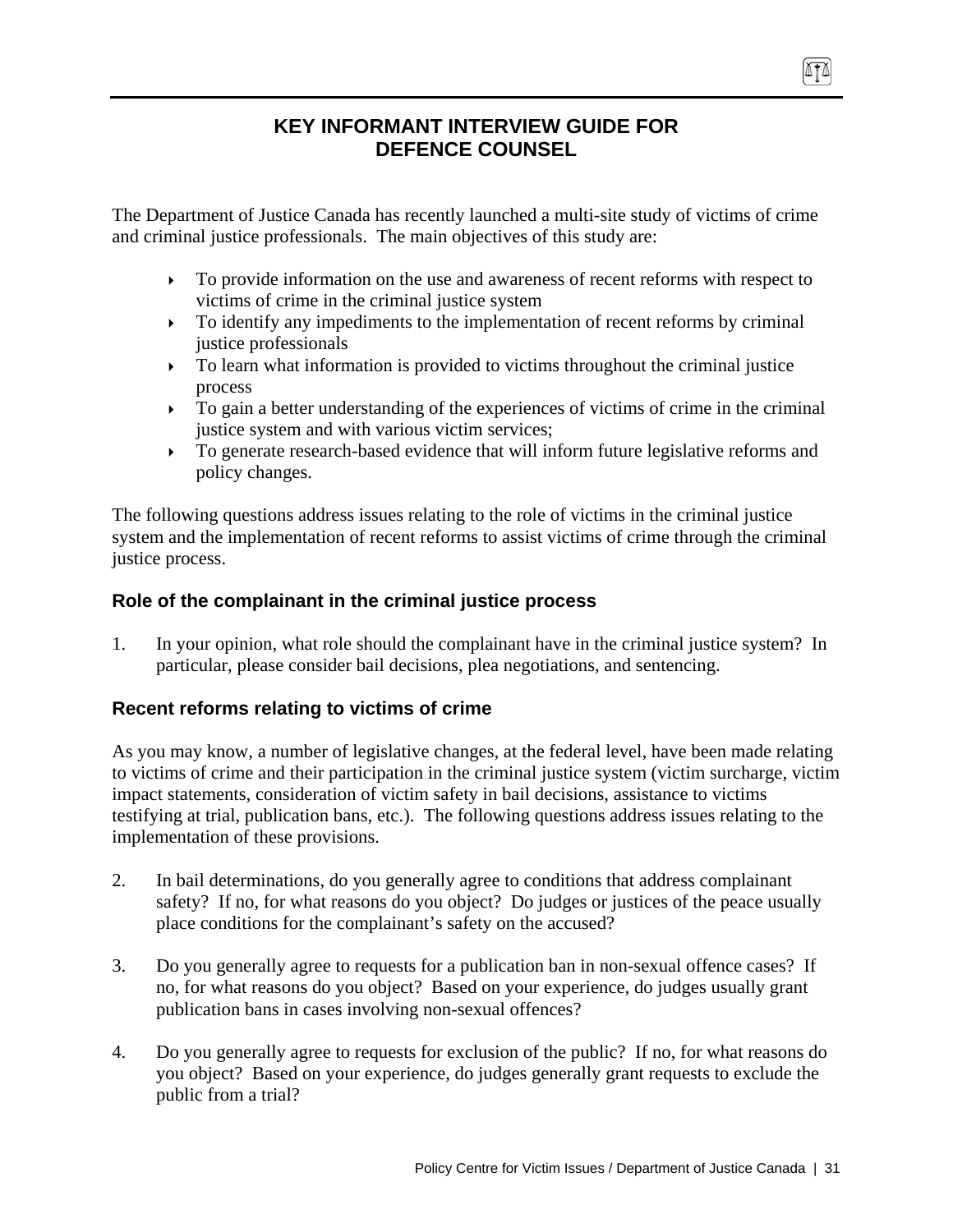- 5. Do you generally agree to the use of a screen, closed-circuit television, or video-tape for testimony of a young complainant/witness or a complainant/witness with a mental or physical disability? If no, for what reasons do you object? Do courts usually grant requests for these testimonial aids? What has been your experience when such testimonial aids have been used?
- 6. Do you generally agree to requests for a support person to accompany a young complainant/witness or a complainant/witness with a mental or physical disability? If no, for what reasons do you object? Do courts usually grant requests for a support person?

Section 486 (2.3) of the *Criminal Code* states that, unless required by *"the proper administration of justice"* a self-represented accused cannot cross-examine a child witness (under 18 years of age). This section is applicable to proceedings where an accused is charged with a sexual offence, a sexual assault under sections 271, 272, and 273, or where violence against the victim is *"alleged to have been used, threatened, or attempted."*

- 7. Have you ever been appointed to act for the accused pursuant to s. 486(2.3)?
- 8. Do you feel that s. 486 (2.3) of the *Criminal Code* should be expanded to include other complainant/witnesses and/or other types of cases? Please explain.
- 9. To your knowledge, are victim impact statements usually submitted? What about in serious cases? What are the most common methods for submitting? (e.g., written only, read by victim, read by Crown, other)
- 10. Have you ever had a case where you cross-examined the complainant on their victim impact statement? Please describe (e.g., was it during trial or sentencing, what were your reasons for needing to cross-examine the complainant, did the Crown object, why did the judge permit the cross-examination).
- 11. Are there any problems with the use of victim impact statements?
- 12. Do courts usually grant requests for restitution? Do you generally agree to requests for restitution? If no, for what reasons do you object? Do you generally offer restitution to mitigate the sentence?
- 13. Is restitution enforcement a concern or problem?
- 14. Based on your experience, is the victim surcharge waived more often than it should be? Do you generally request a waiver of a victim surcharge? Are these requests usually granted? Do judges generally waive the surcharge without a defence request to do so?
- 15. In what types of cases do you think a conditional sentence is appropriate? Do you usually agree to conditions in the sentence for the victim's safety? Please explain.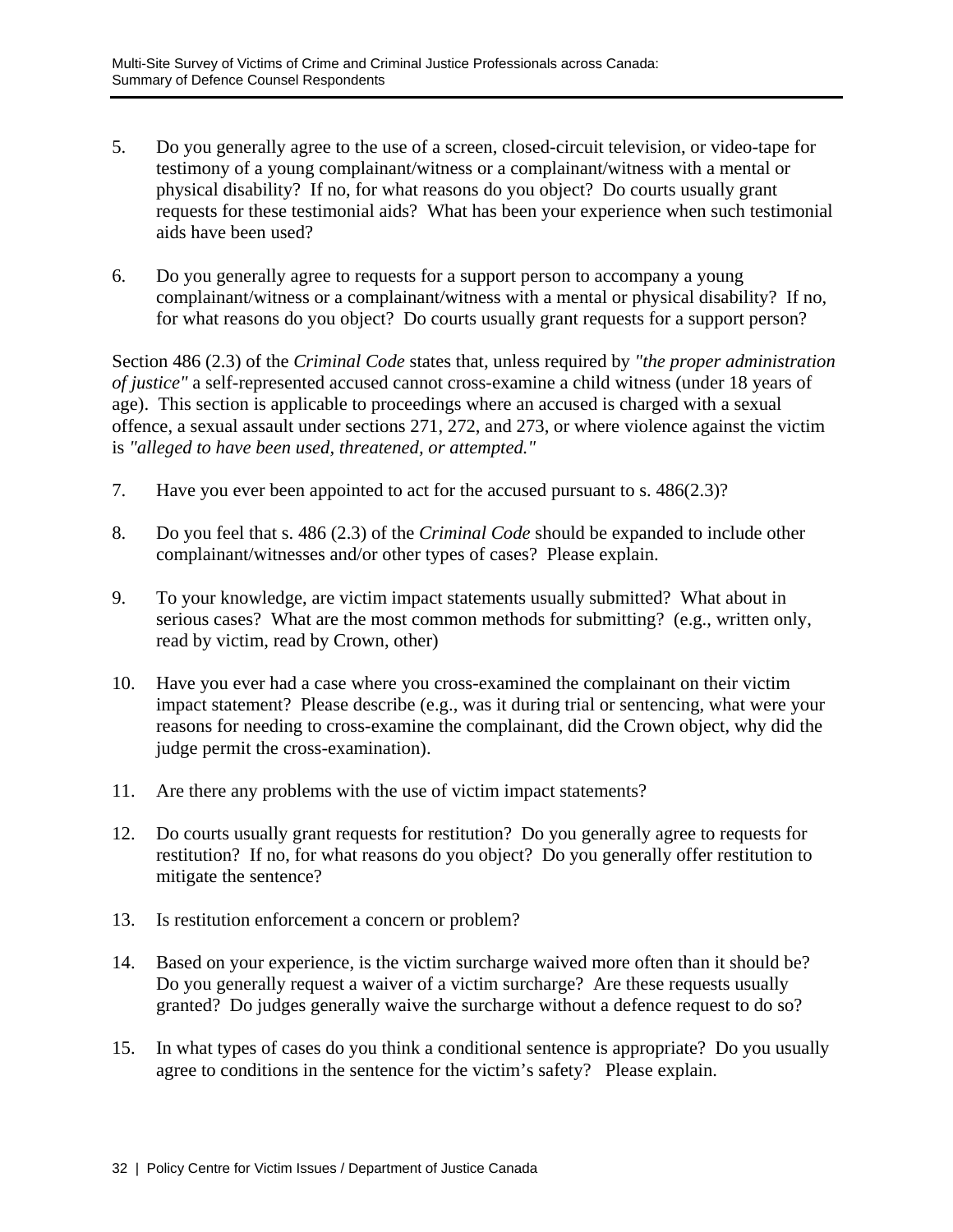#### **Restorative justice**

Restorative justice considers the wrong done to a person as well as the wrong done to the community. Restorative justice programs involve the victim(s) or a representative, the offender(s), and community representatives. The offender is required to accept responsibility for the crime and take steps to repair the harm he or she has caused.

074

- 16. Have you used a restorative justice approach? Why or why not? At what stage of the process have you used restorative justice? (e.g., pre-charge, sentencing, other)
- 17. How are victims involved in the process?

#### **Conclusion**

- 18. Do you believe that information on these changes in the *Criminal Code* is adequately communicated to defence counsel? If not, what could be done to address the lack of information regarding these legal provisions?
- 19. What has been accomplished by the *Criminal* Code provisions intended to benefit victims? Have there been any unintended consequences to these provisions? Please explain.
- 20. Do you have any other comments?

## **Thank you for your participation**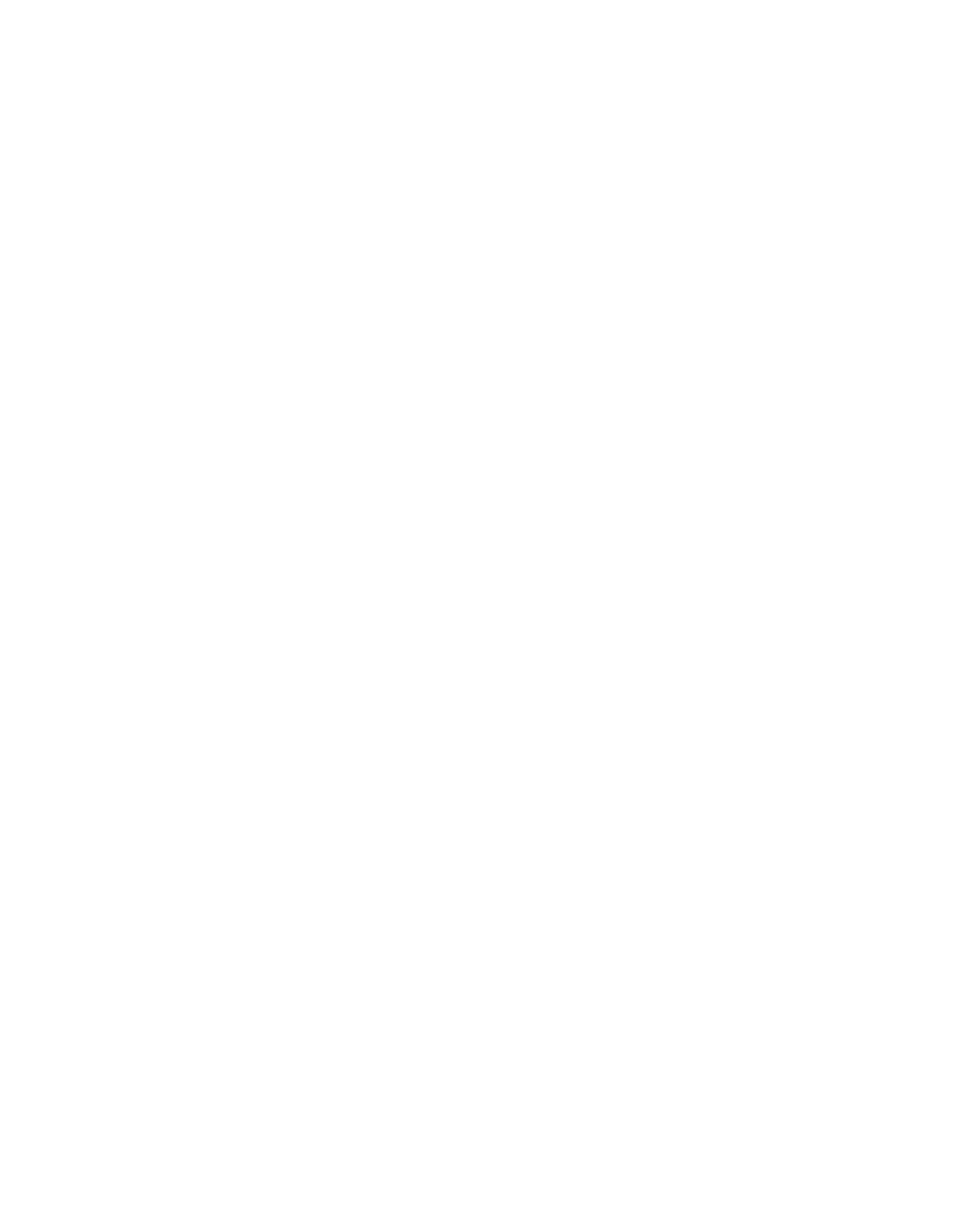| process?                |                 | <b>Complainants</b><br>should be |                                | <b>Complainants</b><br>should not have |
|-------------------------|-----------------|----------------------------------|--------------------------------|----------------------------------------|
|                         | <b>Informed</b> | <b>Consulted</b>                 | Other (specify)                | any role                               |
| <b>Bail decisions</b>   |                 | $\overline{2}$                   | $3 \left( \frac{1}{2} \right)$ | 00                                     |
| Plea negotiations       |                 | $\overline{2}$                   | 3                              | 00                                     |
| Sentencing<br>decisions |                 | $\overline{2}$                   | 3                              | 00                                     |

#### **Self-Administered Questionnaire for Survey of Defence Counsel**

1. What role do you believe complainants should have in the following stages of the criminal justice

As you may know, a number of legislative changes, at the federal level, have been made relating to victims of crime and their participation in the criminal justice system (victim surcharge, victim impact statements, consideration of victim safety in bail decisions, assistance to victims testifying at trial, publication bans, etc.). The following questions address issues relating to the implementation of these provisions.

|  | Do you generally agree to the following: (Check "Yes" or "No" for each of the following.) |
|--|-------------------------------------------------------------------------------------------|
|  |                                                                                           |

|                                                                                                                                                                        | Yes          | No             |
|------------------------------------------------------------------------------------------------------------------------------------------------------------------------|--------------|----------------|
| Requests for conditions that address a complainant's safety made in bail<br>determinations                                                                             | $\mathbf{1}$ | 2              |
| Requests for publication bans in non-sexual offence cases                                                                                                              | 1            | 2              |
| Requests to exclude the public from a trial                                                                                                                            | $\mathbf{1}$ | $\overline{2}$ |
| Requests for the use of a screen for the testimony of a young<br>complainant/witness or a complainant/witness with a mental or physical<br>disability                  | $\mathbf{1}$ | 2              |
| Requests for the use of closed-circuit television for the testimony of a young<br>complainant/witness or a complainant/witness with a mental or physical<br>disability | $\mathbf{1}$ | 2              |
| Requests for the use of video-tape testimony of a young complainant/witness or<br>a complainant/witness with a mental or physical disability                           | $\mathbf{1}$ | $\overline{2}$ |
| Requests for the use of a support person to accompany a young<br>complainant/witness or a complainant/witness with a mental or physical<br>disability                  | 1            | 2              |
| Requests for restitution                                                                                                                                               | 1            | 2              |

(ATA)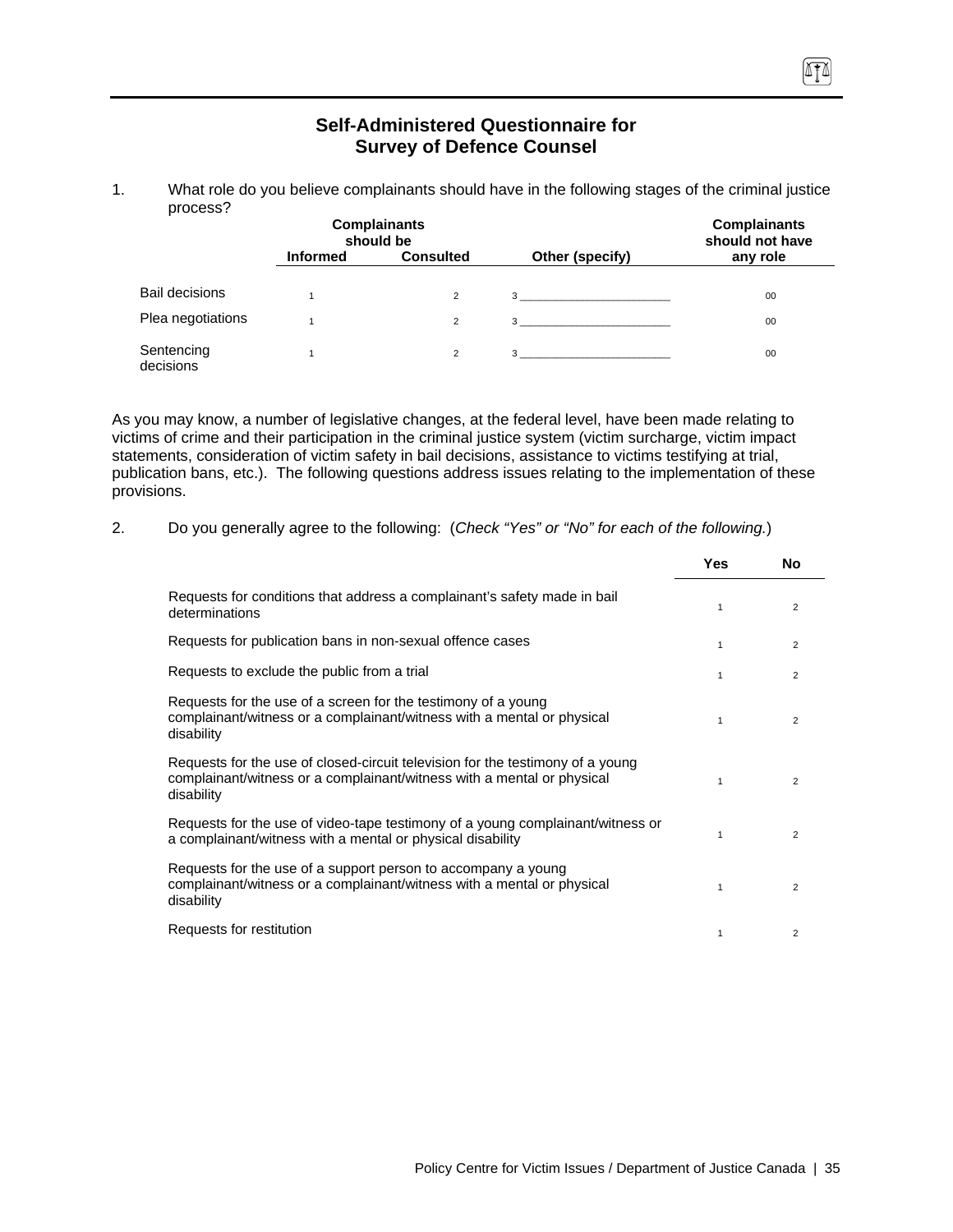| 2a.<br>object.                                                                                                                                                                  | If you answered no to any part of question 2 above, please explain the reasons why you                              |
|---------------------------------------------------------------------------------------------------------------------------------------------------------------------------------|---------------------------------------------------------------------------------------------------------------------|
| Requests for specific<br>conditions that address a<br>complainant's safety in bail<br>determinations                                                                            |                                                                                                                     |
| Requests for publication<br>bans in non-sexual offence<br>cases                                                                                                                 | <u> 1989 - Johann John Stoff, deutscher Stoffen und der Stoffen und der Stoffen und der Stoffen und der Stoffen</u> |
| Requests to exclude the<br>public from a trial                                                                                                                                  |                                                                                                                     |
| Requests for the use of a<br>screen for the testimony of a<br>young complainant/witness<br>or a complainant/witness<br>with a mental or physical<br>disability                  | and the control of the control of the control of the control of the control of the control of the control of the    |
| Requests for the use of<br>closed-circuit television for<br>the testimony of a young<br>complainant/witness or a<br>complainant/witness with a<br>mental or physical disability |                                                                                                                     |
| Requests for the use of<br>video-tape testimony of a<br>young complainant/witness<br>or a complainant/witness<br>with a mental or physical<br>disability                        | <u> 1980 - Johann John Stone, mars eta biztanleria (h. 1980).</u>                                                   |
| Requests for the use of a<br>support person to<br>accompany a young<br>complainant/witness or a<br>complainant/witness with a<br>mental or physical disability                  |                                                                                                                     |
| Request for restitution                                                                                                                                                         |                                                                                                                     |
|                                                                                                                                                                                 |                                                                                                                     |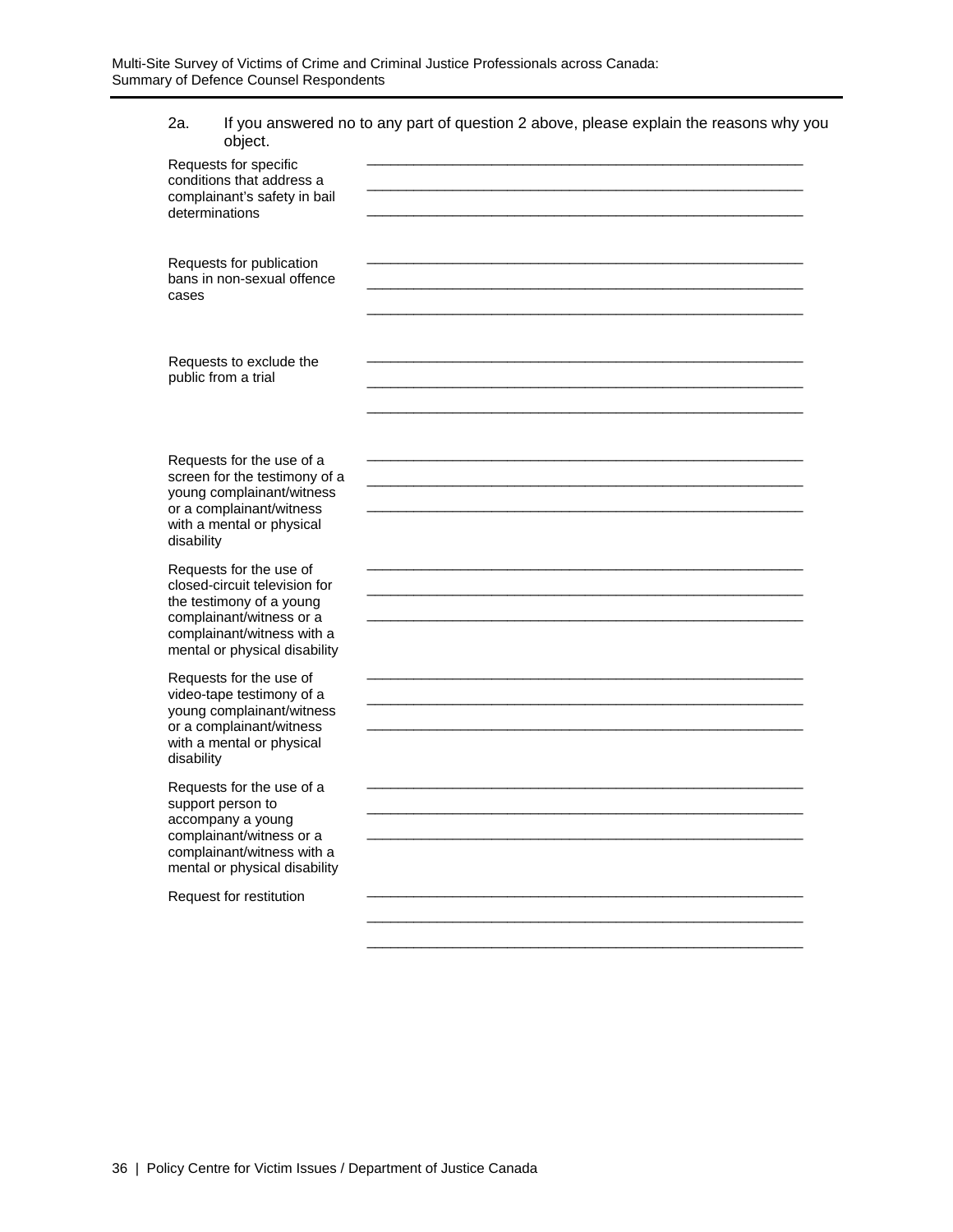#### 3. In general, do judges usually grant the following requests?

|                                                                                                                                     | Yes | No             | Don't<br>know |
|-------------------------------------------------------------------------------------------------------------------------------------|-----|----------------|---------------|
| Request for specific conditions to address the complainant's<br>safety in bail determinations                                       | 1   | $\overline{2}$ | 8             |
| Request for a publication ban in cases other than sexual<br>offences                                                                | 1   | $\overline{2}$ | 8             |
| Request to exclude the public from a trial                                                                                          |     | $\overline{2}$ | 8             |
| Request the use of a screen for young witnesses or witnesses<br>with a mental or physical disability                                |     | $\overline{2}$ | 8             |
| Request the use of closed-circuit television for young witnesses<br>or witnesses with a mental or physical disability               |     | $\overline{2}$ | 8             |
| Request the use of pre-trial videotaped testimony for young<br>witnesses or witnesses with a mental or physical disability          | 1   | $\overline{2}$ | 8             |
| Request that a support person accompany a young witness<br>under the age of 14 or witnesses with a mental or physical<br>disability | 1   | $\overline{2}$ | 8             |
| Request for restitution                                                                                                             | 1   | $\overline{2}$ | 8             |

Section 486 (2.3) of the *Criminal Code* states that, unless required by *"the proper administration of justice"* a self-represented accused cannot cross-examine a child witness (under 18 years of age). This section is applicable to proceedings where an accused is charged with a sexual offence, a sexual assault under sections 271, 272, and 273, or where violence against the complainant is *"alleged to have been used, threatened, or attempted."*

- 4. Have you ever been appointed to act for the accused pursuant to Section 486 (2.3)?
	- $_1$  Yes  $_2$  No  $_8$  Don't know
- 5. Should Section 486 (2.3) be expanded to other complainant/witnesses or offences?
	-
	- $_1$  Yes  $_2$  No
	- 5a. If yes, please describe how the provision should be expanded.

5b. If no, please explain.

- 6. Based on your experience, do complainants usually submit victim impact statements? *(Check one only)*
	- $_1$  Yes  $_2$  Yes, in serious cases  $_3$  No  $_8$  Don't know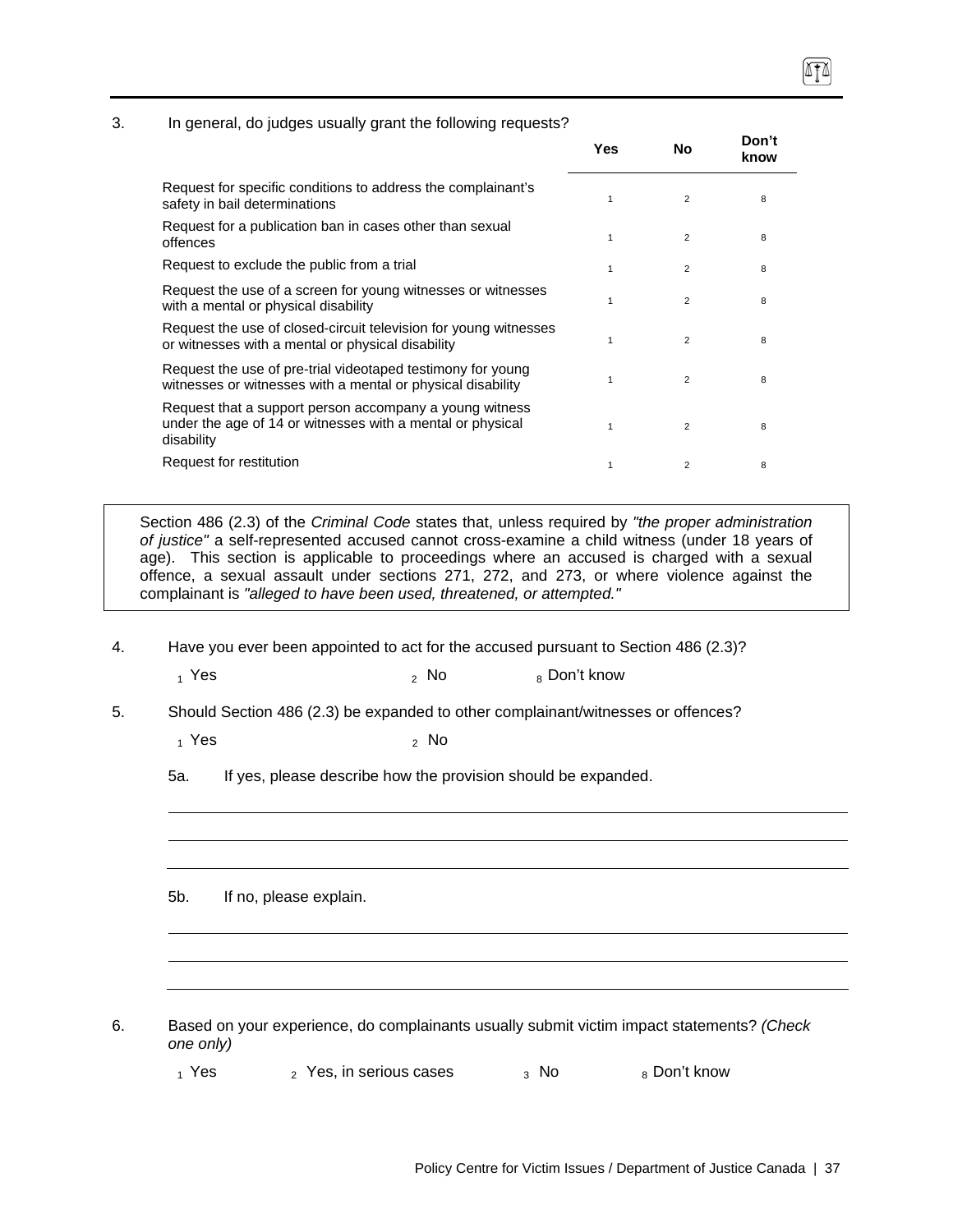| apply)     | What are the most common methods for submitting a victim impact statement? (Check all that             |                             |                                                                              |                |                          |
|------------|--------------------------------------------------------------------------------------------------------|-----------------------------|------------------------------------------------------------------------------|----------------|--------------------------|
|            | $_1$ Written statement only<br>3 Crown reads statement                                                 | $_2$ Victim reads statement |                                                                              |                |                          |
|            |                                                                                                        |                             |                                                                              |                |                          |
|            | Have you ever had a case where you cross-examined the complainant on their victim impact<br>statement? |                             |                                                                              |                |                          |
|            |                                                                                                        |                             | <b>Yes</b>                                                                   | <b>No</b>      | Don't<br>know/<br>recall |
|            | During trial                                                                                           |                             | $\mathbf{1}$                                                                 | $\overline{2}$ | 8                        |
|            | During sentencing                                                                                      |                             | $\mathbf{1}$                                                                 | $\overline{2}$ | 8                        |
|            |                                                                                                        |                             | $\mathbf{1}$                                                                 | $\sqrt{2}$     | 8                        |
|            | complainant?                                                                                           |                             | If you answered yes to any part of question 8, why did you cross-examine the |                |                          |
|            | Are there any problems with the use of the victim impact statement?<br>$_1$ Yes                        | $2$ No                      | 8 Don't know                                                                 |                |                          |
|            | Please explain.                                                                                        |                             |                                                                              |                |                          |
| 8a.<br>9a. | Do you generally offer restitution to mitigate the sentence?                                           |                             |                                                                              |                |                          |
|            | $1$ Yes                                                                                                | $2$ No                      | <sub>8</sub> Don't know                                                      |                |                          |
|            | Is restitution enforcement a concern or problem?                                                       |                             |                                                                              |                |                          |
|            | $_1$ Yes                                                                                               | $2$ No                      | 8 Don't know                                                                 |                |                          |
| 11a.       | Please explain.                                                                                        |                             |                                                                              |                |                          |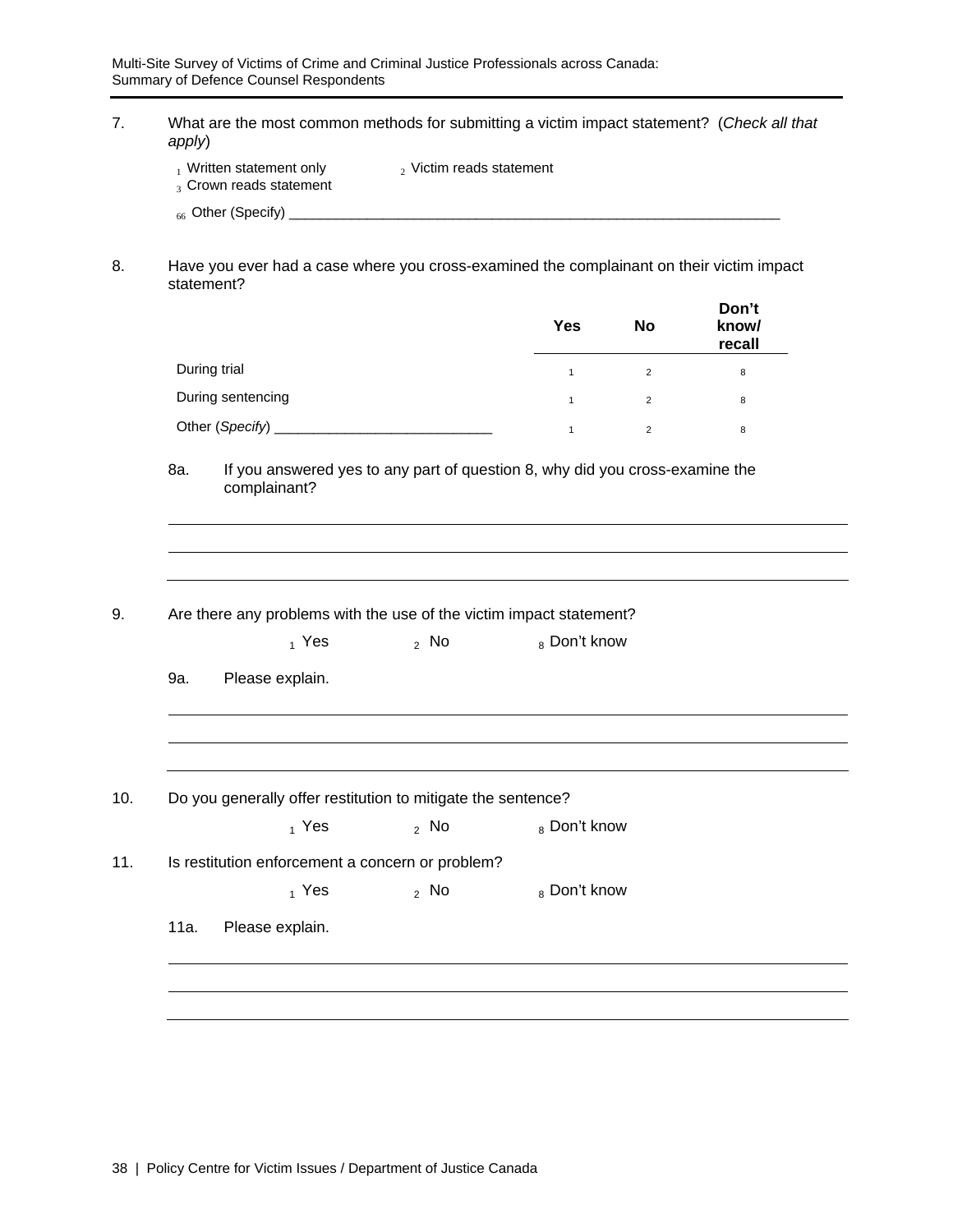| $_1$ All offences                                        | 3 Offences against the person<br>4 Family violence offences  | 2 Non-violent offences<br>$5$ Murder                       |                                                                                                                                                        |                                       |
|----------------------------------------------------------|--------------------------------------------------------------|------------------------------------------------------------|--------------------------------------------------------------------------------------------------------------------------------------------------------|---------------------------------------|
| safety?                                                  |                                                              |                                                            | In conditional sentences, do you usually agree to conditions in the sentence for the victim's                                                          |                                       |
|                                                          | $_1$ Yes                                                     | $_2$ No $-$                                                | 8 Don't know                                                                                                                                           |                                       |
| 13a.                                                     | Please explain.                                              |                                                            |                                                                                                                                                        |                                       |
|                                                          |                                                              |                                                            |                                                                                                                                                        |                                       |
|                                                          | Have you used a restorative justice approach?<br>$_1$ Yes    | $\lambda$ No $\lambda$                                     | 8 Don't know                                                                                                                                           |                                       |
| 14a.                                                     |                                                              |                                                            | If yes to question 14, at what stage in the process have you used restorative justice? (Check all                                                      |                                       |
| that apply)                                              |                                                              |                                                            |                                                                                                                                                        |                                       |
| $_1$ Pre-charge                                          |                                                              | 2 Sentencing                                               |                                                                                                                                                        |                                       |
|                                                          |                                                              |                                                            |                                                                                                                                                        |                                       |
| 14b.                                                     |                                                              |                                                            | If yes to question 14, in your experience, which statement best describes the<br>complainant's involvement in the decision to use restorative justice? |                                       |
| The complainant is<br>$\mathbf{1}$<br>always involved    |                                                              | The complainant is<br>$\overline{2}$<br>sometimes involved | $3^{\circ}$                                                                                                                                            | The complainant is seldom<br>involved |
| 14c.                                                     | that apply)                                                  |                                                            | If no to question 14, why have you not used a restorative justice approach? (Check all                                                                 |                                       |
|                                                          | $_1$ Restorative justice approaches are not available        |                                                            | $_2$ Restorative justice approaches do not protect the defendant adequately                                                                            |                                       |
|                                                          |                                                              |                                                            | Based on your experience, is the victim surcharge waived more often than it should be?                                                                 |                                       |
|                                                          | $_1$ Yes                                                     | $2$ No                                                     | <sub>8</sub> Don't know                                                                                                                                |                                       |
|                                                          |                                                              |                                                            |                                                                                                                                                        |                                       |
| Do you generally request a waiver of a victim surcharge? |                                                              |                                                            |                                                                                                                                                        |                                       |
|                                                          | $_1$ Yes                                                     | 2 NQ                                                       | 8 Don't know                                                                                                                                           |                                       |
|                                                          | Are defence requests to waive the surcharge usually granted? |                                                            |                                                                                                                                                        |                                       |

 $\boxed{1}$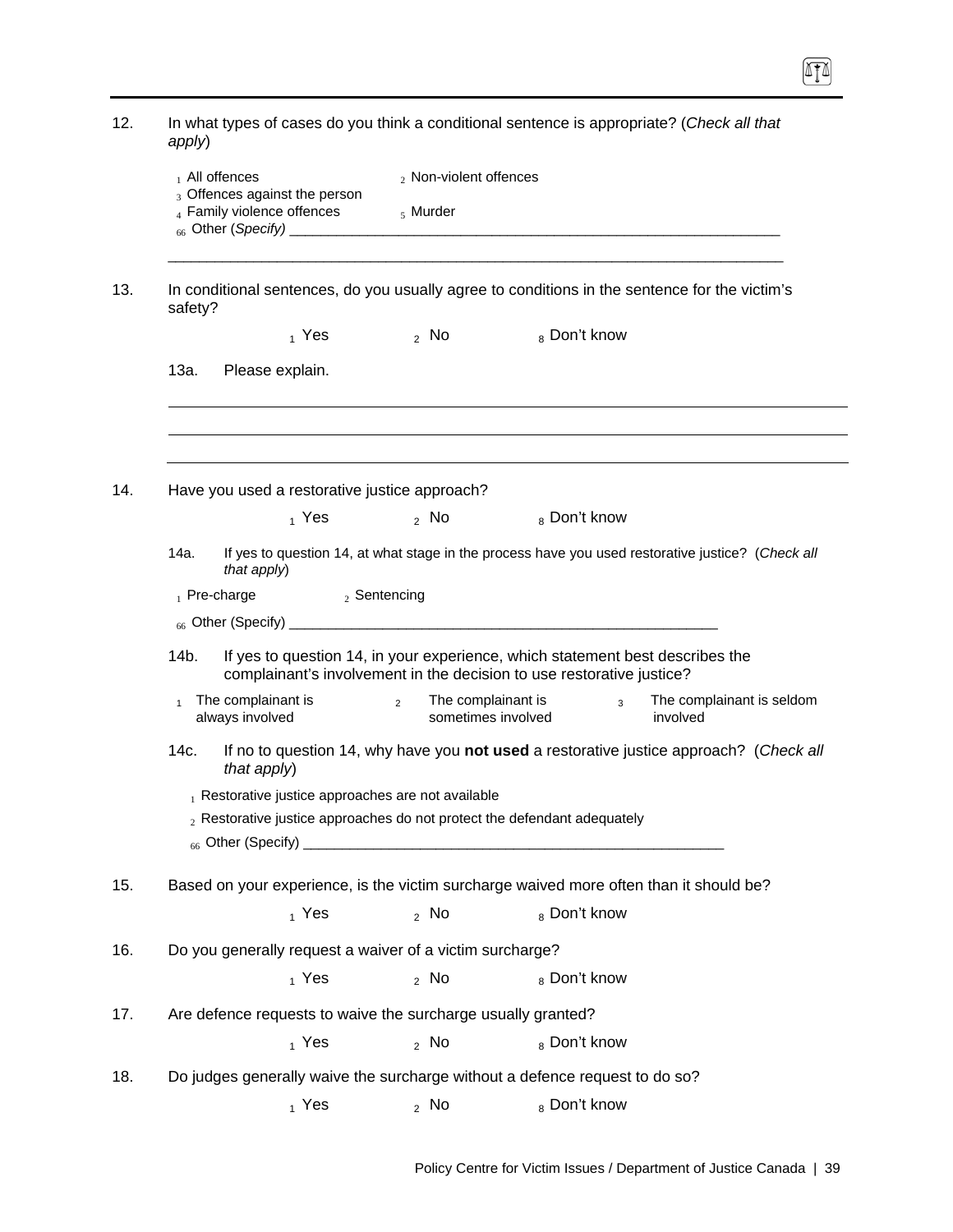| 19. | Do you believe that information on these changes to the Criminal Code is adequately |
|-----|-------------------------------------------------------------------------------------|
|     | communicated to defence counsel?                                                    |

| 1 Yes | <sub>2</sub> No | $_8$ Don't know |
|-------|-----------------|-----------------|
|       |                 |                 |

| 19a. | If not, what could be done to address this lack of information? |
|------|-----------------------------------------------------------------|
|------|-----------------------------------------------------------------|

20. In your opinion, what has been accomplished by the *Criminal Code* provisions intended to benefit victims?

21. Have there been any unintended or unexpected consequences to these provisions?

|      | $_1$ Yes                        | $2$ No | 8 Don't know |  |
|------|---------------------------------|--------|--------------|--|
| 21a. | What are they?                  |        |              |  |
|      |                                 |        |              |  |
|      |                                 |        |              |  |
|      |                                 |        |              |  |
|      | Do you have any other comments? |        |              |  |
|      |                                 |        |              |  |
|      |                                 |        |              |  |